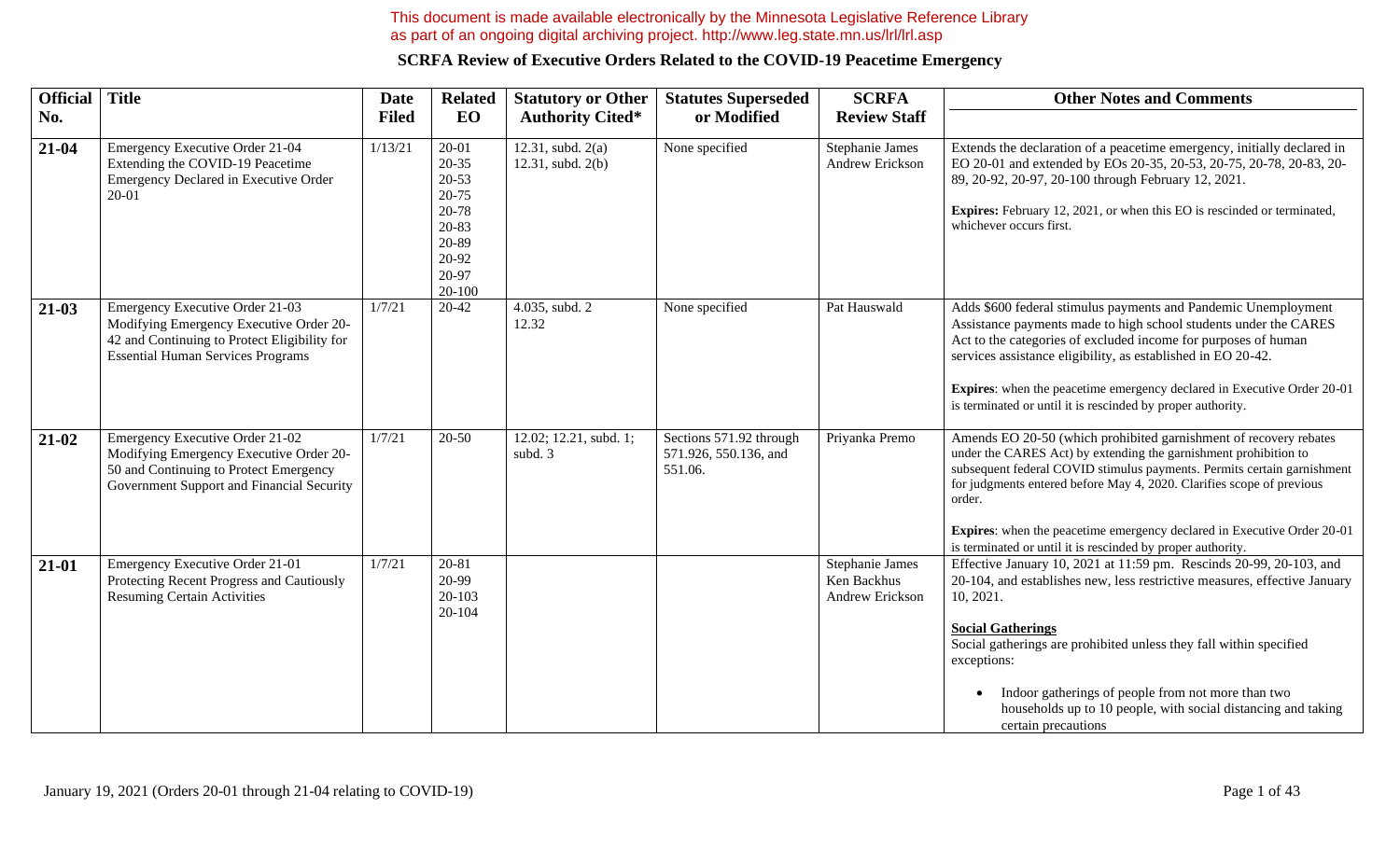| Official   Title | <b>Date</b>  | <b>Related</b> | <b>Statutory or Other</b> | <b>Statutes Superseded</b> | <b>SCRFA</b>        | <b>Other Notes and Comments</b>                                                                                                                                                                                                                                                                                                                                                                                                                                                                                                                                                                                                                                                                                                                                                                                                                                                                                                                                                                                                                                                                                                                                                                                                                                                                                                                                                                                                                                                                                                                                                                                                                                                                                                                                                                                                                                                                                                                                                            |
|------------------|--------------|----------------|---------------------------|----------------------------|---------------------|--------------------------------------------------------------------------------------------------------------------------------------------------------------------------------------------------------------------------------------------------------------------------------------------------------------------------------------------------------------------------------------------------------------------------------------------------------------------------------------------------------------------------------------------------------------------------------------------------------------------------------------------------------------------------------------------------------------------------------------------------------------------------------------------------------------------------------------------------------------------------------------------------------------------------------------------------------------------------------------------------------------------------------------------------------------------------------------------------------------------------------------------------------------------------------------------------------------------------------------------------------------------------------------------------------------------------------------------------------------------------------------------------------------------------------------------------------------------------------------------------------------------------------------------------------------------------------------------------------------------------------------------------------------------------------------------------------------------------------------------------------------------------------------------------------------------------------------------------------------------------------------------------------------------------------------------------------------------------------------------|
| No.              | <b>Filed</b> | EO             | <b>Authority Cited*</b>   | or Modified                | <b>Review Staff</b> |                                                                                                                                                                                                                                                                                                                                                                                                                                                                                                                                                                                                                                                                                                                                                                                                                                                                                                                                                                                                                                                                                                                                                                                                                                                                                                                                                                                                                                                                                                                                                                                                                                                                                                                                                                                                                                                                                                                                                                                            |
|                  |              |                |                           |                            |                     | Outdoor social gatherings of people from not more than three<br>households, up to 15 people, with social distancing and taking<br>certain precautions<br>This prohibition on social gatherings does not extend to gatherings of<br>specified groups, people gathering in specified places, or people<br>gathering for specified activities, as follows:<br>Workers or customers of businesses allowed to be open; places of<br>public accommodation permitted to be open; educational and care<br>services for children and youth; people providing care for certain others;<br>relocation for safety, health and safety activities; sobriety and mental<br>health support groups; health care and residential facilities; displaced<br>people; the legislature and government meetings; the judicial branch;<br>federal government or officials; drive-in gatherings; weddings, funerals,<br>worship and other services, with constraints; celebrations and<br>receptions, with constraints.<br>Outdoor recreational activity is not allowed if people will come into<br>close proximity with others from other households, but is allowed with<br>constraints.<br>Voting is allowed. Voting by mail is encouraged.<br>Unnecessary travel is discouraged.<br>People arriving from outside the state are encouraged to quarantine,<br>unless crossing the border for work, study, medical care, or personal<br>safety.<br>People engaging in activities outside the home are required to follow the<br>mask mandate and MDH and CDC guidelines. People engaging in<br>outdoor recreational activities must follow DNR's guidelines for<br>outdoor recreation.<br>Activities by tribal members on tribal reservation or land held in trust<br>for a tribal nation are exempt. Activities by tribal members to exercise<br>federal treaty rights within treaty territory are exempt from this order.<br>Tribal members may travel to and from reservations.<br><b>Workers and businesses</b> |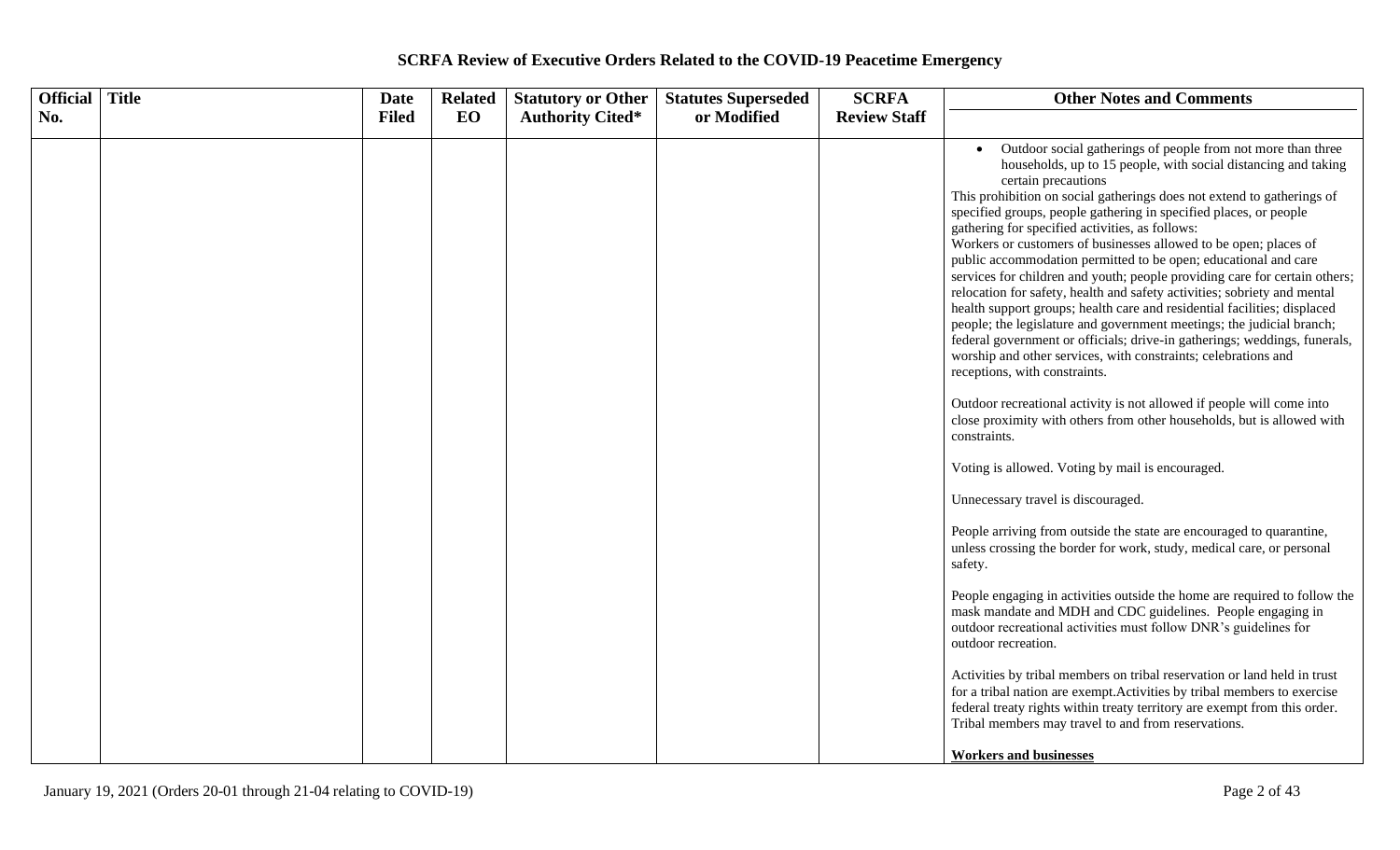| Official   Title | <b>Date</b>  | <b>Related</b> | <b>Statutory or Other</b> | <b>Statutes Superseded</b> | <b>SCRFA</b>        | <b>Other Notes and Comments</b>                                                                                                                                                                                                                                                                                                                                                                                                                                                                                                                                              |
|------------------|--------------|----------------|---------------------------|----------------------------|---------------------|------------------------------------------------------------------------------------------------------------------------------------------------------------------------------------------------------------------------------------------------------------------------------------------------------------------------------------------------------------------------------------------------------------------------------------------------------------------------------------------------------------------------------------------------------------------------------|
| No.              | <b>Filed</b> | EO             | <b>Authority Cited*</b>   | or Modified                | <b>Review Staff</b> |                                                                                                                                                                                                                                                                                                                                                                                                                                                                                                                                                                              |
|                  |              |                |                           |                            |                     | Any worker who can work from home must do so.                                                                                                                                                                                                                                                                                                                                                                                                                                                                                                                                |
|                  |              |                |                           |                            |                     | EO 20-54 applies.                                                                                                                                                                                                                                                                                                                                                                                                                                                                                                                                                            |
|                  |              |                |                           |                            |                     | Work must be conducted in manner adhering to OSHA standards, and<br>MDH and CDC Guidelines.<br>DOLI may issue citations, civil penalties, or closure orders to places of<br>employment with unsafe or unhealthy conditions. DOLI may penalize                                                                                                                                                                                                                                                                                                                                |
|                  |              |                |                           |                            |                     | businesses that retaliate against employees who raise safety and health<br>concerns.                                                                                                                                                                                                                                                                                                                                                                                                                                                                                         |
|                  |              |                |                           |                            |                     | Places of public accommodation that are open, as permitted in this EO,<br>must adhere to certain requirements.                                                                                                                                                                                                                                                                                                                                                                                                                                                               |
|                  |              |                |                           |                            |                     | The following establishments and facilities are not places of public<br>accommodation for purposes of this order:<br>Establishments that offer food and beverage not for on-<br>$\bullet$<br>premises consumption<br>Health care facilities, child care facilities, residential care,<br>congregate care facilities, correctional facilities, and juvenile<br>justice facilities<br>Crisis shelters, soup kitchens, and similar institutions.<br>Places that would be places of public accommodation but have<br>been repurposed as one of the above exempted establishments |
|                  |              |                |                           |                            |                     | Places of public accommodation are encouraged to offer food and<br>beverages through delivery or take-out, with precautions.                                                                                                                                                                                                                                                                                                                                                                                                                                                 |
|                  |              |                |                           |                            |                     | Barberships, salons, and other personal care services establishments<br>may remain open, with restrictions and conditions.                                                                                                                                                                                                                                                                                                                                                                                                                                                   |
|                  |              |                |                           |                            |                     | Restaurants, bars and the like may provide indoor and outdoor service,<br>with restrictions and conditions.                                                                                                                                                                                                                                                                                                                                                                                                                                                                  |
|                  |              |                |                           |                            |                     | Public pools may be open, with restrictions and conditions.                                                                                                                                                                                                                                                                                                                                                                                                                                                                                                                  |
|                  |              |                |                           |                            |                     | Indoor gyms, recreation centers, dance and exercise studios and the like<br>may be open, with restrictions and conditions (occupancy at 25%, up to                                                                                                                                                                                                                                                                                                                                                                                                                           |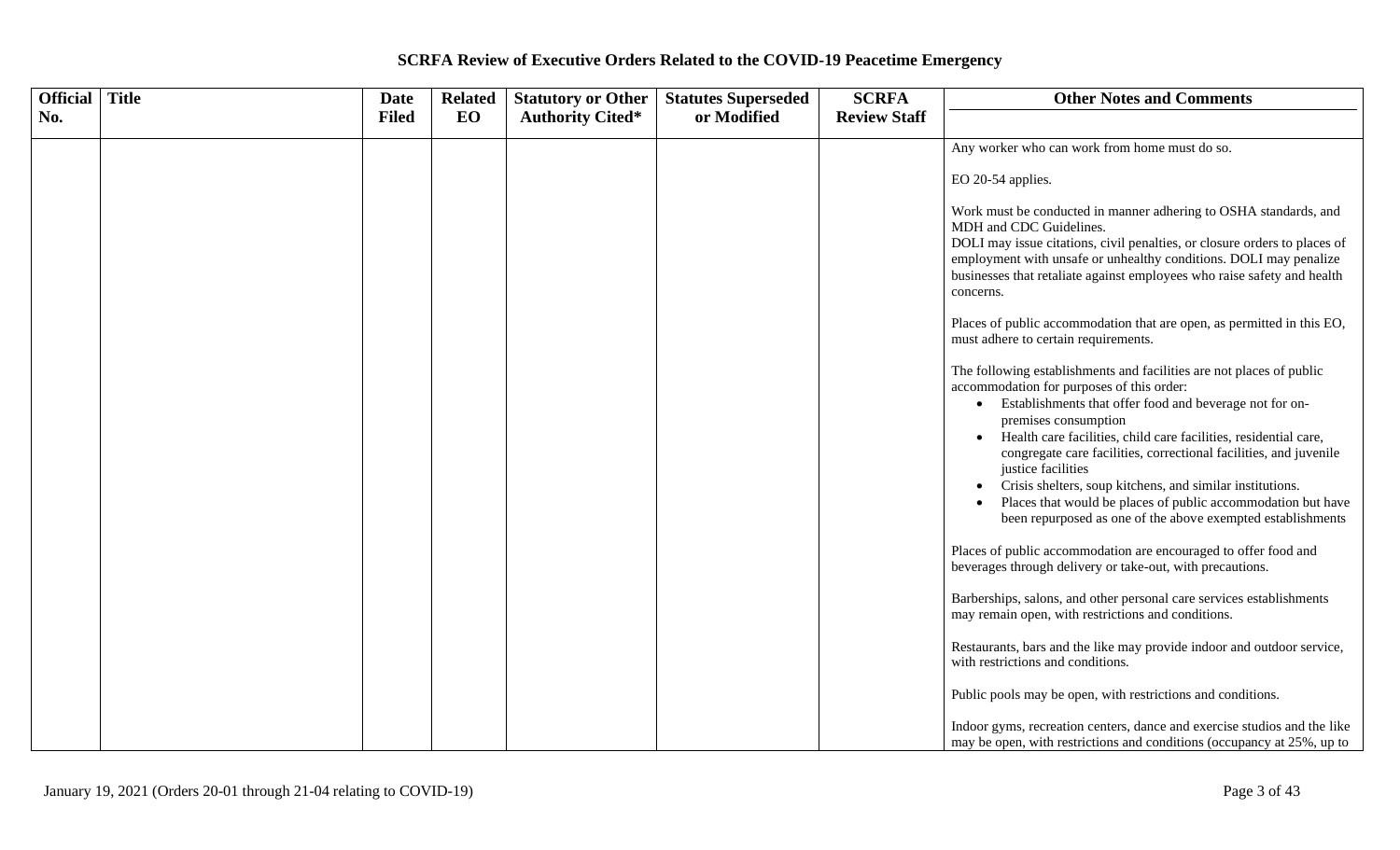| Official | <b>Title</b> | Date         | <b>Related</b> | <b>Statutory or Other</b> | <b>Statutes Superseded</b> | <b>SCRFA</b>        | <b>Other Notes and Comments</b>                                                                                                                                                                                                                                                                                                                                                                                                                                                                                                                                                                                                          |
|----------|--------------|--------------|----------------|---------------------------|----------------------------|---------------------|------------------------------------------------------------------------------------------------------------------------------------------------------------------------------------------------------------------------------------------------------------------------------------------------------------------------------------------------------------------------------------------------------------------------------------------------------------------------------------------------------------------------------------------------------------------------------------------------------------------------------------------|
| No.      |              | <b>Filed</b> | EO             | <b>Authority Cited*</b>   | or Modified                | <b>Review Staff</b> |                                                                                                                                                                                                                                                                                                                                                                                                                                                                                                                                                                                                                                          |
|          |              |              |                |                           |                            |                     | 150 people, distancing measures, face coverings must be worn, except<br>in water).                                                                                                                                                                                                                                                                                                                                                                                                                                                                                                                                                       |
|          |              |              |                |                           |                            |                     | Venues providing indoor events and entertainment, (e.g. theaters,<br>concert halls, museums, performance venues, arcades, trampolines,<br>party buses, bowling alleys) may be open, with restrictions and<br>conditions (ensure social distancing, limit occupancy to 25% up to 150<br>people, limits on hours, comply with industry guidelines).                                                                                                                                                                                                                                                                                        |
|          |              |              |                |                           |                            |                     | Venues providing outdoor events and entertainment (e.g. racetracks,<br>paintball, gokarts, mini-golf, amusement parks) may be open, with<br>restrictions and conditions (ensure social distancing, limit occupancy to<br>25% of normal up to a maximum of 250 people, limit on hours, comply<br>with industry guidelines). Encouraged to offer drive-in experience.                                                                                                                                                                                                                                                                      |
|          |              |              |                |                           |                            |                     | Extends deadline for renewing class C licenses that were issued in 2020<br>to March 1, 2021.                                                                                                                                                                                                                                                                                                                                                                                                                                                                                                                                             |
|          |              |              |                |                           |                            |                     | Certain outdoor recreation facilities can be open for business, with<br>restrictions and conditions. This includes state parks and other state<br>outdoor recreation facilities and areas; nonstate managed outdoor parks,<br>trails, arboretums, and gardens; water accesses; marinas, docks and<br>related storage and certain boating services; golf courses; skiing, tubing,<br>and sledding areas and trails; lake service providers; outdoor shooting<br>ranges and game farms; outdoor equipment rental outlets; dispersed<br>remote camp sites; campgrounds, charter boats and launches; guided<br>and instructional activities. |
|          |              |              |                |                           |                            |                     | <b>All Businesses</b><br>Required to have and implement a COVID-19 Preparedness Plan,<br>containing required plan content, and the plan must be signed by senior<br>management.                                                                                                                                                                                                                                                                                                                                                                                                                                                          |
|          |              |              |                |                           |                            |                     | The Plan must be provided to workers and be posted where is can be<br>readily reviewed by workers (or electronically where physical posting is<br>impracticable).                                                                                                                                                                                                                                                                                                                                                                                                                                                                        |
|          |              |              |                |                           |                            |                     | Businesses must provide training on the plan and must supervise<br>workers to ensure compliance with precautions.                                                                                                                                                                                                                                                                                                                                                                                                                                                                                                                        |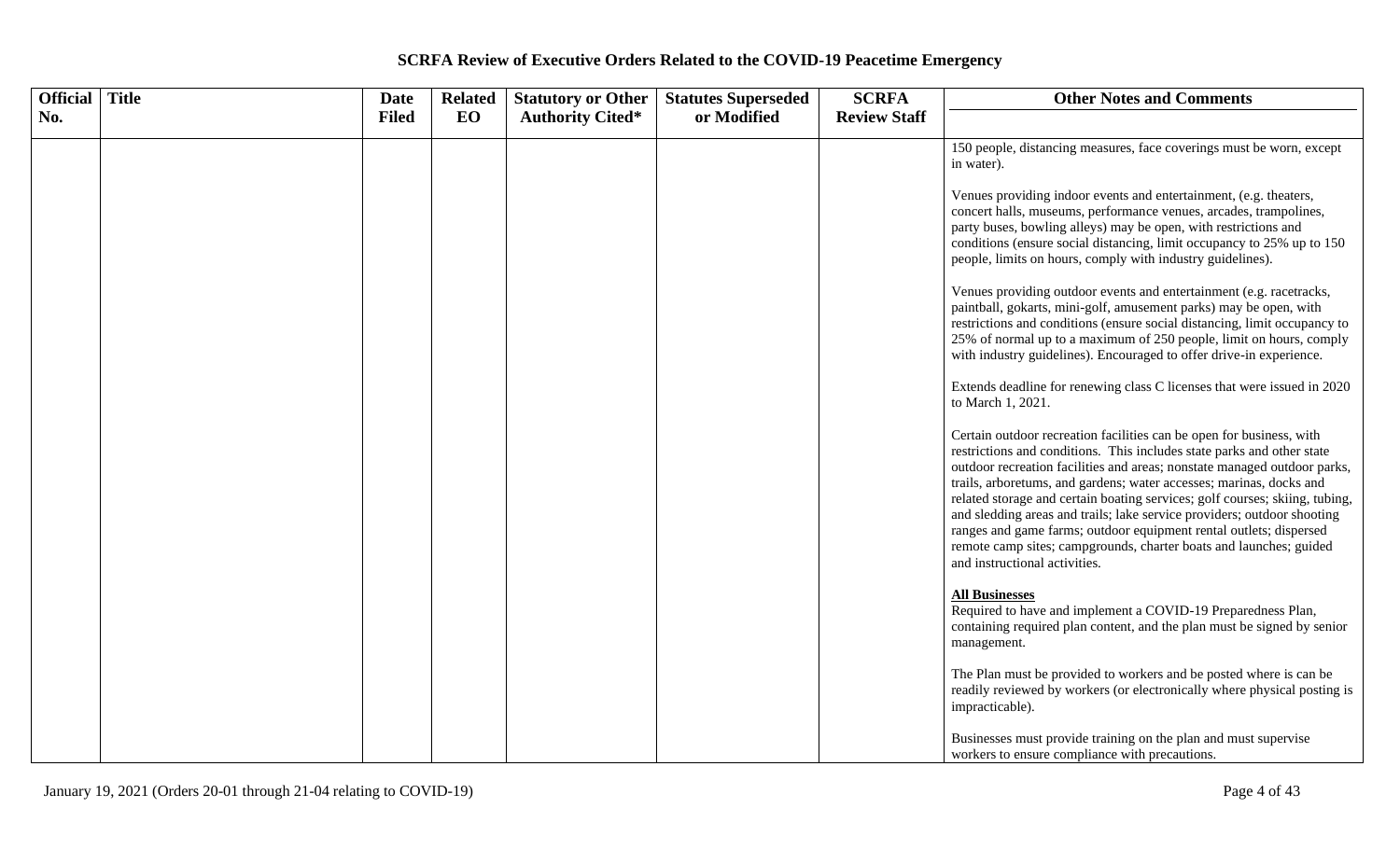| Official Title | <b>Date</b>  | <b>Related</b> | <b>Statutory or Other</b> | <b>Statutes Superseded</b> | <b>SCRFA</b>        | <b>Other Notes and Comments</b>                                                                                                                                                                      |
|----------------|--------------|----------------|---------------------------|----------------------------|---------------------|------------------------------------------------------------------------------------------------------------------------------------------------------------------------------------------------------|
| No.            | <b>Filed</b> | EO             | <b>Authority Cited*</b>   | or Modified                | <b>Review Staff</b> |                                                                                                                                                                                                      |
|                |              |                |                           |                            |                     | Businesses must maintain documentation of demonstrated compliance.                                                                                                                                   |
|                |              |                |                           |                            |                     | Workers and management must work together to ensure compliance.                                                                                                                                      |
|                |              |                |                           |                            |                     | Businesses must establish a protocol for identifying and<br>communicating with workers who may have been exposed to a person<br>with COVID symptoms or a positive COVID test result while at work.   |
|                |              |                |                           |                            |                     | Businesses to not need to submit plan for approval, but must make plans<br>available on request to specified state entities, and to the Attorney<br>General and city and county attorneys.           |
|                |              |                |                           |                            |                     | DLI may determine if a Plan implements applicable guidance, OSHA<br>standards, or MDH and CDC Guidelines.                                                                                            |
|                |              |                |                           |                            |                     | Certain providers of child care services may continue to operate, with<br>constraints and conditions.                                                                                                |
|                |              |                |                           |                            |                     | Youth programs may operate with constraints and conditions.                                                                                                                                          |
|                |              |                |                           |                            |                     | Organized youth sports organizations and programs may operate with<br>constraints and conditions.                                                                                                    |
|                |              |                |                           |                            |                     | Organized adult sports organizations and programs may operate with<br>constraints and conditions.                                                                                                    |
|                |              |                |                           |                            |                     | Higher education instruction may offer in-person classes or activities,<br>with constraints and conditions.                                                                                          |
|                |              |                |                           |                            |                     | Minnesotans must comply with employers and businesses social<br>distancing and hygiene instructions.                                                                                                 |
|                |              |                |                           |                            |                     | Political subdivisions may implement additional restrictions that have a<br>real or substantial relation to COVID-19. Political subdivisions may not<br>relax or reduce the restrictions in this EO. |
|                |              |                |                           |                            |                     | Provides that a willful violation by an individual is a misdemeanor.<br>Business owners, managers, and supervisors who encourage or require                                                          |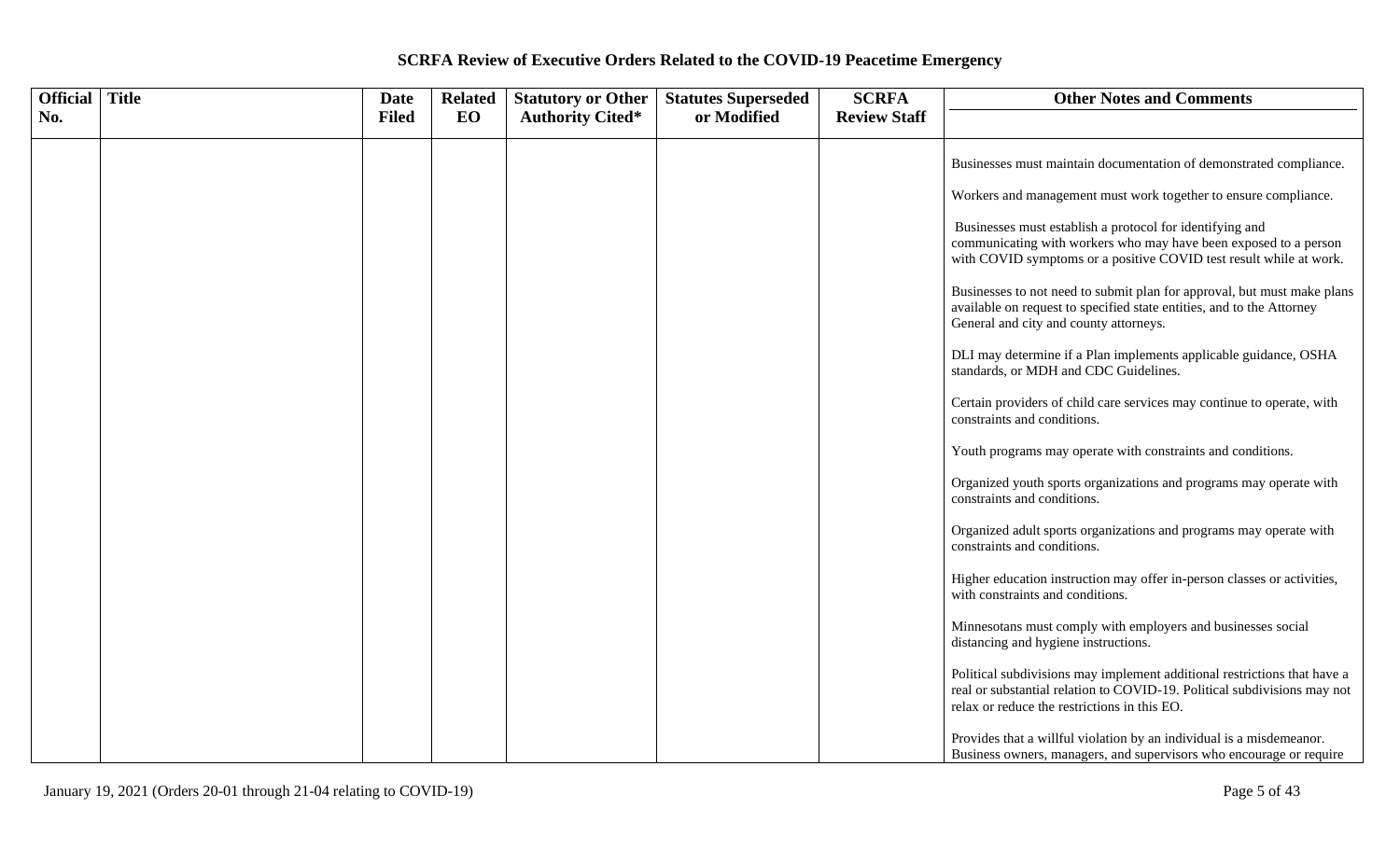| Official Title |                                                                                                                                                            | <b>Date</b>  | <b>Related</b>         | <b>Statutory or Other</b>                    | <b>Statutes Superseded</b>                                                                                                      | <b>SCRFA</b>                         | <b>Other Notes and Comments</b>                                                                                                                                                                                                                                                                                                                                                                                                                                                                             |
|----------------|------------------------------------------------------------------------------------------------------------------------------------------------------------|--------------|------------------------|----------------------------------------------|---------------------------------------------------------------------------------------------------------------------------------|--------------------------------------|-------------------------------------------------------------------------------------------------------------------------------------------------------------------------------------------------------------------------------------------------------------------------------------------------------------------------------------------------------------------------------------------------------------------------------------------------------------------------------------------------------------|
| No.            |                                                                                                                                                            | <b>Filed</b> | EO                     | <b>Authority Cited*</b>                      | or Modified                                                                                                                     | <b>Review Staff</b>                  |                                                                                                                                                                                                                                                                                                                                                                                                                                                                                                             |
|                |                                                                                                                                                            |              |                        |                                              |                                                                                                                                 |                                      | employees or other similarly situated persons to violate the order are<br>guilty of a gross misdemeanor. In addition, the Attorney General, and<br>city and county attorneys, may seek civil relief for violations or<br>threatened violations of this EO, including injunctive relief, civil<br>penalties, and other equitable relief.<br>Effective: immediately<br>Expires: when the peacetime emergency declared in EO 20-01 is<br>terminated of until it is rescinded by proper authority.              |
| 20-107         | Emergency Executive Order 20-107<br>Authorizing Out-of-State Pharmacists to<br>Administer Vaccines in Minnesota During<br>the COVID-19 Peacetime Emergency | 12/23/20     | $20 - 01$              | 12.42                                        | Relevant sections in<br>chapter 151 requiring out<br>of state pharmacists to<br>obtain a license from the<br>Board of Pharmacy. | Katie Cavanor                        | Authorizes out of state pharmacists who hold an active license,<br>certificate, or permit in good standing issued by another state or D.C. to<br>administer COVID-19 vaccines in Minnesota until March 23, 2021 or<br>until the peacetime emergency is terminated, whichever occurs first.<br>Requires the pharmacist to be engaged with a healthcare system or<br>provider in Minnesota.                                                                                                                   |
| 20-106         | Executive Order 20-106 Rescinding<br>Emergency Executive Order 20-34 and<br>Executive Order 15-15                                                          | 12/23/20     | $15 - 15$<br>$20 - 34$ |                                              |                                                                                                                                 | Priyanka Premo<br><b>Ben Stanley</b> | Rescinds 20-34, which directed MDH to release addresses of contagious<br>individuals to first responders through DPS; Also ends a data sharing<br>program effective January 31, 2021; states that "this date provides ample<br>opportunity for the Legislature to make a different policy determination, if<br>it so chooses."<br>Rescinds order 15-15, which established the Governor's Committee to<br>Advise the Minnesota Pollution Control Agency and which was<br>continued in Executive Order 19-29. |
| 20-105         | Emergency Executive Order 20-105<br>Continuing Salary Reductions for Certain<br><b>Officials</b>                                                           | 12/23/20     | $20 - 36$              | 12.21, subd. $3(10)$                         | Laws 2013, ch 142, art 6,<br>sec 12; and the<br>compensation plan<br>adopted pursuant to<br>43A.18, subd. 4(b)                  | Stephanie James<br>Andrew Erickson   | Reduces Governor's salary by 10 percent from Jan 1 to June 30, 2021,<br>but does not alter salaries that are calculated based on the governor's<br>salary.<br>Reduces salary of the governor's chief of staff by 10 percent until July<br>1,2021<br><b>Expires:</b> July 1, 2021 or when rescinded by proper authority                                                                                                                                                                                      |
| 20-104         | Emergency Executive Order 20-104 Safely<br>Reopening Pools for Lap Swim, Lessons,<br>and Organized Swim Teams                                              | 12/23/20     | 20-99<br>20-103        | 12.02<br>12.21, subd. 1<br>12.21, subd. 3(7) | None specified.                                                                                                                 | Stephanie James                      | Modifies EO20-99 as amended by EO 20-103 to allow public pools to<br>be open for lap swim, lessons, and Organized youth and adult sports,<br>with constraints, at 25% occupancy up to 100 people.                                                                                                                                                                                                                                                                                                           |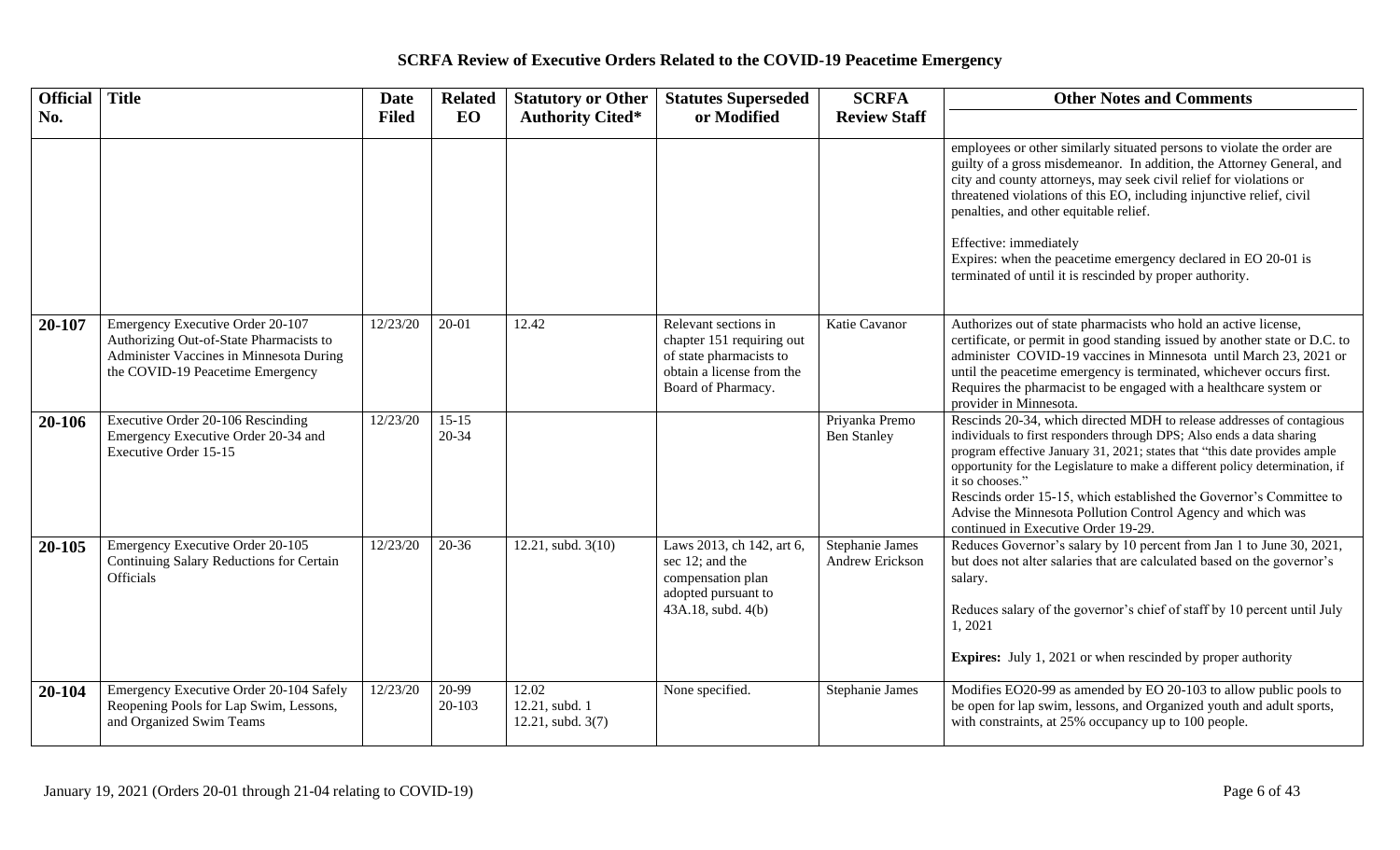| Official Title |                                                                                      | <b>Date</b>  | <b>Related</b>  | <b>Statutory or Other</b> | <b>Statutes Superseded</b> | <b>SCRFA</b>                       | <b>Other Notes and Comments</b>                                                                                                                                                                                                                                                                                                                                                                                                                                         |
|----------------|--------------------------------------------------------------------------------------|--------------|-----------------|---------------------------|----------------------------|------------------------------------|-------------------------------------------------------------------------------------------------------------------------------------------------------------------------------------------------------------------------------------------------------------------------------------------------------------------------------------------------------------------------------------------------------------------------------------------------------------------------|
| No.            |                                                                                      | <b>Filed</b> | EO              | <b>Authority Cited*</b>   | or Modified                | <b>Review Staff</b>                |                                                                                                                                                                                                                                                                                                                                                                                                                                                                         |
|                |                                                                                      |              |                 |                           |                            |                                    | Expires: when the peacetime emergency is terminated or until the order<br>is rescinded                                                                                                                                                                                                                                                                                                                                                                                  |
| 20-103         | Emergency Executive Order 20-103<br>Extending and Modifying Executive Order<br>20-99 | 12/17/20     | 20-99<br>20-104 |                           |                            | Stephanie James<br>Andrew Erickson | Loosens or clarifies restrictions imposed by the Four Week Dial Back<br>(EO 20-99) to allow indoor social gatherings of two households up to 10<br>people, with distancing and other precautions. [Note: the EO includes a<br>cross reference to paragraph "7.c.viii" which does not exist in EO 20-<br>99. This document assumes that this was supposed to be a cross-<br>reference to "7.c.iii".]<br>Allows outdoor social gathering of up to three households and 15 |
|                |                                                                                      |              |                 |                           |                            |                                    | people, with distancing and other precautions.<br>Allows spectator entertainment events, fairs, festivals and concert in a<br>venue with restrictions, but these remain prohibited (with exceptions) if<br>not in a venue.                                                                                                                                                                                                                                              |
|                |                                                                                      |              |                 |                           |                            |                                    | Changes the quarantine recommendation for people arriving from out of<br>state to allow for an alternate 10 day quarantine with conditions (though<br>14 days remains recommended), consistent with CDC guidelines.                                                                                                                                                                                                                                                     |
|                |                                                                                      |              |                 |                           |                            |                                    | Lifts the prohibition on on-premise outdoor consumption for<br>restaurants, coffeehouses, bars, breweries, microbreweries, smoking<br>establishments, and the like, with restrictions.                                                                                                                                                                                                                                                                                  |
|                |                                                                                      |              |                 |                           |                            |                                    | Allows for the opening of gyms, fitness centers, certain exercise<br>facilities and the like, with restrictions.                                                                                                                                                                                                                                                                                                                                                        |
|                |                                                                                      |              |                 |                           |                            |                                    | Specifies that trampoline parks and party buses are to be closed.                                                                                                                                                                                                                                                                                                                                                                                                       |
|                |                                                                                      |              |                 |                           |                            |                                    | Lifts the prohibition on outdoor events and entertainment, such as<br>racetracks, paintball, go-karts, mini-golf, performance venues, festivals,<br>fairs, vendor fairs, and amusement parks, with restrictions.                                                                                                                                                                                                                                                        |
|                |                                                                                      |              |                 |                           |                            |                                    | Allows certain places of public accommodation that are required to be<br>closed under EO 20-99 to be open if they have been repurposed to<br>provide specified services.                                                                                                                                                                                                                                                                                                |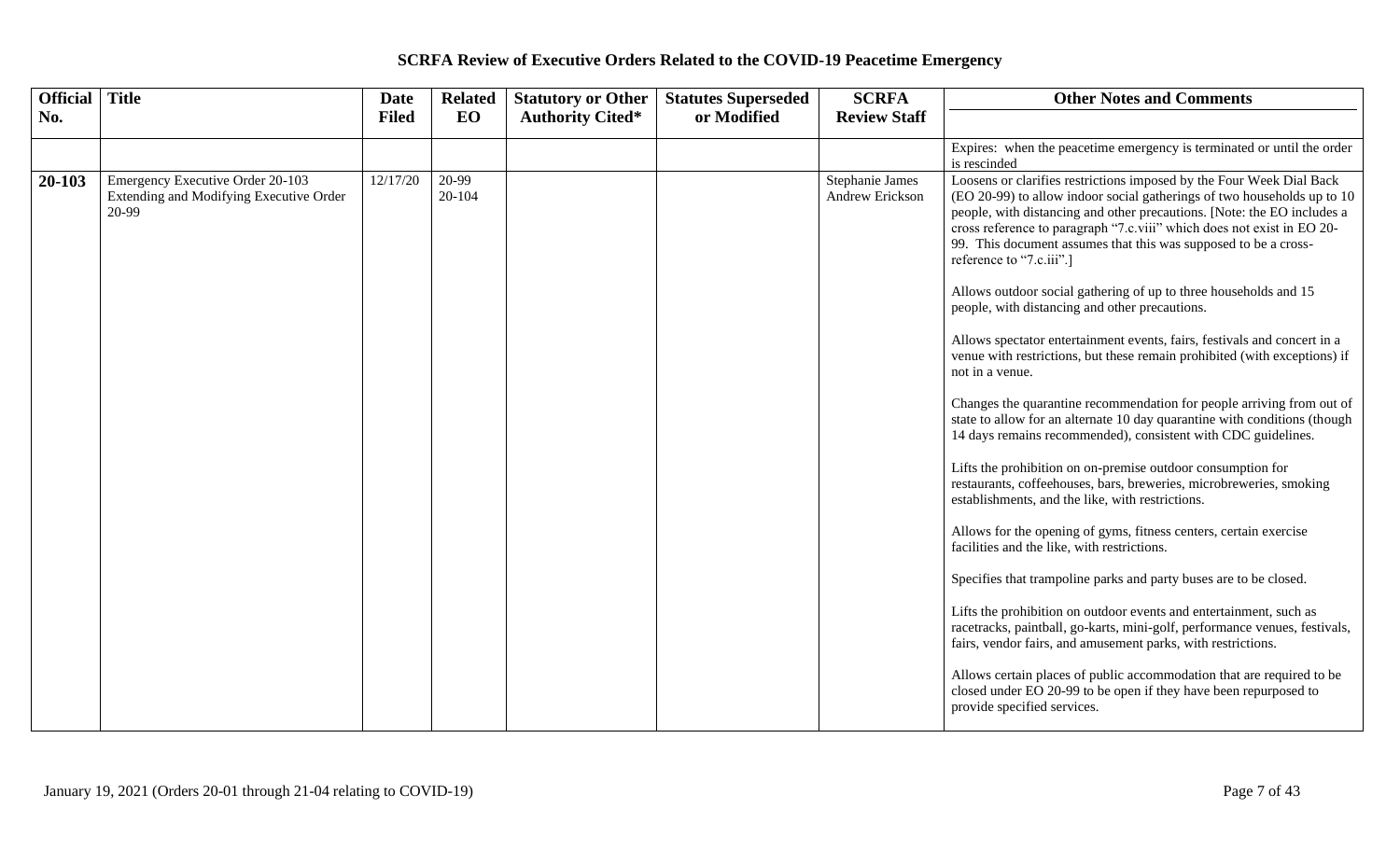| Official Title |                                                                                                                                                                                           | <b>Date</b>  | <b>Related</b>                                                                                                           | <b>Statutory or Other</b>                 | <b>Statutes Superseded</b>                     | <b>SCRFA</b>                                                     | <b>Other Notes and Comments</b>                                                                                                                                                                                                                                                                                                                                                                                                                                                                                                       |
|----------------|-------------------------------------------------------------------------------------------------------------------------------------------------------------------------------------------|--------------|--------------------------------------------------------------------------------------------------------------------------|-------------------------------------------|------------------------------------------------|------------------------------------------------------------------|---------------------------------------------------------------------------------------------------------------------------------------------------------------------------------------------------------------------------------------------------------------------------------------------------------------------------------------------------------------------------------------------------------------------------------------------------------------------------------------------------------------------------------------|
| No.            |                                                                                                                                                                                           | <b>Filed</b> | EO                                                                                                                       | <b>Authority Cited*</b>                   | or Modified                                    | <b>Review Staff</b>                                              |                                                                                                                                                                                                                                                                                                                                                                                                                                                                                                                                       |
|                |                                                                                                                                                                                           |              |                                                                                                                          |                                           |                                                |                                                                  | Allows guided and instructional activities for groups of people from up<br>to three households with one instructor to be offered, with adherence to<br>distancing. (Child care is not governed under this paragraph.)<br>Opens places of public accommodation, with restrictions.<br>Allows in-person activities for organized youth sports and organized<br>adult sports, with restrictions.<br><b>Expires:</b> when the peacetime emergency declared in Executive Order<br>20-01 is terminated or is rescinded by proper authority. |
| 20-102         | Emergency Executive Order 20-102<br>Amending Executive Order 20-05 to Ensure<br>Timely Unemployment Insurance Benefits<br>During the COVID-19 Peacetime<br>Emergency                      | 12/14/20     | $20-05$<br>$20-29$                                                                                                       | 12.02<br>12.21, subd. 1<br>12.21, subd. 3 | 268.051, subd. 3(a) and<br>subd. 6             | <b>Carlon Fontaine</b><br>Casey Muhm                             | Extends the deadline for DEED to calculate employers' unemployment<br>insurance experience rating for the 2021 tax year until January 31, 2021,<br>instead of by December 15 each year as required by the statute.                                                                                                                                                                                                                                                                                                                    |
| 20-101         | <b>Emergency Executive Order 20-101</b><br>Authorizing Minnesota Board of Behavioral<br>Health and Therapy to Modify Licensing<br>Requirements During the COVID-19<br>Peacetime Emergency | 12/14/20     | $20-01$<br>$20 - 23$                                                                                                     | 12.02<br>12.21, subd.1 and 3              | 148B.5301, 148F.04 and<br>Rules part 2150.5010 | Katie Cavanor                                                    | Authorizes the Board of Behavioral Health and Therapy to process<br>applications for licensure from applicants or licensees who complete the<br>required supervised practice hours through any one or combination of<br>the following means: telephone, audio, audiovisual electronic device, or<br>in-person.                                                                                                                                                                                                                        |
| 20-100         | Emergency Executive Order 20-100<br>Extending the COVID-19 Peacetime<br>Emergency Declared in Executive Order<br>20-01                                                                    | 12/14/20     | $20 - 01$<br>$20 - 35$<br>$20 - 53$<br>$20 - 75$<br>20-78<br>20-83<br>20-89<br>20-92<br>20-97<br>$20 - 100$<br>$21 - 04$ | 12.31, subd. $2(a)$<br>12.31, subd. 2(b)  | None specified                                 | Stephanie James<br>Andrew Erickson                               | Extends the declaration of a peacetime emergency, initially declared in<br>EO 20-01 and extended by EOs 20-35, 20-53, 20-75, 20-78, 20-83, 20-<br>89, 20-92, and 20-97 through January 13, 2021.<br>Expires: January 13, 2021, or when this EO is rescinded or terminated,<br>whichever occurs first.                                                                                                                                                                                                                                 |
| 20-99          | Emergency Executive Order 20-99<br>Implementing a Four Week Dial Back on<br>Certain Activities to Slow the Spread of<br>COVID-19                                                          | 11/18/20     | 20-74<br>20-85<br>20-96                                                                                                  | 12.02<br>12.2, subd 1<br>12.21, subd 3(7) | None specified                                 | Ken Backhus<br>Stephanie James<br>Chris Stang<br>Andrew Erickson | Prohibits, with specified exceptions, social gatherings and outdoor<br>recreational activity in close proximity to others.<br>Discourages unnecessary travel.                                                                                                                                                                                                                                                                                                                                                                         |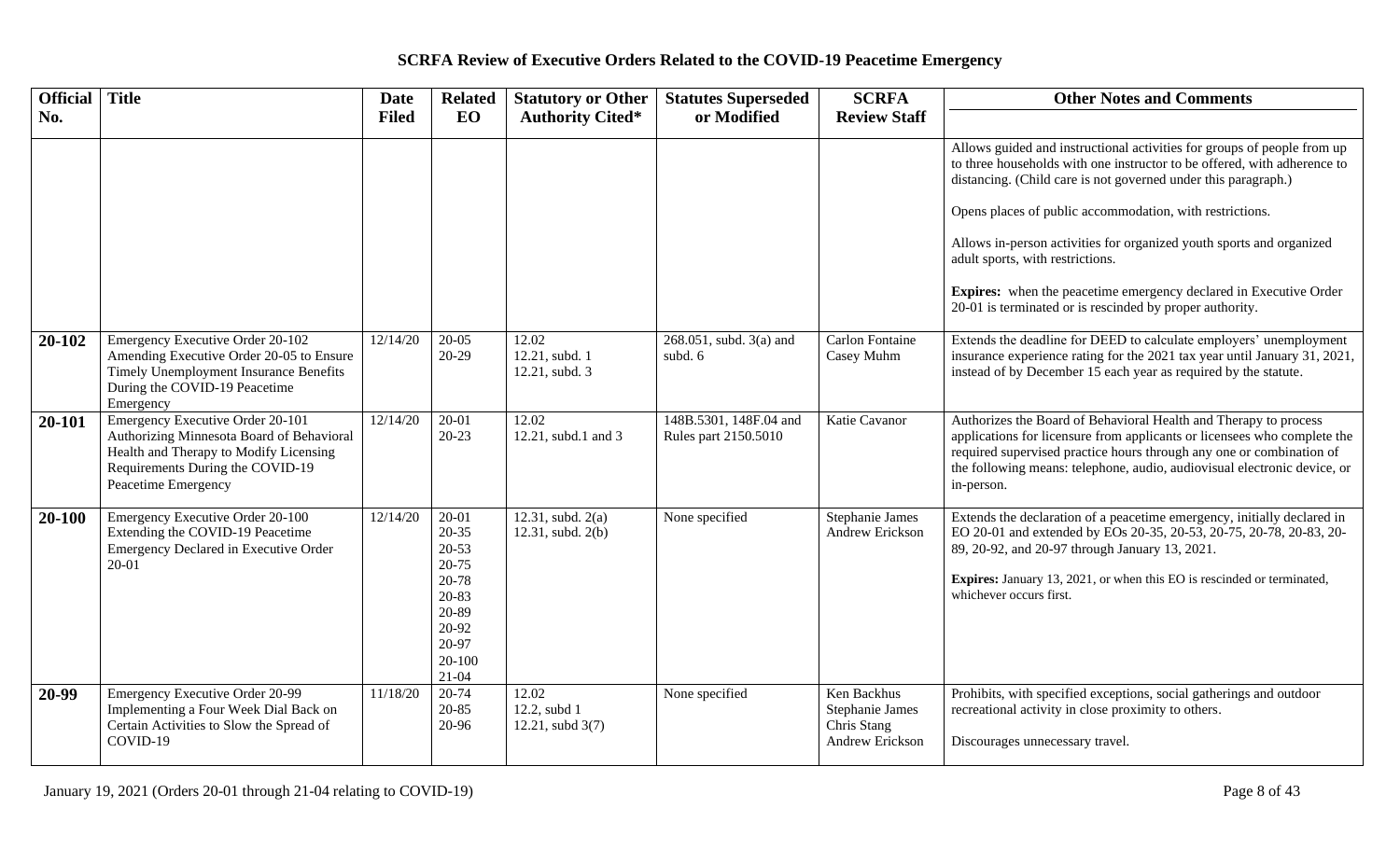| Official   Title | <b>Date</b>  | <b>Related</b> | <b>Statutory or Other</b> | <b>Statutes Superseded</b> | <b>SCRFA</b>        | <b>Other Notes and Comments</b>                                                                                                                                                                                                                          |
|------------------|--------------|----------------|---------------------------|----------------------------|---------------------|----------------------------------------------------------------------------------------------------------------------------------------------------------------------------------------------------------------------------------------------------------|
| No.              | <b>Filed</b> | EO             | <b>Authority Cited*</b>   | or Modified                | <b>Review Staff</b> |                                                                                                                                                                                                                                                          |
|                  |              |                |                           |                            |                     | Encourages those arriving from out of state to self-quarantine for 14<br>days.                                                                                                                                                                           |
|                  |              |                |                           |                            |                     | Requires people engaging in activities outside the home to follow Order<br>20-81 (face covering) and MDH and CDC Guidelines (or DNR<br>guidelines for outdoor activities)                                                                                |
|                  |              |                |                           |                            |                     | Exempts activities: by tribal members on tribal reservations; on federal<br>land in trust for Tribal Nations; by tribal members exercising treaty<br>rights in treaty territory.                                                                         |
|                  |              |                |                           |                            |                     | Requires people to work from home when possible.                                                                                                                                                                                                         |
|                  |              |                |                           |                            |                     | Closes certain places of public accommodation as set forth below<br>through December 18, 2020 and requires other places of public<br>accommodation to adhere to certain requirements.                                                                    |
|                  |              |                |                           |                            |                     | Restaurants and various other establishments offering food, drink or<br>tobacco consumption, must be closed to the public through but are<br>allowed to offer delivery, window service, walk-up service, drive-<br>through service, or drive-up service. |
|                  |              |                |                           |                            |                     | Public pools, gyms and various indoor recreational facilities are closed<br>to the public  Outdoor sports and recreation facilities are restricted.                                                                                                      |
|                  |              |                |                           |                            |                     | Indoor entertainment venues, including theaters and performance<br>venues, are closed to the public.                                                                                                                                                     |
|                  |              |                |                           |                            |                     | Outdoor event and entertainment venues are closed, but may offer<br>drive-through experiences.                                                                                                                                                           |
|                  |              |                |                           |                            |                     | Pro and college teams that are authorized to practice and compete must<br>close venues to the public. Spectators are not permitted.                                                                                                                      |
|                  |              |                |                           |                            |                     | Certain outdoor recreational facilities are allowed to remain open,<br>subject to restrictions.                                                                                                                                                          |
|                  |              |                |                           |                            |                     | Barbershops, salons, and other personal care services may remain open,<br>with occupancy limits.                                                                                                                                                         |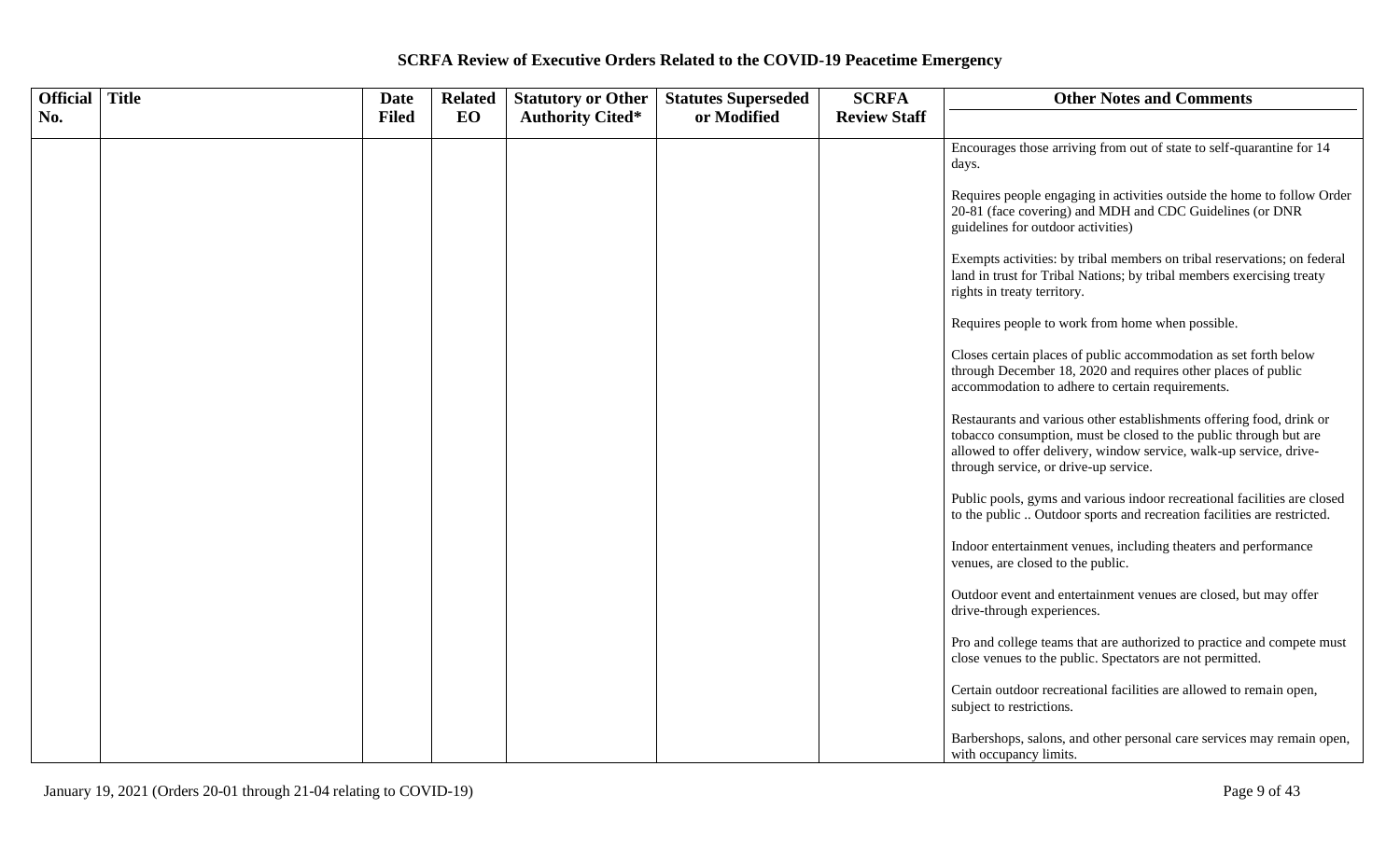| <b>Official</b> | <b>Title</b>                                                                             | <b>Date</b>  | <b>Related</b> | <b>Statutory or Other</b> | <b>Statutes Superseded</b> | <b>SCRFA</b>                       | <b>Other Notes and Comments</b>                                                                                                                                                                                                                                                                                           |
|-----------------|------------------------------------------------------------------------------------------|--------------|----------------|---------------------------|----------------------------|------------------------------------|---------------------------------------------------------------------------------------------------------------------------------------------------------------------------------------------------------------------------------------------------------------------------------------------------------------------------|
| No.             |                                                                                          | <b>Filed</b> | EO             | <b>Authority Cited*</b>   | or Modified                | <b>Review Staff</b>                |                                                                                                                                                                                                                                                                                                                           |
|                 |                                                                                          |              |                |                           |                            |                                    | Other places of public accommodation may be open to the public if they<br>meet requirements and follow guidance.                                                                                                                                                                                                          |
|                 |                                                                                          |              |                |                           |                            |                                    | Businesses in Minnesota are required to have a COVID-19<br>Preparedness Plan with specified content.                                                                                                                                                                                                                      |
|                 |                                                                                          |              |                |                           |                            |                                    | Child care facilities and youth programs may continue to operate, with<br>constraints.                                                                                                                                                                                                                                    |
|                 |                                                                                          |              |                |                           |                            |                                    | Organized youth and adult sports are prohibited, with exceptions.                                                                                                                                                                                                                                                         |
|                 |                                                                                          |              |                |                           |                            |                                    | Higher education institutions are allowed to offer in-person classes, with<br>restrictions.                                                                                                                                                                                                                               |
|                 |                                                                                          |              |                |                           |                            |                                    | Employers and businesses must post social distancing and hygiene<br>instructions.                                                                                                                                                                                                                                         |
|                 |                                                                                          |              |                |                           |                            |                                    | Political subdivisions may implement additional restrictions.                                                                                                                                                                                                                                                             |
|                 |                                                                                          |              |                |                           |                            |                                    | This order rescinds orders 20-74, 20-85, and 20-96 on Nov. 20 at 11:59<br>pm. Restrictions in this order on activities outside the home and on<br>workers and business are effective Nov. 20 at 11:59 pm. The rest of the<br>provisions in the order are effective immediately upon approval by the<br>Executive Council. |
|                 |                                                                                          |              |                |                           |                            |                                    | <b>Expires:</b> The order remains in effect until the peacetime emergency is<br>terminated or rescinded.                                                                                                                                                                                                                  |
|                 |                                                                                          |              |                |                           |                            |                                    | Provides that a willful violation by an individual is a misdemeanor.<br>Business owners, managers, and supervisors who encourage or require<br>employees or other similarly situated persons to violate the order are<br>guilty of a gross misdemeanor.                                                                   |
| 20-98           | <b>Emergency Executive Order 20-98</b><br>Rescinding Emergency Executive Order 20-<br>22 | 11/12/20     | $20 - 22$      | <b>NA</b>                 | None specified             | Stephanie James<br>Andrew Erickson | Rescinds Emergency Executive Order 20-22 that authorized the State<br>Auditor to temporarily suspend reporting requirements during the<br>COVID-19 peacetime emergency. Effective immediately upon approval<br>by Executive Council.                                                                                      |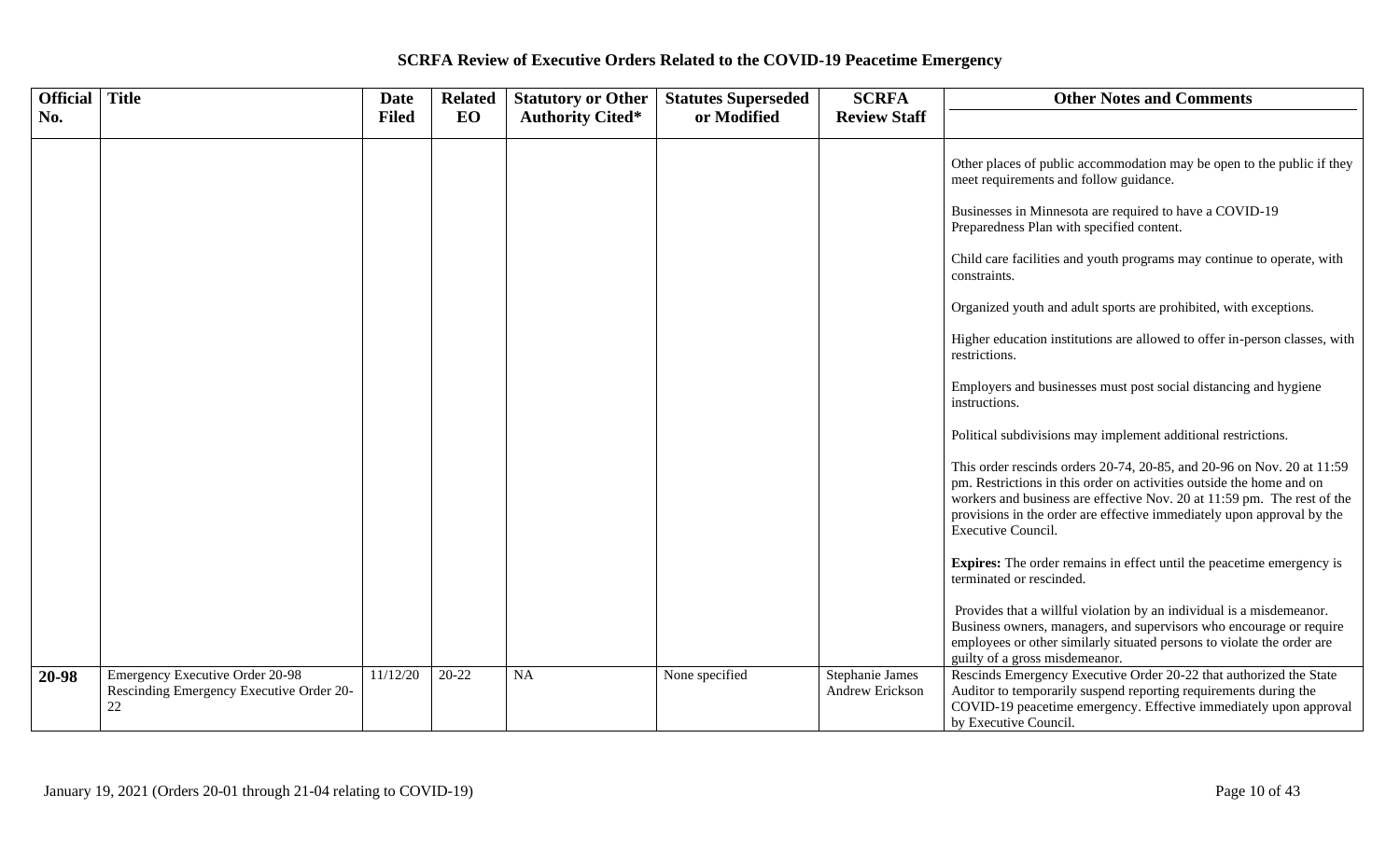| Official Title |                                                                                                                                                                                              | <b>Date</b>  | <b>Related</b>                                                                                                           | <b>Statutory or Other</b>                   | <b>Statutes Superseded</b> | <b>SCRFA</b>                       | <b>Other Notes and Comments</b>                                                                                                                                                                                                                                                                                                                                                                                                                                                                                                                                                                                                                                                                                                                                                                                                                                                                                                                                                                                                                                                                                                                                                                                                                                                                                                                                                                                                                                       |
|----------------|----------------------------------------------------------------------------------------------------------------------------------------------------------------------------------------------|--------------|--------------------------------------------------------------------------------------------------------------------------|---------------------------------------------|----------------------------|------------------------------------|-----------------------------------------------------------------------------------------------------------------------------------------------------------------------------------------------------------------------------------------------------------------------------------------------------------------------------------------------------------------------------------------------------------------------------------------------------------------------------------------------------------------------------------------------------------------------------------------------------------------------------------------------------------------------------------------------------------------------------------------------------------------------------------------------------------------------------------------------------------------------------------------------------------------------------------------------------------------------------------------------------------------------------------------------------------------------------------------------------------------------------------------------------------------------------------------------------------------------------------------------------------------------------------------------------------------------------------------------------------------------------------------------------------------------------------------------------------------------|
| No.            |                                                                                                                                                                                              | <b>Filed</b> | EO                                                                                                                       | <b>Authority Cited*</b>                     | or Modified                | <b>Review Staff</b>                |                                                                                                                                                                                                                                                                                                                                                                                                                                                                                                                                                                                                                                                                                                                                                                                                                                                                                                                                                                                                                                                                                                                                                                                                                                                                                                                                                                                                                                                                       |
| 20-97          | Emergency Executive Order 20-97<br>Extending the COVID-19 Peacetime<br>Emergency Declared in Executive Order<br>20-01                                                                        | 11/12/20     | $20 - 01$<br>$20 - 35$<br>$20 - 53$<br>$20 - 75$<br>20-78<br>20-83<br>20-89<br>20-92<br>20-97<br>$20 - 100$<br>$21 - 04$ | $12.31$ , subd. $2(a)$<br>12.31, subd. 2(b) | None specified             | Stephanie James<br>Andrew Erickson | Extends the declaration of a peacetime emergency, initially declared in<br>EO 20-01 and extended by EOs 20-35, 20-53, 20-75, 20-89, and 20-92<br>through December 14, 2020.<br><b>Expires:</b> December 14, 2020, or when this EO is rescinded or terminated,<br>whichever occurs first.                                                                                                                                                                                                                                                                                                                                                                                                                                                                                                                                                                                                                                                                                                                                                                                                                                                                                                                                                                                                                                                                                                                                                                              |
| 20-96          | Emergency Executive Order 20-96<br>Restricting Social Gatherings, Celebrations,<br>and the Hours and Operations of Bars,<br>Restaurants, and Venues to Prevent Further<br>Spread of COVID-19 | 11/12/20     | 20-74                                                                                                                    | 12.02<br>12.21, subd. 1<br>12.21, subd 3(7) |                            | Stephanie James<br>Ken Backhus     | Amends EO 20-74. Makes prohibition on indoor social gatherings of<br>more than 10 people applicable to all social gatherings of more than 10<br>people and all social gatherings involving members of more than 3<br>households (regardless of size). This does not apply to gatherings in<br>places of public accommodation that follow specified requirements.<br>Makes organizers of prohibited social gatherings subject to enforcement<br>action by city, county, or state authorities.<br>Allows venues to host certain celebrations and receptions under a<br>preparedness plan and with restrictions on hours and capacity.<br>Lowered the maximum number of people allowed in indoor and outdoor<br>places of public accommodation offering indoor eating, drinking or<br>smoking, from 250 to 150. Allows state and local authorities, in addition<br>to fire marshals, to determine normal occupant capacity for purposes of<br>this order.<br>Set a limit on hours of operation of places of public accommodation that<br>offer food, beverages or tobacco, or that host indoor or outdoor events,<br>entertainment or recreation.<br>Allows the Attorney General and city and county attorneys to<br>investigate violations or threatened violations of the order. Clarifies that<br>the AG or city/county attys can seek injunctive relief and that courts can<br>award costs of investigation, attorney fees and costs, and other equitable<br>relief. |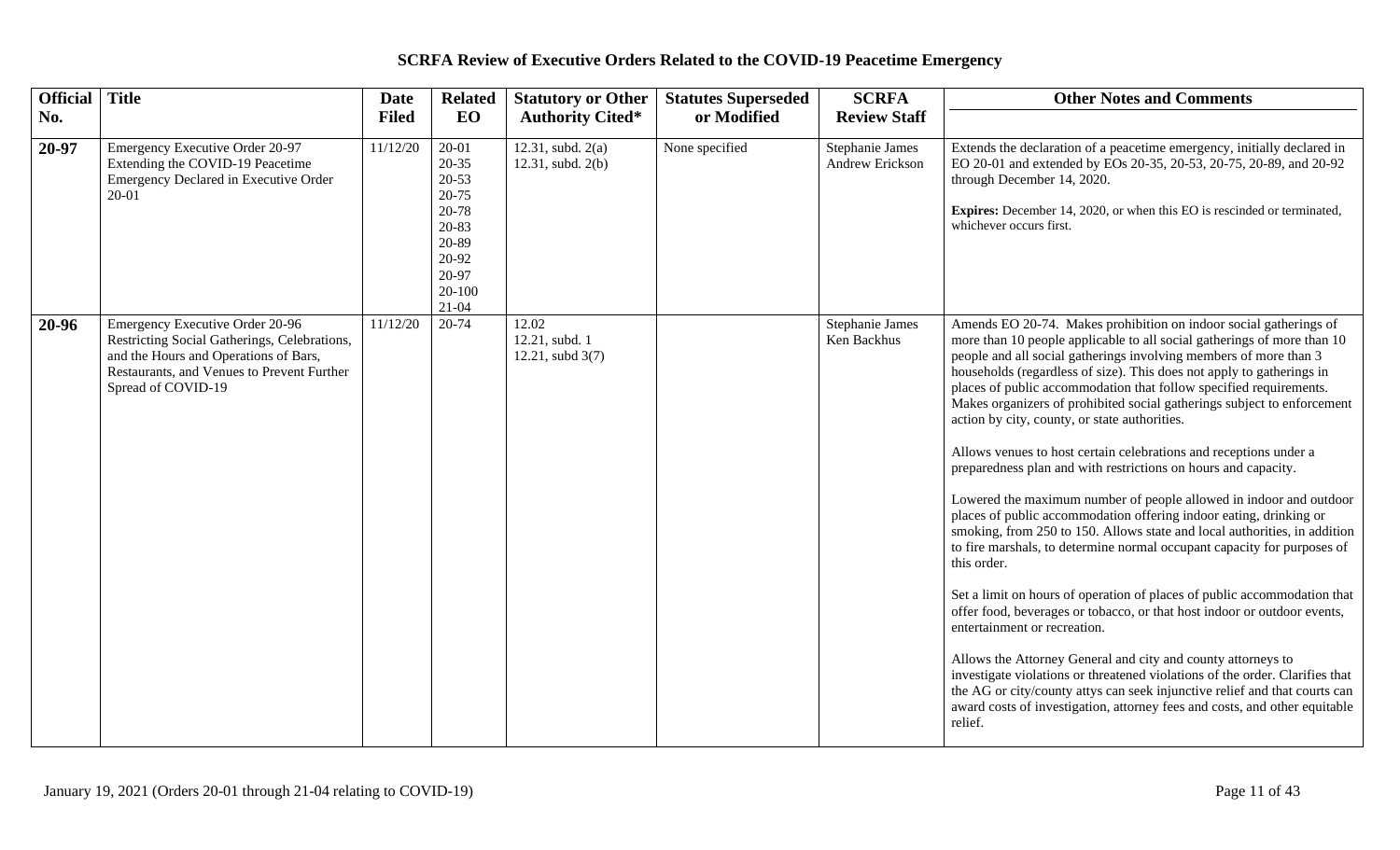| Official Title |                                                                                                                                                                                      | <b>Date</b>  | <b>Related</b>                                                                                                           | <b>Statutory or Other</b>                     | <b>Statutes Superseded</b>                      | <b>SCRFA</b>                       | <b>Other Notes and Comments</b>                                                                                                                                                                                                                                                                                                                                                                |
|----------------|--------------------------------------------------------------------------------------------------------------------------------------------------------------------------------------|--------------|--------------------------------------------------------------------------------------------------------------------------|-----------------------------------------------|-------------------------------------------------|------------------------------------|------------------------------------------------------------------------------------------------------------------------------------------------------------------------------------------------------------------------------------------------------------------------------------------------------------------------------------------------------------------------------------------------|
| No.            |                                                                                                                                                                                      | <b>Filed</b> | EO                                                                                                                       | <b>Authority Cited*</b>                       | or Modified                                     | <b>Review Staff</b>                |                                                                                                                                                                                                                                                                                                                                                                                                |
|                |                                                                                                                                                                                      |              |                                                                                                                          |                                               |                                                 |                                    | A willful violation by an individual is a misdemeanor. Business owners,<br>managers, and supervisors who encourage or require employees or other<br>similarly situated persons to violate the order are guilty of a gross<br>misdemeanor.                                                                                                                                                      |
| 20-95          | Emergency Executive Order 20-95;<br>Amending Executive Order 20-94<br>Clarifying the Effective Date of Paragraph 9<br>of Executive Order 20-94                                       | 11/6/20      | $20 - 94$                                                                                                                |                                               | 122A.50                                         | Ann Marie Lewis                    | Clarifies effective date of para 9 in EO 20-94                                                                                                                                                                                                                                                                                                                                                 |
| 20-94          | Emergency Executive Order 20-94<br>Authorizing the Commissioner of Education<br>to Take Action to Improve the Education of<br>Minnesota Students During the 2020-2021<br>School Year | 11/6/20      | $20-02$<br>$20-19$<br>$20 - 81$<br>20-82<br>20-95                                                                        | 12.02<br>12.21, subd. 1, 3(1),<br>and $3(11)$ | 122A.50<br>125A.02                              | Ann Marie Lewis<br>Jenna Hofer     | Paragraph 3 supersedes EO 20-82, paras 25 and 26. Requirement for<br>prep time is in addition to the requirement under 122A.50. Allows 7<br>year-olds that age out of special education services for developmental<br>delay during the emergency to continue to receive services. Allows use<br>of up to five instructional day as planning days for movement between<br>instructional models. |
| 20-92          | Emergency Executive Order 20-92<br>Extending the COVID-19 Peacetime<br><b>Emergency Declared in Executive Order</b><br>$20 - 01$                                                     | 10/12/20     | $20 - 01$<br>$20 - 35$<br>$20 - 53$<br>$20 - 75$<br>20-78<br>20-83<br>20-89<br>20-92<br>20-97<br>$20 - 100$<br>$21 - 04$ | 12.31, subd. $2(a)$<br>12.31, subd. 2(b)      | None specified                                  | Stephanie James<br>Andrew Erickson | Extends the declaration of a peacetime emergency, initially declared in<br>EO 20-01 and extended by EOs 20-35, 20-53, 20-75, 20-78, 20-83, and<br>20-89, through November 12, 2020.<br><b>Expires:</b> November 12, 2020, or when this EO is rescinded or terminated,<br>whichever occurs first.                                                                                               |
| 20-89          | Extending the COVID-19 Peacetime<br>Emergency Declared in Executive Order<br>$20 - 01$                                                                                               | 9/11/20      | $20-01$<br>$20 - 35$<br>$20 - 53$<br>$20 - 75$<br>20-78<br>20-83<br>20-89<br>20-92<br>20-97<br>$20 - 100$<br>$21 - 04$   | 12.31, subd. $2(a)$<br>12.31, subd. 2(b)      | None specified                                  | Stephanie James<br>Andrew Erickson | Extends the declaration of a peacetime emergency, initially declared in<br>EO 20-01 and extended by EOs 20-35, 20-53, 20-75, 20-78, and 20-83<br>through November 12, 2020.<br><b>Expires:</b> October 12, 2020, or when this EO is rescinded or terminated,<br>whichever occurs first.                                                                                                        |
| 20-86          | Emergency Executive Order 20-86<br>Allowing Cooperatives and Cooperative<br>Associations Flexibility to Hold Remote                                                                  | 8/26/20      | $20-b$                                                                                                                   | 12.02<br>12.21, subd. 1 and 3(7)              | 308A.311, subd. 4;<br>308A.661, subd. 1, 2, and | Kathleen Pontius                   | Waives requirement that cooperatives conduct meetings and election of<br>directors at a physical meeting and authorizes remote elections. If<br>virtual meeting not feasible, may forego annual meeting requirement.                                                                                                                                                                           |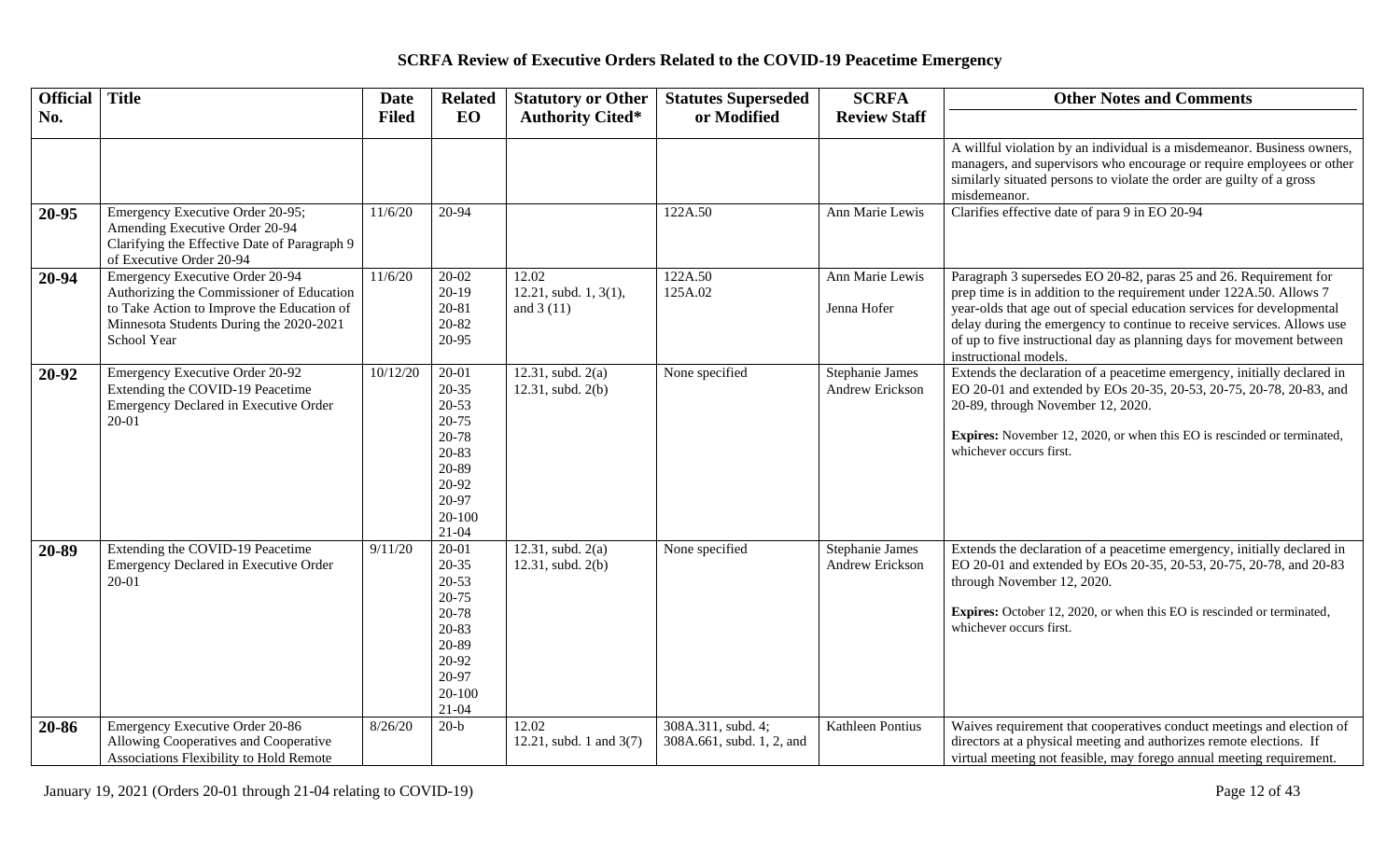| Official Title |                                                                                                                                                                           | <b>Date</b>  | <b>Related</b>                             | <b>Statutory or Other</b> | <b>Statutes Superseded</b>          | <b>SCRFA</b>                   | <b>Other Notes and Comments</b>                                                                                                                                                                                                                                                                                                                                                                                                                                                                                                                                                                                                                                                                                                                                                                                                                                                                                                                                                                                                                                                         |
|----------------|---------------------------------------------------------------------------------------------------------------------------------------------------------------------------|--------------|--------------------------------------------|---------------------------|-------------------------------------|--------------------------------|-----------------------------------------------------------------------------------------------------------------------------------------------------------------------------------------------------------------------------------------------------------------------------------------------------------------------------------------------------------------------------------------------------------------------------------------------------------------------------------------------------------------------------------------------------------------------------------------------------------------------------------------------------------------------------------------------------------------------------------------------------------------------------------------------------------------------------------------------------------------------------------------------------------------------------------------------------------------------------------------------------------------------------------------------------------------------------------------|
| No.            |                                                                                                                                                                           | <b>Filed</b> | EO                                         | <b>Authority Cited*</b>   | or Modified                         | <b>Review Staff</b>            |                                                                                                                                                                                                                                                                                                                                                                                                                                                                                                                                                                                                                                                                                                                                                                                                                                                                                                                                                                                                                                                                                         |
|                | Elections and Avoid Gatherings During the<br>COVID-19 Peacetime Emergency                                                                                                 |              |                                            |                           | $4;308B.511$ , subd. 1, 2,<br>and 4 |                                | Authorizes director elections by mail regardless of whether authorized<br>by articles or bylaws.<br>EO 20-43 contains similar provisions authorizing corporate<br>shareholders flexibility to hold remote elections.                                                                                                                                                                                                                                                                                                                                                                                                                                                                                                                                                                                                                                                                                                                                                                                                                                                                    |
| 20-85          | Emergency Executive Order 20-85<br>Authorizing and Directing Higher<br>Education Institutions to Provide Safe and<br>Effective Learning Environments to their<br>Students | 8/26/20      | $20 - 74$<br>20-81                         |                           |                                     | Hannah Grunewald<br>Joan White | Rescinds paragraph 7.i (the Higher Education (HE) section) of EO 20-<br>74<br>20-74 paragraph 7.i limited in-person classes and activities to no more<br>than 25 people and required HE institutions to create and implement a<br>preparedness plan. EO 20-85 requires HE institutions to continue to<br>establish and implement a preparedness plan, consistent with the MN<br>OSHA standards and OHE and MDH guidelines. Plan requirements are<br>similar to the requirements in EO 20-74, except the requirement for<br>distance learning is not included in EO-85, and face-coverings are<br>required, as specified in EO 20-81. Other requirements in the plan<br>include ensuring staff and students stay home when sick, requiring<br>social distancing, implementing cleaning and disinfection protocols,<br>certifying and signing off the plan by institutional leadership, posting<br>the plan, as well as providing training for staff and instructors.                                                                                                                     |
| 20-84          | Rescinding Emergency Executive Orders<br>20-15, 20-16, and 20-32; Amending<br>Emergency Executive Order 20-23                                                             | 8/12/20      | $20-32$<br>$20-23$<br>$20-16$<br>$20 - 15$ |                           |                                     | Stephanie James<br>Joan White  | Rescinds all or portions of EO 20-15, 20-16, 20-23, and 20-32 as<br>follows:<br>20-15 funded the Small Business Emergency Loan Program. Authority<br>to fund the program was codified in Minnesota Laws 2020, Chapter 71,<br>article 1, section 11, as amended by Minnesota Laws 2020, 1st Special<br>Session, Chapter 1, section 2. All funds from the program have been<br>distributed. Therefore EO 20-15 is no longer necessary.<br>20-16 directed non-hospital entities to inventory personal protective<br>equipment and directing non-hospital entities to donate or sell PPE for<br>use by healthcare personnel. EO 20-16 is no longer necessary because<br>inventories have been turned in and deadline for inventory is past.<br>20-23 (authorized health-related licensing boards to modify licensure<br>requirements during the COVID-19 peacetime emergency and<br>authorized Board of Pharmacy to place certain restrictions on<br>prescription drug orders for chloroquine or hydroxychloroquine. EO20-<br>84 rescinds the portion of EO 20-23 regarding chloroquine and |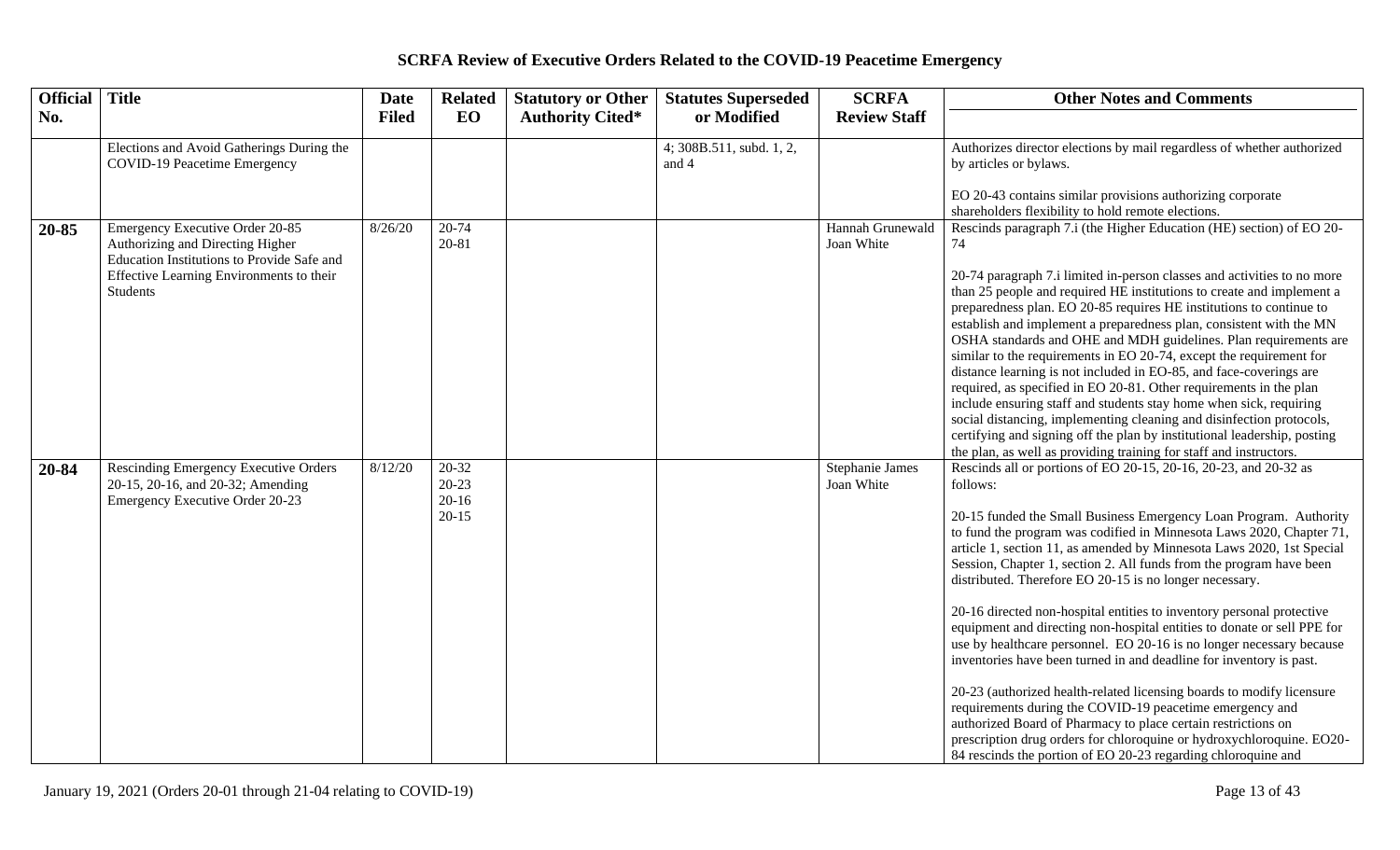| Official Title |                                                                                                                                                                                                                                            | <b>Date</b>  | <b>Related</b>                                   | <b>Statutory or Other</b>                                                                                                    | <b>Statutes Superseded</b>                                                                                                                         | <b>SCRFA</b>                                                                                              | <b>Other Notes and Comments</b>                                                                                                                                                                                                                                                                                                                                                                                                                                                                                                                                                                                                                                                                                                                                                                                                                                                                                                                                                                         |
|----------------|--------------------------------------------------------------------------------------------------------------------------------------------------------------------------------------------------------------------------------------------|--------------|--------------------------------------------------|------------------------------------------------------------------------------------------------------------------------------|----------------------------------------------------------------------------------------------------------------------------------------------------|-----------------------------------------------------------------------------------------------------------|---------------------------------------------------------------------------------------------------------------------------------------------------------------------------------------------------------------------------------------------------------------------------------------------------------------------------------------------------------------------------------------------------------------------------------------------------------------------------------------------------------------------------------------------------------------------------------------------------------------------------------------------------------------------------------------------------------------------------------------------------------------------------------------------------------------------------------------------------------------------------------------------------------------------------------------------------------------------------------------------------------|
| No.            |                                                                                                                                                                                                                                            | <b>Filed</b> | EO                                               | <b>Authority Cited*</b>                                                                                                      | or Modified                                                                                                                                        | <b>Review Staff</b>                                                                                       |                                                                                                                                                                                                                                                                                                                                                                                                                                                                                                                                                                                                                                                                                                                                                                                                                                                                                                                                                                                                         |
|                |                                                                                                                                                                                                                                            |              |                                                  |                                                                                                                              |                                                                                                                                                    |                                                                                                           | hydroxychloroquine because it is no longer needed because the drugs<br>are no longer in high demand. EO 20-84 leaves in place the<br>authorization to modify licensure requirements<br>20-32 permitted MDH to modify certain requirements for healthcare<br>facilities. These changes were codified in Minnesota Laws 2020,<br>Chapter 74, article 1, section 13.                                                                                                                                                                                                                                                                                                                                                                                                                                                                                                                                                                                                                                       |
| 20-83          | Extending the COVID-19 Peacetime<br>Emergency Declared in Executive Order<br>$20 - 01$                                                                                                                                                     | 8/12/20      | $20 - 75$<br>$20 - 53$<br>$20 - 35$<br>$20 - 01$ | 12.31, subd. $2(a)$<br>12.31, subd. 2(b)                                                                                     | None specified                                                                                                                                     | Stephanie James<br>Andrew Erickson                                                                        | Extends the declaration of a peacetime emergency, initially declared in<br>EO 20-01 and extended by EOs 20-35, 20-53, 20-75, and 20-78<br>through September 11, 2020.<br><b>Expires:</b> September 11, 2020, or when this EO is rescinded or terminated,<br>whichever occurs first.                                                                                                                                                                                                                                                                                                                                                                                                                                                                                                                                                                                                                                                                                                                     |
| 20-82          | Authorizing and Directing the<br>Commissioner of Education to Require<br>School Districts and Charter Schools to<br>Provide a Safe and Effective Learning<br><b>Environment for Minnesota's Students</b><br>during the 2020-21 School Year | 7/30/20      | $20-19$<br>$20 - 02$                             | 12.02<br>12.21, subd. 3(11)<br>Laws 2020, Ch 72, Sec,                                                                        | 121A.17<br>MN Rules 2019, part<br>3530.3400<br>124D.165                                                                                            | Ann Marie Lewis<br>Jenna Hofer                                                                            | School districts and charter schools must adhere to the Safe Learning<br>Plan for 2020-2021 developed by MDE and MDH. The plan outlines<br>parameters for three instructional models; in-person, hybrid, and<br>distance learning, schools must use during the school year.<br>The initial determination of the instructional model used must be made<br>two weeks before the school year begins. All districts and charter<br>schools must offer distance learning to students choosing not to do in<br>person instruction.<br>A school district or charter school may choose to dial back to a more<br>restrictive instructional model than that prescribed by the Safe Learning<br>Plan.<br>The Commissioner of MDE may direct a school district or charter<br>school to use a more restrictive instructional model if the Comm'r, in<br>consultation with MDH and the district or school, determines that the<br>instructional model being uses in not appropriate under the Safe<br>Learning Plan. |
| 20-81          | Emergency Executive Order 20-81<br>Requiring Minnesotans to Wear a Face<br>Covering in Certain Settings to Prevent the<br>Spread of COVID-19                                                                                               | 7/22/20      | 20-74                                            | 12.02<br>12.21, subd. 3(7)<br>Unspecified laws for<br>Dept of Labor and<br>Industry to enforce laws<br>affecting businesses. | No express modification<br>of existing law.<br>Specifies that wearing a<br>face covering in<br>compliance with this<br>order is not a violation of | Stephanie James<br>Joan White<br>Hannah Grunewald<br><b>Carlon Fontaine</b><br>Jenna Hofer<br>Ken Backhus | Rescinds Paragraph 3 of EO 20-74 as of Friday, July 24, 2020, at 11:59<br>pm.<br>Requires Minnesotans to wear a face covering in indoor businesses and<br>indoor public settings. Workers must wear face coverings outdoors<br>when it is not possible to maintain social distancing. Encourages<br>Minnesotans to keep a face covering with them at all times.                                                                                                                                                                                                                                                                                                                                                                                                                                                                                                                                                                                                                                         |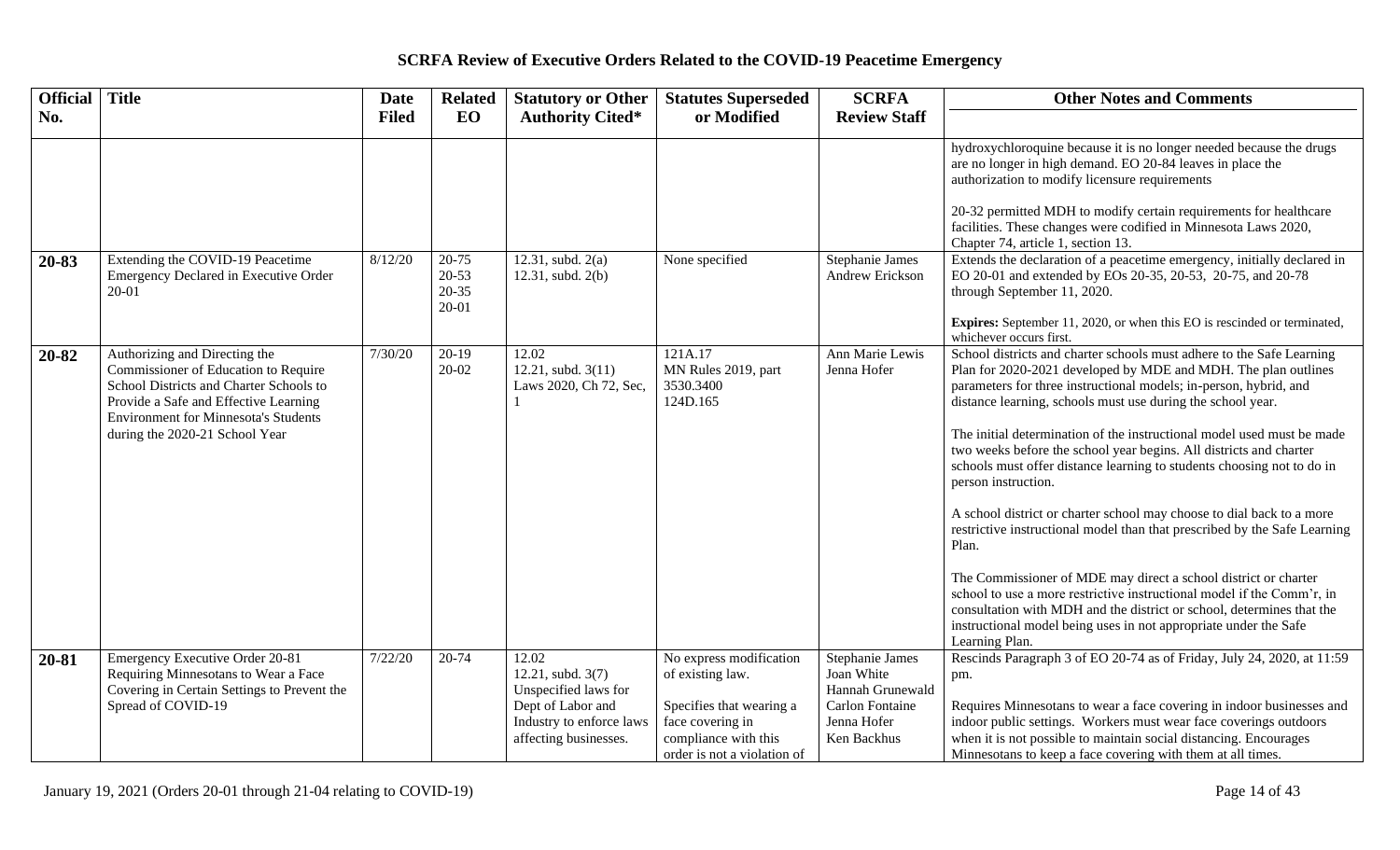| Official   Title | <b>Date</b>  | <b>Related</b> | <b>Statutory or Other</b> | <b>Statutes Superseded</b>      | <b>SCRFA</b>        | <b>Other Notes and Comments</b>                                                                                                                                                                                                                                          |
|------------------|--------------|----------------|---------------------------|---------------------------------|---------------------|--------------------------------------------------------------------------------------------------------------------------------------------------------------------------------------------------------------------------------------------------------------------------|
| No.              | <b>Filed</b> | EO             | <b>Authority Cited*</b>   | or Modified                     | <b>Review Staff</b> |                                                                                                                                                                                                                                                                          |
|                  |              |                |                           | Minn. Stat. section<br>609.735. |                     | Broadly defines "businesses" (includes public and private sector, non-<br>profits, and state, county, and local governments) and "workers"<br>(includes owners, employees, contractors, vendors, volunteers, and<br>interns).                                            |
|                  |              |                |                           |                                 |                     | Does not apply to Legislative proceedings and meetings.                                                                                                                                                                                                                  |
|                  |              |                |                           |                                 |                     | Does not apply to the Judicial Branch.                                                                                                                                                                                                                                   |
|                  |              |                |                           |                                 |                     | Exempts activities on tribal lands (reservations and land held in trust).                                                                                                                                                                                                |
|                  |              |                |                           |                                 |                     | Exempts people with medical conditions, children under 5 years old,<br>and when wearing a face covering would be a job hazard.                                                                                                                                           |
|                  |              |                |                           |                                 |                     | Lists situations where face coverings are mandatory and where face<br>coverings may be removed.                                                                                                                                                                          |
|                  |              |                |                           |                                 |                     | Describes requirements, with exemptions, for face coverings for<br>childcare facilities, K-12 schools, and higher education institutions.                                                                                                                                |
|                  |              |                |                           |                                 |                     | Requires K-12 schools to comply with MDH guidance, which states K-<br>12 schools must provide face coverings to employees and students.                                                                                                                                  |
|                  |              |                |                           |                                 |                     | Requires businesses to post signs instructing all persons to wear face<br>coverings as required by this EO.                                                                                                                                                              |
|                  |              |                |                           |                                 |                     | Specifies how businesses must implement the face covering<br>requirements.                                                                                                                                                                                               |
|                  |              |                |                           |                                 |                     | Landlords or property managers are not authorized to require tenants to<br>wear face coverings in tenant living units.                                                                                                                                                   |
|                  |              |                |                           |                                 |                     | Permits businesses to implement more protective requirements.                                                                                                                                                                                                            |
|                  |              |                |                           |                                 |                     | Authorizes DOLI to enforce the requirements of this order, as well as<br>those in EO-54 for workplaces, through citations, civil penalties, or<br>closure orders. DOLI may penalize businesses that retaliate against<br>employees who raise health and safety concerns. |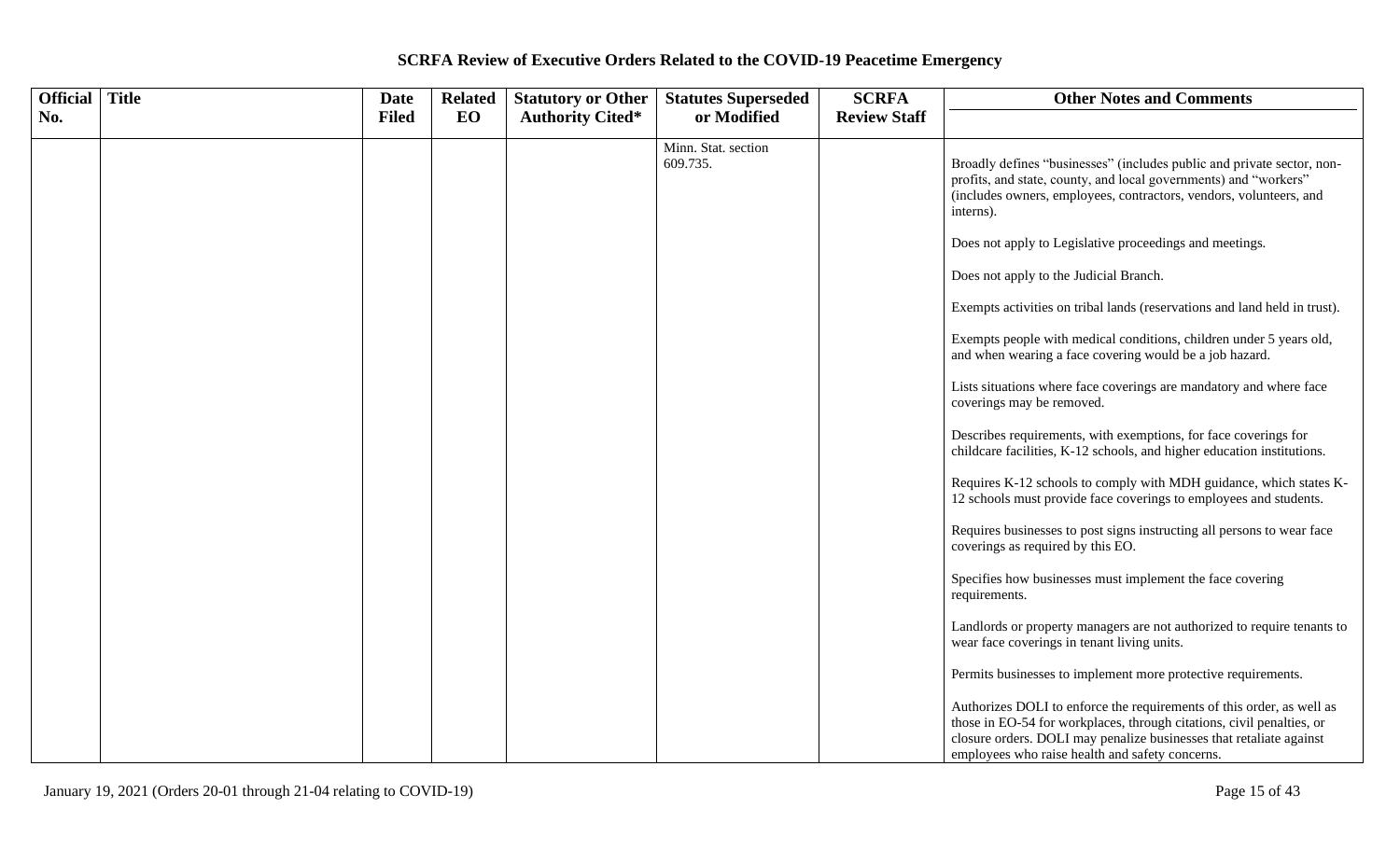| <b>Official</b> Title |                                                                                                                                                                                                     | <b>Date</b>  | <b>Related</b>                               | <b>Statutory or Other</b> | <b>Statutes Superseded</b>                            | <b>SCRFA</b>                        | <b>Other Notes and Comments</b>                                                                                                                                                                                                                                                                                                                                                                                                                                                                                                                                                                                                                                                                                                                                                                                                                                                                                                     |
|-----------------------|-----------------------------------------------------------------------------------------------------------------------------------------------------------------------------------------------------|--------------|----------------------------------------------|---------------------------|-------------------------------------------------------|-------------------------------------|-------------------------------------------------------------------------------------------------------------------------------------------------------------------------------------------------------------------------------------------------------------------------------------------------------------------------------------------------------------------------------------------------------------------------------------------------------------------------------------------------------------------------------------------------------------------------------------------------------------------------------------------------------------------------------------------------------------------------------------------------------------------------------------------------------------------------------------------------------------------------------------------------------------------------------------|
| No.                   |                                                                                                                                                                                                     | <b>Filed</b> | EO                                           | <b>Authority Cited*</b>   | or Modified                                           | <b>Review Staff</b>                 |                                                                                                                                                                                                                                                                                                                                                                                                                                                                                                                                                                                                                                                                                                                                                                                                                                                                                                                                     |
|                       |                                                                                                                                                                                                     |              |                                              |                           |                                                       |                                     | Permits political subdivisions to implement more restrictive measures if<br>the measures have a real or substantial relation to the COVID-19 health<br>crisis.                                                                                                                                                                                                                                                                                                                                                                                                                                                                                                                                                                                                                                                                                                                                                                      |
|                       |                                                                                                                                                                                                     |              |                                              |                           |                                                       |                                     | Any individual who willfully violates this Executive Order is guilty of a<br>petty misdemeanor and upon conviction must be punished by a fine not<br>to exceed \$100. Exempts children under 14 and students under specified<br>circumstances.                                                                                                                                                                                                                                                                                                                                                                                                                                                                                                                                                                                                                                                                                      |
|                       |                                                                                                                                                                                                     |              |                                              |                           |                                                       |                                     | Businesses are in compliance if their workers wear face coverings, the<br>business updates its COVID-19 Preparedness Plan to address face<br>coverings; the businesses posts face covering signage as required in this<br>Order; and the business makes reasonable efforts to enforce this order<br>with customers and visitors. Any business owner, manager, or<br>supervisor who fails to comply with this Executive Order is guilty of a<br>misdemeanor and upon conviction must be punished by a fine not to<br>exceed \$1,000, or by imprisonment for not more than 90 days. In<br>addition to these criminal penalties, the Attorney General, as well as<br>city and county attorneys, may seek any civil relief available pursuant to<br>Minnesota Statutes 2019, section 8.31, for violations of this Executive<br>Order, including civil penalties up to \$25,000 per occurrence from<br>businesses and injunctive relief. |
|                       |                                                                                                                                                                                                     |              |                                              |                           |                                                       |                                     | States that wearing a face covering in compliance with this order is not<br>a violation of the criminal code's concealing identity crime.                                                                                                                                                                                                                                                                                                                                                                                                                                                                                                                                                                                                                                                                                                                                                                                           |
|                       |                                                                                                                                                                                                     |              |                                              |                           |                                                       |                                     | Encourages state and local licensing and regulatory agencies to assess<br>regulated businesses for compliance and use existing enforcement tools.                                                                                                                                                                                                                                                                                                                                                                                                                                                                                                                                                                                                                                                                                                                                                                                   |
|                       |                                                                                                                                                                                                     |              |                                              |                           |                                                       |                                     | <b>Expires:</b> When the emergency declared in EO 20-01 is terminated or<br>rescinded by proper authority.                                                                                                                                                                                                                                                                                                                                                                                                                                                                                                                                                                                                                                                                                                                                                                                                                          |
| 20-80                 | Emergency Executive Order 20-80<br>Extending the Relief from Regulations for<br>Motor Carriers and Drivers Operating in<br>Minnesota Declared in Executive Orders<br>20-24, 20-44, 20-60, and 20-76 | 7/17/20      | $20 - 76$<br>$20 - 60$<br>20-44<br>$20 - 24$ | 221.0269, subd. 1         | 169.824, 169.86,<br>169.865, and<br>221.0314, subd. 9 | <b>Alexis Stangl</b><br>Krista Boyd | Extends the provisions of EOs 20-24, 20-44, 20-60, and 20-76 related to<br>transporting livestock. Provides exemptions from certain weight-related<br>and hours of service regulations. Applies to motor carriers or drivers<br>providing assistance by transporting livestock.                                                                                                                                                                                                                                                                                                                                                                                                                                                                                                                                                                                                                                                     |
|                       |                                                                                                                                                                                                     |              |                                              |                           |                                                       |                                     | <b>Expires:</b> This executive order is effective for 30 days or until the<br>assistance has ended, whichever is earlier.                                                                                                                                                                                                                                                                                                                                                                                                                                                                                                                                                                                                                                                                                                                                                                                                           |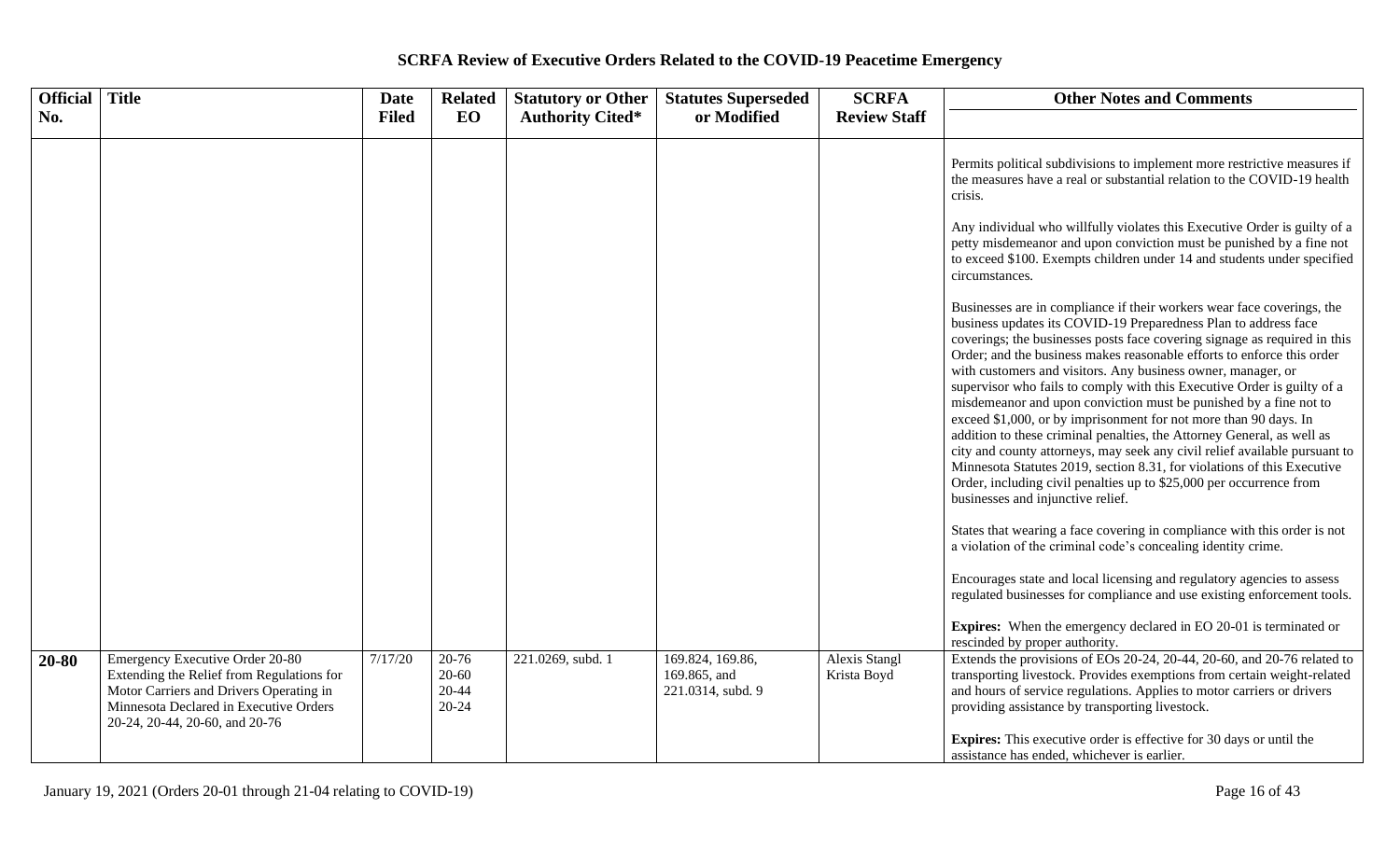| <b>Official</b> | Title                                                                                                                                                                                                                  | <b>Date</b>  | <b>Related</b>                                                                                               | <b>Statutory or Other</b>                                                                                                           | <b>Statutes Superseded</b>                                                                                                                                               | <b>SCRFA</b>                        | <b>Other Notes and Comments</b>                                                                                                                                                                                                                                                                                                                                                                                                                                                                                                                                                                                                                                                                                                                                                                                                                                                                                                                                                                                                                                                                                                                        |
|-----------------|------------------------------------------------------------------------------------------------------------------------------------------------------------------------------------------------------------------------|--------------|--------------------------------------------------------------------------------------------------------------|-------------------------------------------------------------------------------------------------------------------------------------|--------------------------------------------------------------------------------------------------------------------------------------------------------------------------|-------------------------------------|--------------------------------------------------------------------------------------------------------------------------------------------------------------------------------------------------------------------------------------------------------------------------------------------------------------------------------------------------------------------------------------------------------------------------------------------------------------------------------------------------------------------------------------------------------------------------------------------------------------------------------------------------------------------------------------------------------------------------------------------------------------------------------------------------------------------------------------------------------------------------------------------------------------------------------------------------------------------------------------------------------------------------------------------------------------------------------------------------------------------------------------------------------|
| No.             |                                                                                                                                                                                                                        | <b>Filed</b> | EO                                                                                                           | <b>Authority Cited*</b>                                                                                                             | or Modified                                                                                                                                                              | <b>Review Staff</b>                 |                                                                                                                                                                                                                                                                                                                                                                                                                                                                                                                                                                                                                                                                                                                                                                                                                                                                                                                                                                                                                                                                                                                                                        |
|                 |                                                                                                                                                                                                                        |              |                                                                                                              |                                                                                                                                     |                                                                                                                                                                          |                                     |                                                                                                                                                                                                                                                                                                                                                                                                                                                                                                                                                                                                                                                                                                                                                                                                                                                                                                                                                                                                                                                                                                                                                        |
| 20-79           | Emergency Executive Order 20-79;<br><b>Rescinding Emergency Executive Orders</b><br>$20-14$ and $20-73$ . Modifying the<br>Suspension of Evictions and Writs of<br>Recovery During the COVID-19 Peacetime<br>Emergency | 7/14/20      | $20 - 73$<br>$20 - 14$                                                                                       | No authority cited in<br>EO 20-79. EO 20-14<br>cited 12.21, subdivision<br>3; 12.45; and 8.31<br>(attorney general<br>enforcement). | 504B.285; 504B.291;<br>504B.365, subdivision 1;<br>504B.135 to 504B.146;<br>potentially other<br>provisions of chapter<br>504B governing evictions<br>or lease duration. | Kathleen Pontius                    | Rescinds EO 20-14 and 20-73.<br>Modifies eviction protections in previous orders to allow residential<br>evictions and termination of leases if needed to move property owner or<br>family into property; allows officers who hold a writ of recovery to<br>execute writ if resulted from judgment entered into before original<br>enactment of EO 20-14 (3/24/2020). Continues request that financial<br>institutions implement foreclosure moratorium but removes reference to<br>related evictions, which were also under general eviction prohibition.<br>New requirement that property owners, mortgage holders, or others<br>seeking possession under grounds permitted by the EO provide seven-<br>day notice of intent to evict.<br>Specifies that nothing in EO is intended to affect relief under an order<br>for protection or domestic abuse no contact order. New language<br>encourages everyone to work together to reach amicable resolutions and<br>tenants to pay their rent if able to do so.<br>Expires: This executive order expires when emergency declared in EO<br>20-01 is terminated or until rescinded by proper authority. |
| 20-78           | <b>Emergency Executive Order 20-78</b><br>Extending the COVID-19 Peacetime<br><b>Emergency Declared in Executive Order</b><br>$20 - 01$                                                                                | 7/13/20      | 20-01<br>20-35<br>$20 - 53$<br>20-75<br>20-78<br>20-83<br>20-89<br>20-92<br>20-97<br>$20 - 100$<br>$21 - 04$ | 12.31, subd. 2(a) and<br>2(b)                                                                                                       | No express modification<br>of existing law                                                                                                                               | Stephanie James                     | Extends the COVID-19 Peacetime Emergency through August 12, 2020,<br>until this EO is rescinded, or until it is terminated by the legislature as<br>provided in law, whichever occurs earlier.<br>Expires: See above.                                                                                                                                                                                                                                                                                                                                                                                                                                                                                                                                                                                                                                                                                                                                                                                                                                                                                                                                  |
| $20 - 76$       | <b>Emergency Executive Order 20-76</b><br>Extending the Relief from Regulations for<br>Motor Carriers and Drivers Operating in<br>Minnesota Declared in Executive Orders<br>20-24, 20-44, and 20-60                    | 06/19/20     | $20-80$<br>20-60<br>$20 - 44$<br>20-24                                                                       | 221.0269, subd. 1                                                                                                                   | 169.824, 169.86,<br>169.865, and<br>221.0314, subd. 9                                                                                                                    | <b>Alexis Stangl</b><br>Krista Boyd | Extends the provisions of EOs 20-24, 20-44, and 20-60. Provides<br>exemptions from certain weight-related and hours of service<br>regulations. Applies to motor carriers or drivers providing assistance by<br>transporting livestock or animal carcasses.                                                                                                                                                                                                                                                                                                                                                                                                                                                                                                                                                                                                                                                                                                                                                                                                                                                                                             |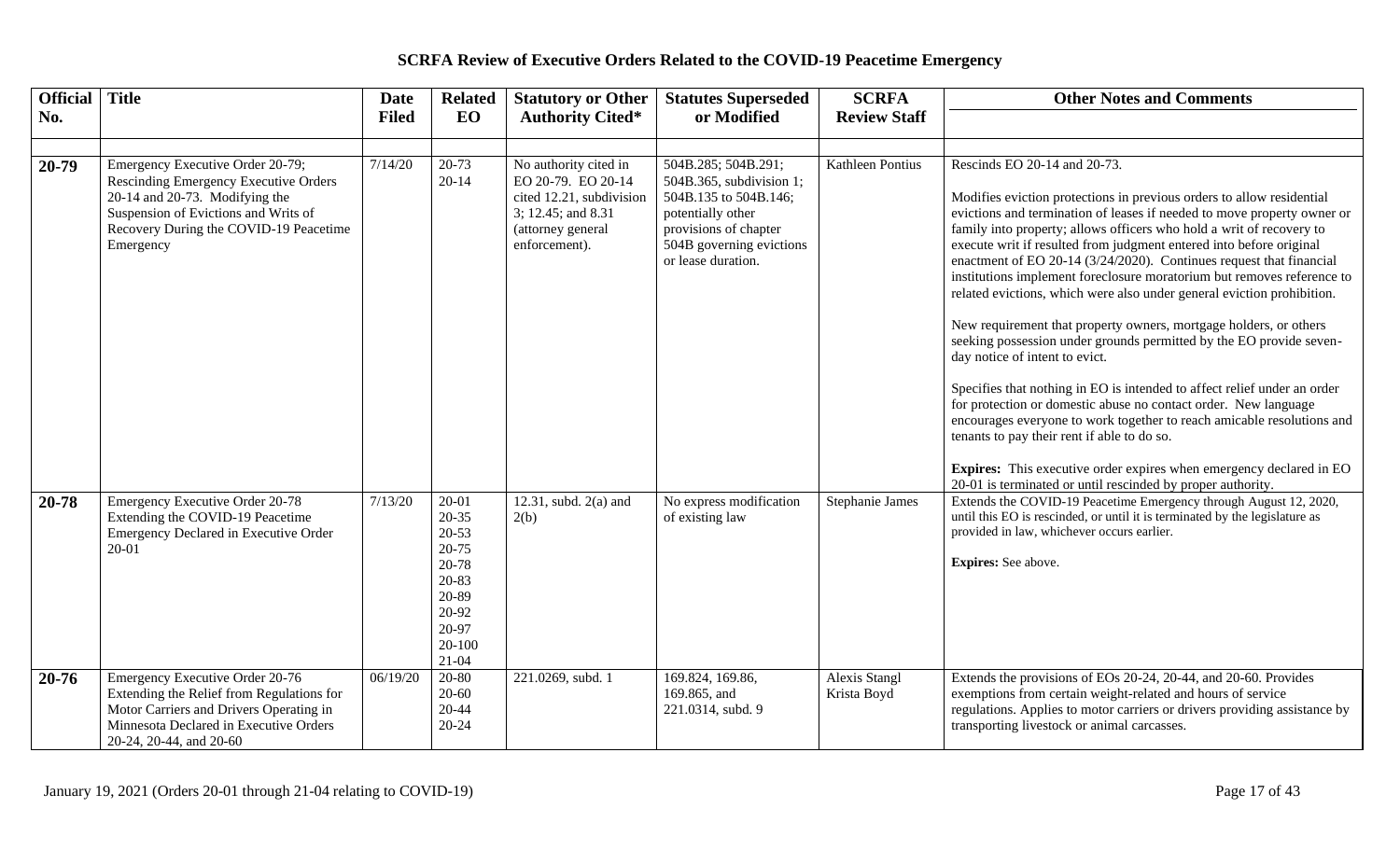| Official Title |                                                                                                                                                                        | <b>Date</b>  | <b>Related</b>                                                                                                       | <b>Statutory or Other</b>                    | <b>Statutes Superseded</b> | <b>SCRFA</b>                                           | <b>Other Notes and Comments</b>                                                                                                                                                                                                                                                                                                                                                                                                                                                                                                                                                                                                                                                                                                                                                                                                                                                                                                                                                                                                                                                                                                                                                                                                  |
|----------------|------------------------------------------------------------------------------------------------------------------------------------------------------------------------|--------------|----------------------------------------------------------------------------------------------------------------------|----------------------------------------------|----------------------------|--------------------------------------------------------|----------------------------------------------------------------------------------------------------------------------------------------------------------------------------------------------------------------------------------------------------------------------------------------------------------------------------------------------------------------------------------------------------------------------------------------------------------------------------------------------------------------------------------------------------------------------------------------------------------------------------------------------------------------------------------------------------------------------------------------------------------------------------------------------------------------------------------------------------------------------------------------------------------------------------------------------------------------------------------------------------------------------------------------------------------------------------------------------------------------------------------------------------------------------------------------------------------------------------------|
| No.            |                                                                                                                                                                        | <b>Filed</b> | EO                                                                                                                   | <b>Authority Cited*</b>                      | or Modified                | <b>Review Staff</b>                                    |                                                                                                                                                                                                                                                                                                                                                                                                                                                                                                                                                                                                                                                                                                                                                                                                                                                                                                                                                                                                                                                                                                                                                                                                                                  |
|                |                                                                                                                                                                        |              |                                                                                                                      |                                              |                            |                                                        | <b>Expires:</b> This executive order is effective for 30 days or until the<br>assistance has ended, whichever is earlier.                                                                                                                                                                                                                                                                                                                                                                                                                                                                                                                                                                                                                                                                                                                                                                                                                                                                                                                                                                                                                                                                                                        |
| $20 - 75$      | Emergency Executive Order 20-75<br>Extending the COVID-19 Peacetime<br>Emergency Declared in Executive Order<br>20-01                                                  | 06/12/20     | $20 - 01$<br>$20 - 35$<br>$20 - 53$<br>20-75<br>20-78<br>20-83<br>20-89<br>20-92<br>20-97<br>$20 - 100$<br>$21 - 04$ | 12.31, subd. $2(a)$<br>12.31, subd. 2(b)     | None specified             | Stephanie James<br>Andrew Erickson                     | Extends the declaration of a peacetime emergency, initially declared in<br>EO 20-01 and extended by EOs 20-35 and 20-53, through July 13,<br>2020.<br>Expires: July 13, 2020, until this EO is rescinded, or until it is terminated<br>by the legislature as provided in law, whichever occurs first.                                                                                                                                                                                                                                                                                                                                                                                                                                                                                                                                                                                                                                                                                                                                                                                                                                                                                                                            |
| 20-74          | Emergency Executive Order 20-74<br>Continuing to Safely Reopen Minnesota's<br>Economy and Ensure Safe NonWork<br>Activities during the COVID-19 Peacetime<br>Emergency | 06/05/20     | $20 - 81$<br>$20 - 63$<br>$20 - 52$                                                                                  | 12.02<br>12.21, subd. 1<br>12.21, subd. 3(7) |                            | Stephanie James<br>Hannah Grunewald<br>Andrew Erickson | Rescinds EO 20-63 as of June 9, 2020, at 11:59 pm.<br>Requires people engaging in activities outside the home to comply with<br>MDH and CDC Guidelines. Requires people engaging in outdoor<br>recreational activities to follow DNR and MDH guidelines.<br>Discourages unnecessary travel.<br>Prohibits gatherings of more than 10 people, with exceptions. Notes that<br>activities of tribal members on tribal lands, the legislature, the judicial<br>branch, and operations of the federal government or movement of<br>federal officials are exempt.<br>Permits drive-in gatherings.<br>Places of worship, funeral homes, and other venues for weddings,<br>funerals, or services for worship, rituals, prayer, or scripture studies,<br>may home weddings, funerals or services, provided social distancing is<br>practiced. For indoor settings, occupancy must not exceed 50 percent of<br>normal occupant capacity, capped at 250. Outdoor settings are capped at<br>250.<br>Activities of tribal members are exempt. Activities within boundaries of<br>federal land in trust may be subject to restrictions of tribal authorities.<br>Activities by tribal to exercise federal treaty rights within treaty territory |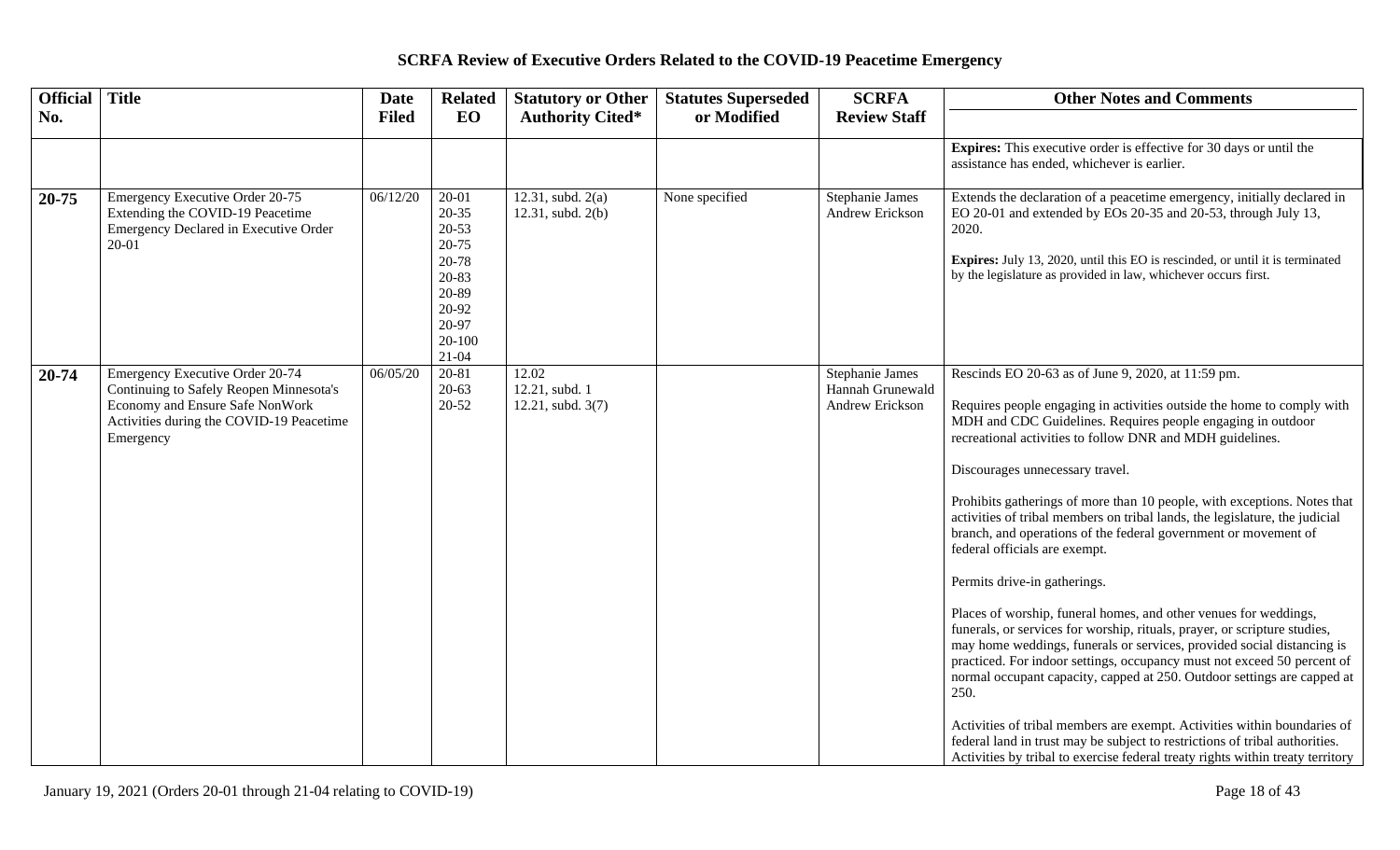| Official | <b>Title</b> | <b>Date</b>  | <b>Related</b> | <b>Statutory or Other</b> | <b>Statutes Superseded</b> | <b>SCRFA</b>        | <b>Other Notes and Comments</b>                                                                                                                                                                                                                                                                                              |
|----------|--------------|--------------|----------------|---------------------------|----------------------------|---------------------|------------------------------------------------------------------------------------------------------------------------------------------------------------------------------------------------------------------------------------------------------------------------------------------------------------------------------|
| No.      |              | <b>Filed</b> | EO             | <b>Authority Cited*</b>   | or Modified                | <b>Review Staff</b> |                                                                                                                                                                                                                                                                                                                              |
|          |              |              |                |                           |                            |                     | are exempt. Tribal members are permitted to travel to and from their<br>reservations.                                                                                                                                                                                                                                        |
|          |              |              |                |                           |                            |                     | Workers who can work from home must do so.<br>Employers must comply with certain requirements for working<br>conditions. Continues EEO 20-54 regarding the working conditions and<br>practices.                                                                                                                              |
|          |              |              |                |                           |                            |                     | Places of public accommodations must adhere to certain requirements.                                                                                                                                                                                                                                                         |
|          |              |              |                |                           |                            |                     | Places of public accommodation that have been repurposed for allowed<br>uses may be open.                                                                                                                                                                                                                                    |
|          |              |              |                |                           |                            |                     | Barbershops, salons, and other personal care establishments may be<br>open, limited to 50 percent normal occupant capacity, up to 250 people.<br>Workers and customers must follow certain face-covering requirement.                                                                                                        |
|          |              |              |                |                           |                            |                     | Restaurants, bars and other specified places that offer food and<br>beverages may be open, but limited to 50 percent occupancy for indoor<br>space, up to 250 people. Outdoor occupancy requires that tables be 6 ft<br>apart and is capped at 250. Workers and customers must follow certain<br>face-covering requirements. |
|          |              |              |                |                           |                            |                     | Occupancy limits on indoor activity apply to charitable gambling, but<br>not to outdoor or on-premises sale and play. Veterans or fraternal<br>organizations may lend gambling funds to their general accounts to pay<br>for certain allowable expenses.                                                                     |
|          |              |              |                |                           |                            |                     | Indoor and outdoor pools may open in accord with industry guidance<br>from DEED.                                                                                                                                                                                                                                             |
|          |              |              |                |                           |                            |                     | Gyms, fitness centers, and certain other recreation facilities may open in<br>accord with industry guidance from DEED.                                                                                                                                                                                                       |
|          |              |              |                |                           |                            |                     | Venues providing indoor events, entertainment, or recreation, including<br>movie theaters and concert halls, performance venues, museums,<br>stadiums, arcades and blowing alleys, may open subject to industry<br>guidance from DEED.                                                                                       |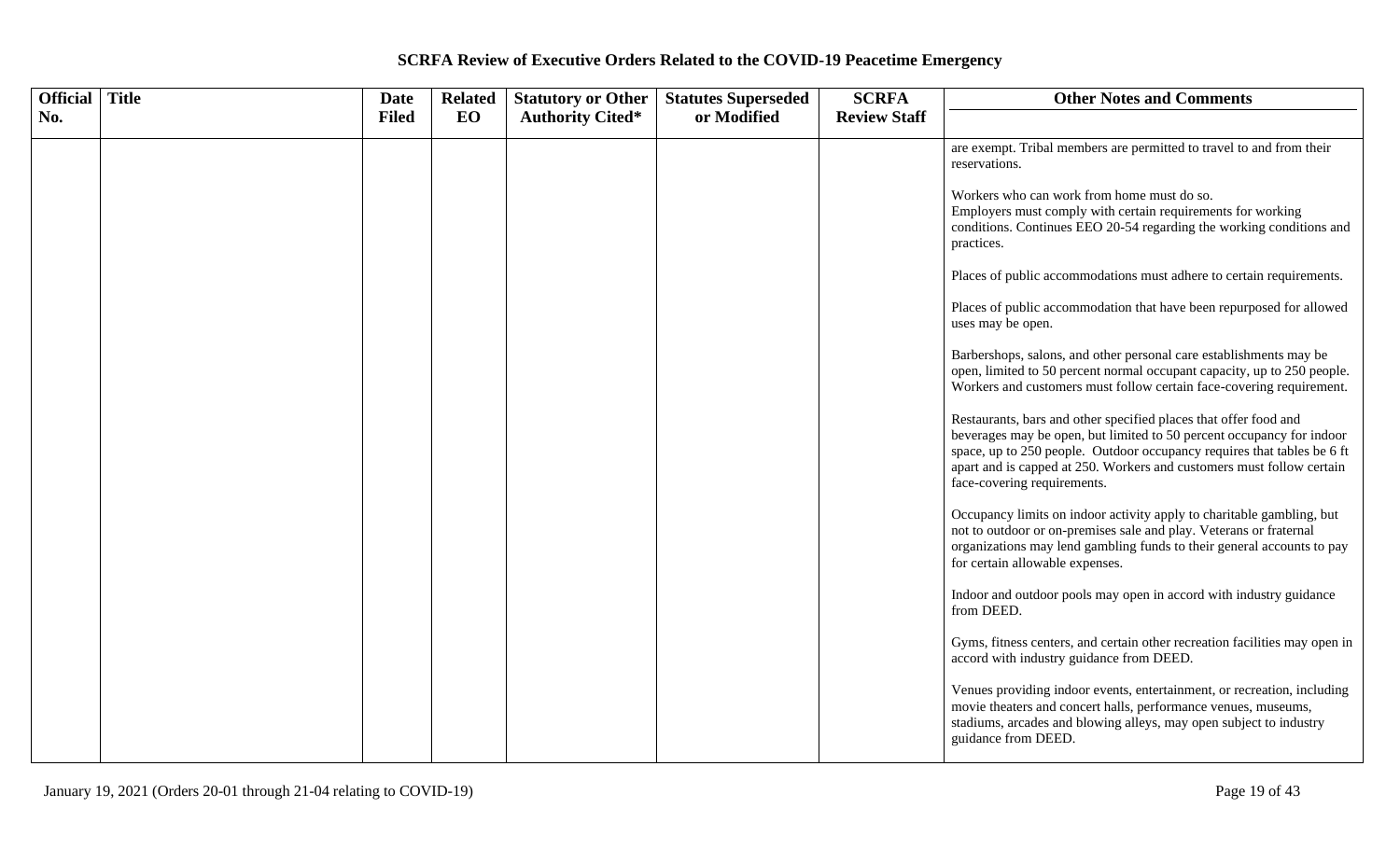| Official | <b>Title</b> | Date         | <b>Related</b> | <b>Statutory or Other</b> | <b>Statutes Superseded</b> | <b>SCRFA</b>        | <b>Other Notes and Comments</b>                                                                                                                                                                                                                                                                                                                                                                                                                                                                                                                         |
|----------|--------------|--------------|----------------|---------------------------|----------------------------|---------------------|---------------------------------------------------------------------------------------------------------------------------------------------------------------------------------------------------------------------------------------------------------------------------------------------------------------------------------------------------------------------------------------------------------------------------------------------------------------------------------------------------------------------------------------------------------|
| No.      |              | <b>Filed</b> | EO             | <b>Authority Cited*</b>   | or Modified                | <b>Review Staff</b> |                                                                                                                                                                                                                                                                                                                                                                                                                                                                                                                                                         |
|          |              |              |                |                           |                            |                     | Venues providing outdoor events, entertainment or recreation, including<br>racetracks, paintball, go-karts, mini-golf and amusement parks may<br>open subject to industry guidance from DEED.                                                                                                                                                                                                                                                                                                                                                           |
|          |              |              |                |                           |                            |                     | Businesses whose workers qualified for critical sector exemption under<br>para 6 of EO 20-48, may to continue to operate as provided in EO 20-<br>48. Must have a Preparedness Plan by June 29, 2020.                                                                                                                                                                                                                                                                                                                                                   |
|          |              |              |                |                           |                            |                     | Commissioners must public industry guidance by June 15, 2020 for<br>critical businesses.                                                                                                                                                                                                                                                                                                                                                                                                                                                                |
|          |              |              |                |                           |                            |                     | Non-critical businesses that open must implement a preparedness plan.<br>Specifies requirements for plan contents and for posting and training<br>about the plan. DOLI is authorized to make determinations about<br>implementation of the plan, in the event of a complaint or dispute.                                                                                                                                                                                                                                                                |
|          |              |              |                |                           |                            |                     | Allows summer youth programs and organized youth sports to open,<br>with requirements.                                                                                                                                                                                                                                                                                                                                                                                                                                                                  |
|          |              |              |                |                           |                            |                     | Organized adult sports must operate in accord with certain<br>requirements.                                                                                                                                                                                                                                                                                                                                                                                                                                                                             |
|          |              |              |                |                           |                            |                     | Higher education institutions may offer in-person classes and activities<br>of no more than 25 people, if the class cannot be provided through<br>distance learning. Specifies requirements for operation. Requires HE<br>institutions to establish and implement a COVID-19 Preparedness Plan,<br>and lists minimum requirements for the plan.                                                                                                                                                                                                         |
|          |              |              |                |                           |                            |                     | Provides for the following to be open, but with requirements: parks,<br>trails, water accesses, marinas, docks, gold courses, ski areas, sales<br>facilities for certain recreational vehicles, lake service facilities, bait and<br>tackle shops, outdoor shooting ranges, outdoor recreational equipment<br>rental outlets, dispersed and remote camping, campgrounds, charter<br>boats and launches, outdoor tournaments, competitions, practices and<br>sports that allow for social distancing, guided and instructional<br>activities, and other. |
|          |              |              |                |                           |                            |                     | Requires Minnesotans to respect businesses and employers by<br>complying with their social distancing and hygiene instructions.                                                                                                                                                                                                                                                                                                                                                                                                                         |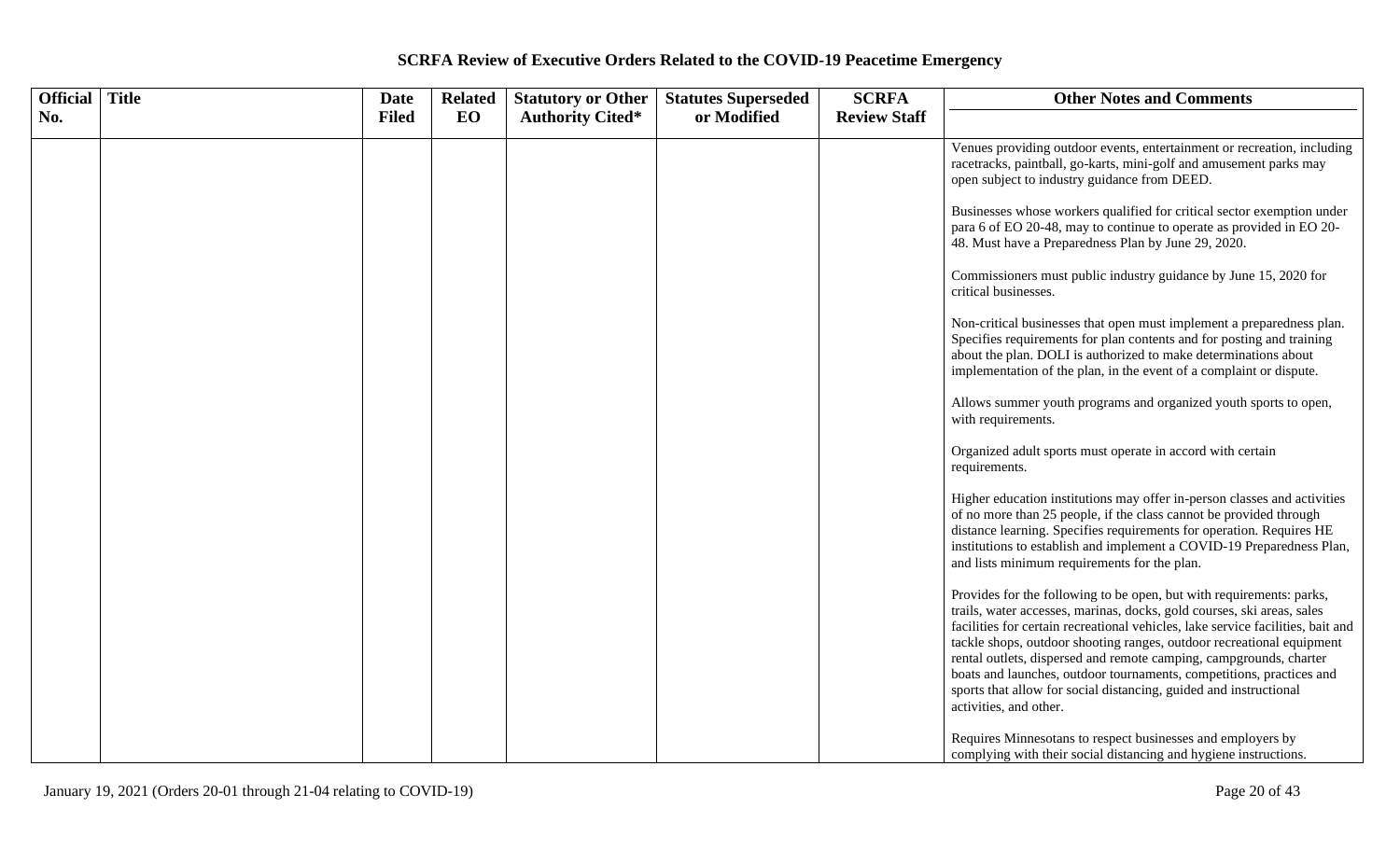| Official Title |                                                                                                                                                                 | <b>Date</b>  | <b>Related</b>       | <b>Statutory or Other</b>    | <b>Statutes Superseded</b>         | <b>SCRFA</b>                 | <b>Other Notes and Comments</b>                                                                                                                                                                                                                                                                                                                                                                                                                                                                                                                                                                                                                                                                                                                                                                                                                                               |
|----------------|-----------------------------------------------------------------------------------------------------------------------------------------------------------------|--------------|----------------------|------------------------------|------------------------------------|------------------------------|-------------------------------------------------------------------------------------------------------------------------------------------------------------------------------------------------------------------------------------------------------------------------------------------------------------------------------------------------------------------------------------------------------------------------------------------------------------------------------------------------------------------------------------------------------------------------------------------------------------------------------------------------------------------------------------------------------------------------------------------------------------------------------------------------------------------------------------------------------------------------------|
| No.            |                                                                                                                                                                 | <b>Filed</b> | EO                   | <b>Authority Cited*</b>      | or Modified                        | <b>Review Staff</b>          |                                                                                                                                                                                                                                                                                                                                                                                                                                                                                                                                                                                                                                                                                                                                                                                                                                                                               |
|                |                                                                                                                                                                 |              |                      |                              |                                    |                              | Permits local governments to implement more restrictive measures.<br>A person who violates this EO is guilty of a misdemeanor, subject to a<br>fine not to exceed \$1000 or imprisonment of not more than 90 days. A<br>business owner, manager, or supervisor who requires employees,<br>contractors, vendors, volunteers, or interns to violate the order is guilty<br>of a gross misdemeanor, subject to a find not to exceed \$3,000 or<br>imprisonment of not more than one year. The Attorney General may<br>seek civil remedies under 8.31, including a penalty not to exceed<br>\$25,000 per occurrence and injunctive relief. State and local licensing<br>and regulatory entities are encourages to inspect businesses for<br>compliance with rules and codes.<br><b>Expires:</b> when the peacetime emergency declared in EEO 20-01 is<br>terminated or rescinded. |
| 20-73          | Emergency Executive Order 20-73<br>Clarifying Executive Order 20-14<br>Suspending Evictions and Writs of<br>Recovery During the COVID-19 Peacetime<br>Emergency | 06/05/20     | $20-79$<br>$20 - 14$ |                              |                                    |                              | Addresses questions that have arisen regarding the applicability of EO<br>20-14 to situations where a tenant seriously endangers the safety of<br>others who are not residents. Specifies that the exception includes<br>endangering others on the premises if it is a material violation of the<br>lease.<br>Rescinded and replaced by EO 20-79, same clarifications included in                                                                                                                                                                                                                                                                                                                                                                                                                                                                                             |
| $20 - 70$      | <b>Emergency Executive Order 20-70</b><br>Authorizing use of State Right of Way for<br>Outdoor Dining During the COVID-19<br>Peacetime Emergency                | 06/03/20     | $20 - 63$            | 12.02, 12.21, subd. 1 &<br>3 | 60.2715 & Rules part<br>8810.5400, | Alexis Stangl<br>Krista Boyd | new order.<br>Allows the Commissioner of Transportation to issue temporary permits<br>to cities and towns which allow cities and towns to issue outdoor dining<br>permits to bars and restaurants for the use of the trunk highway right of<br>way for food and beverage service.<br><b>Expires:</b> This executive order is effective until the peacetime<br>emergency declared in EO 20-01 is terminated or until it is rescinded.                                                                                                                                                                                                                                                                                                                                                                                                                                          |
| 20-66          | Emergency Executive Order 20-66<br>Providing for Emergency Relief from<br>Regulations to Motor Carriers and Drivers<br>Operating in Minnesota                   | 05/29/20     |                      | 221.0269, s. 1               | 221.0314, s. 9                     | Alexis Stangl<br>Krista Boyd | Provides exemptions from certain hours of service regulations. Applies<br>to motor carriers or drivers providing direct assistance by transporting<br>livestock feed.<br><b>Expires:</b> This executive order is effective for 30 days or until the direct<br>assistance has ended, whichever is earlier.                                                                                                                                                                                                                                                                                                                                                                                                                                                                                                                                                                     |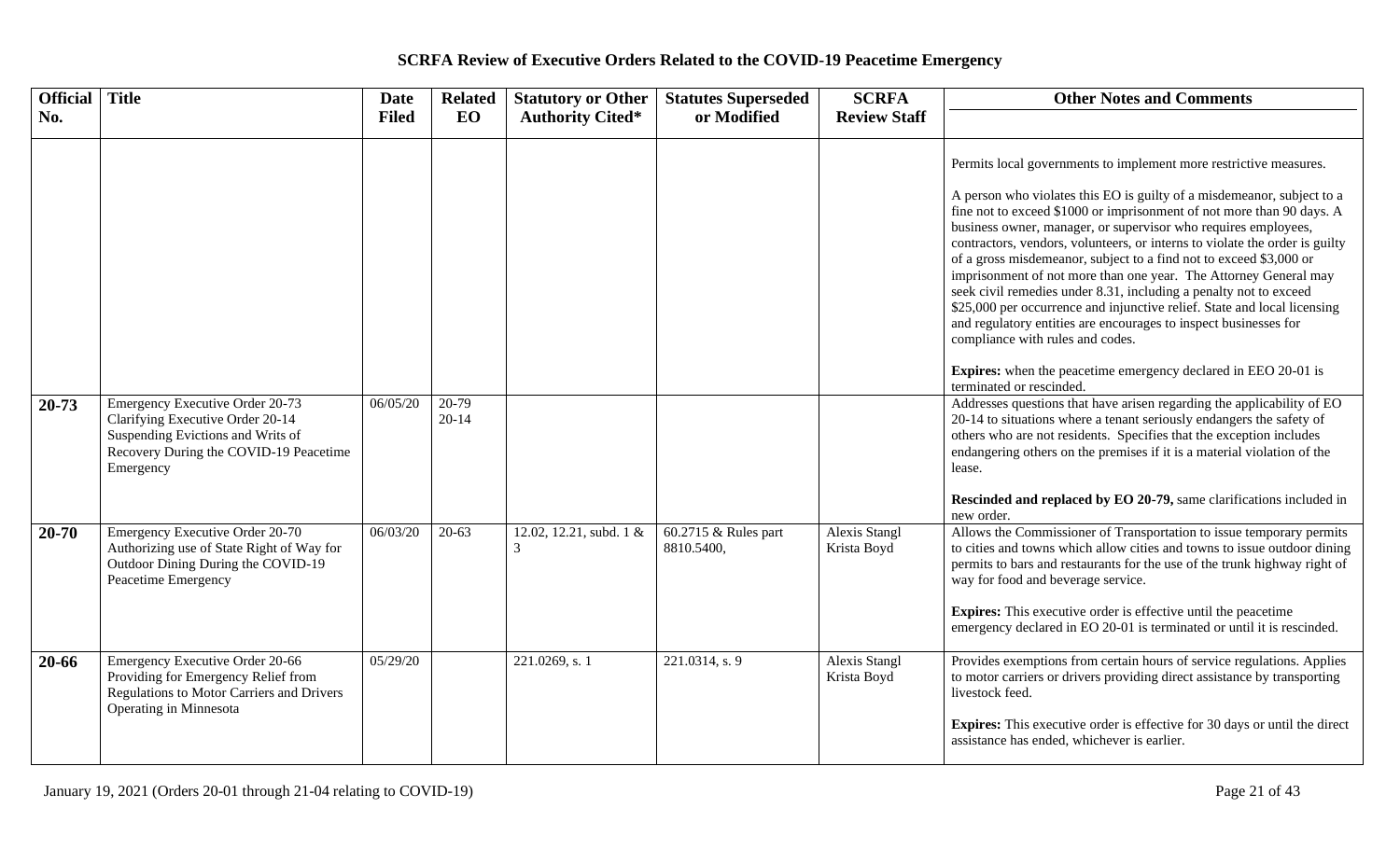| <b>Official</b> | <b>Title</b>                                                                                                                                                            | <b>Date</b>  | <b>Related</b>                                                      | <b>Statutory or Other</b>                                                | <b>Statutes Superseded</b> | <b>SCRFA</b>                                                         | <b>Other Notes and Comments</b>                                                                                                                                                                                                                                                                                                                                                                                                                                                                                                                                                                                                                                                                                                                                                                                                                                                                                                                                                                                                                                                                                                                                                                                                                                                                                                                                                                                                                                                                                                                                                                                                                                                                                                                                                                                                                                                                                |
|-----------------|-------------------------------------------------------------------------------------------------------------------------------------------------------------------------|--------------|---------------------------------------------------------------------|--------------------------------------------------------------------------|----------------------------|----------------------------------------------------------------------|----------------------------------------------------------------------------------------------------------------------------------------------------------------------------------------------------------------------------------------------------------------------------------------------------------------------------------------------------------------------------------------------------------------------------------------------------------------------------------------------------------------------------------------------------------------------------------------------------------------------------------------------------------------------------------------------------------------------------------------------------------------------------------------------------------------------------------------------------------------------------------------------------------------------------------------------------------------------------------------------------------------------------------------------------------------------------------------------------------------------------------------------------------------------------------------------------------------------------------------------------------------------------------------------------------------------------------------------------------------------------------------------------------------------------------------------------------------------------------------------------------------------------------------------------------------------------------------------------------------------------------------------------------------------------------------------------------------------------------------------------------------------------------------------------------------------------------------------------------------------------------------------------------------|
| No.             |                                                                                                                                                                         | <b>Filed</b> | EO                                                                  | <b>Authority Cited*</b>                                                  | or Modified                | <b>Review Staff</b>                                                  |                                                                                                                                                                                                                                                                                                                                                                                                                                                                                                                                                                                                                                                                                                                                                                                                                                                                                                                                                                                                                                                                                                                                                                                                                                                                                                                                                                                                                                                                                                                                                                                                                                                                                                                                                                                                                                                                                                                |
| $20 - 63$       | Emergency Executive Order 20-63<br>Continuing to Safely Reopen Minnesota's<br>Economy and Ensure Safe Non-Work<br>Activities during the COVID-19 Peacetime<br>Emergency | 05/27/20     | 20-04<br>20-08<br>$20 - 18$<br>20-52<br>20-56<br>$20 - 62$<br>20-52 | 12.02<br>12.21, subd. 1<br>12.21, subd. $3(7)$<br>12.32<br>12.45<br>8.31 | None specified.            | Stephanie James<br>Joan White<br>Andrew Erickson<br>Hannah Grunewald | Rescinds EEOs 20-04, 20-08, 20-18, 20-52, 20-56, and 20-62 as of<br>Sunday, May 31, 2020 at 11:59 pm.<br>Requires people engaging in activities outside the home to comply with<br>MDH and CDC Guidelines. Requires people engaging in outdoor<br>recreational activities to follow DNR and MDH guidelines.<br>Discourages unnecessary travel.<br>Prohibits gatherings of more than 10 people, with exceptions. Notes that<br>activities of tribal members on tribal lands are exempt.<br>Requires workers to work from home when possible. Continues EEO<br>20-54 regarding the working conditions and practices.<br>Extends the closure of bars, restaurants and other places of public<br>accommodation, with exceptions. Lists specific types of public<br>accommodations that must remain closed, including bars and restaurants<br>indoor service, theaters, indoor sports facilities, indoor recreational<br>facilities, country clubs, golf clubs, salons, spas and other personal care<br>service facilities. Exempts certain facilities and places of public<br>accommodation, including places that provide food and beverages for<br>off-premise consumption; health care facilities, child care facilities,<br>residential care facilities, congregate care facilities, and juvenile justice<br>facilities; crisis centers, soup kitchens and the like; and restaurants and<br>food courts inside secured zones of airports. Places of public<br>accommodation that have been repurposed for allowed uses may be<br>open.<br>The Order does not prohibit an employee, contractor, vendor or supplier<br>from entering or occupying a place of public accommodation in their<br>professional capacity.<br>Personal care services, including barbershops and salons, may conduct<br>retail operations and may reopen to the public and resume services, in<br>accordance with certain requirements. |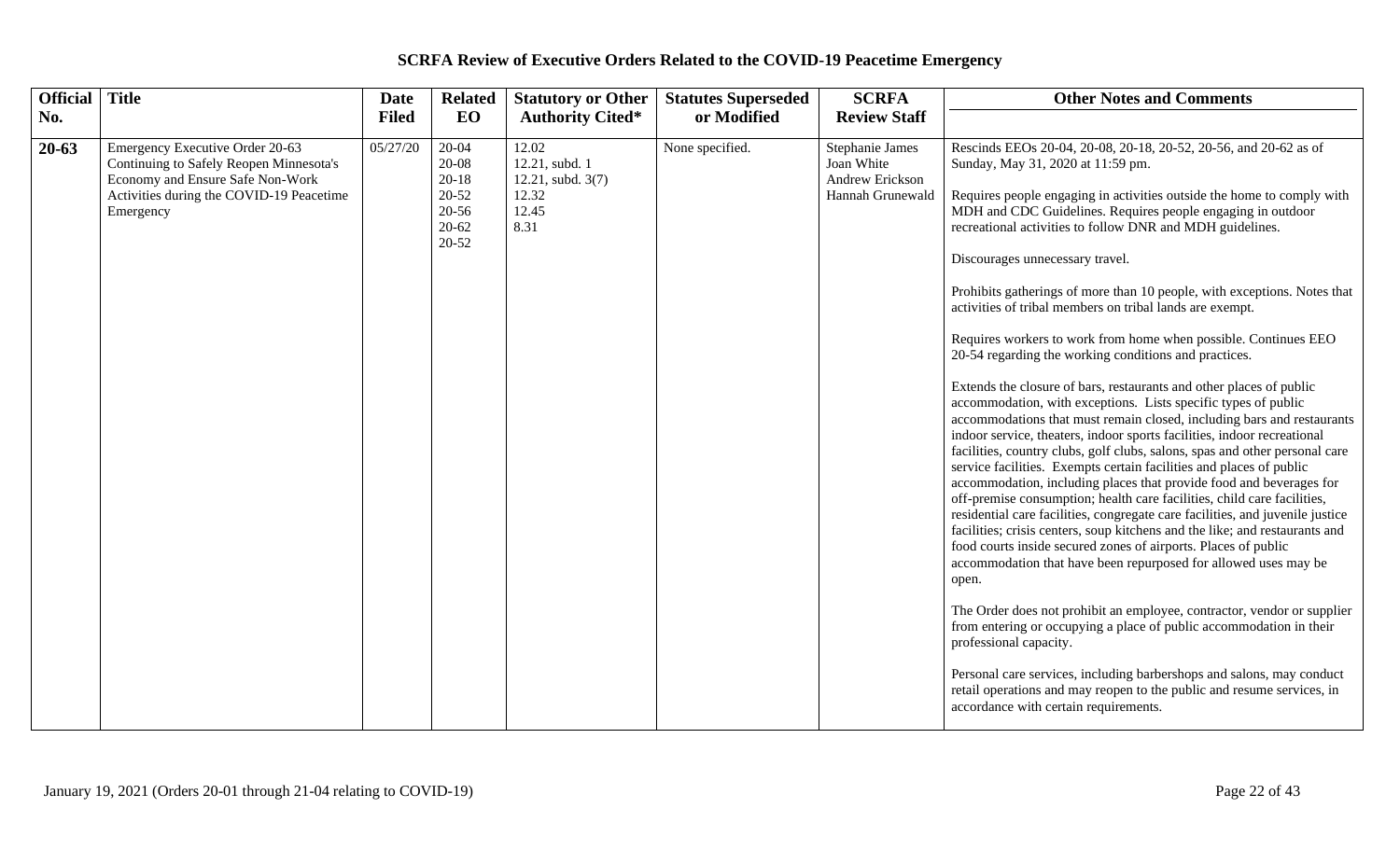| Official   Title | Date         | <b>Related</b> | <b>Statutory or Other</b> | <b>Statutes Superseded</b> | <b>SCRFA</b>        | <b>Other Notes and Comments</b>                                                                                                                                                                                                                                               |
|------------------|--------------|----------------|---------------------------|----------------------------|---------------------|-------------------------------------------------------------------------------------------------------------------------------------------------------------------------------------------------------------------------------------------------------------------------------|
| No.              | <b>Filed</b> | EO             | <b>Authority Cited*</b>   | or Modified                | <b>Review Staff</b> |                                                                                                                                                                                                                                                                               |
|                  |              |                |                           |                            |                     | Bars and restaurants and other places of public accommodation that<br>offer food and beverages for on-premises consumption, through outdoor<br>service, may be open, in accordance with certain requirements.                                                                 |
|                  |              |                |                           |                            |                     | Canterbury and Running Aces may open for the running of horse races<br>and other commercial racetracks may open to run auto, motorcycle, or<br>other races, in accordance with certain requirements. The Order does<br>not allow patrons or spectators at races.              |
|                  |              |                |                           |                            |                     | Places of public accommodations (indoor and outdoor) may open for<br>"organized youth sports" and "youth programs," (both defined terms) in<br>accordance with certain requirements.                                                                                          |
|                  |              |                |                           |                            |                     | Critical businesses may continue as provided in EEO 20-48.                                                                                                                                                                                                                    |
|                  |              |                |                           |                            |                     | Non-critical businesses may open or remain open after implementing a<br>Preparedness Plan addressing specified issues, that is certified,<br>disseminated and posted as prescribed, with required training. DLI is<br>authorized to review plan after a complaint or dispute. |
|                  |              |                |                           |                            |                     | Higher education classes of no more than 10 people may be offered, if<br>they cannot be offered through distance learning, under certain<br>requirements. Requires COVID-19 preparedness plan prior to students<br>returning to in-person classes.                            |
|                  |              |                |                           |                            |                     | Certain outdoor and indoor recreational facilities may be open, in<br>compliance with certain requirements, but does not permit facilities and<br>activities that involve gatherings of more than 10 people.                                                                  |
|                  |              |                |                           |                            |                     | Requires employers and businesses to post social distancing and<br>hygiene instructions.                                                                                                                                                                                      |
|                  |              |                |                           |                            |                     | Permits political subdivisions to implement more restrictive measures.<br>Precludes political subdivisions from relaxing or reducing restrictions in<br>this order.                                                                                                           |
|                  |              |                |                           |                            |                     | A person who violates this EO is guilty of a misdemeanor, subject to a<br>fine not to exceed \$1000 or imprisonment of not more than 90 days. A<br>business owner, manager, or supervisor who requires employees,                                                             |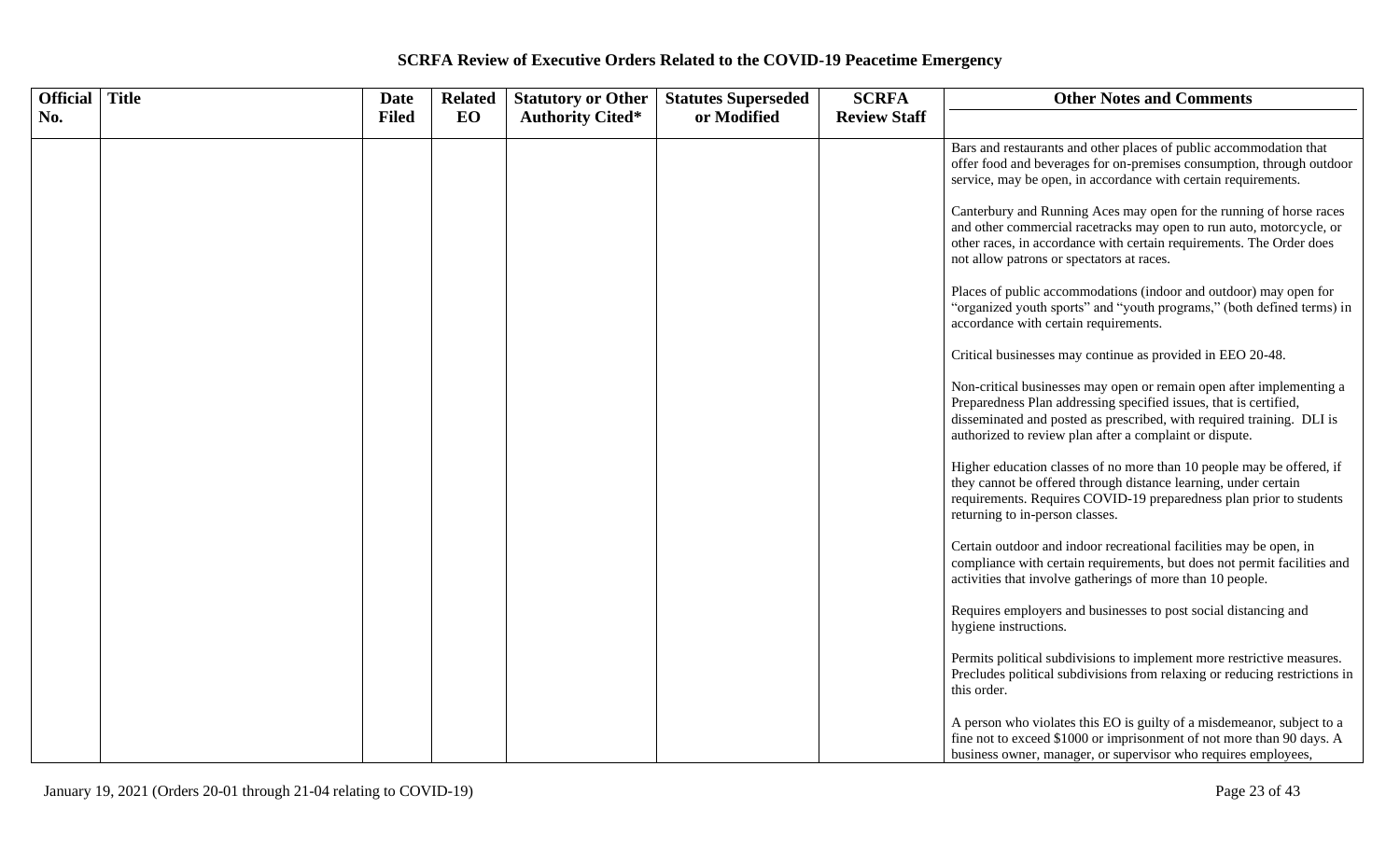| Official Title |                                                                                                                                                                                              | Date         | <b>Related</b>         | <b>Statutory or Other</b>          | <b>Statutes Superseded</b>                                                               | <b>SCRFA</b>                 | <b>Other Notes and Comments</b>                                                                                                                                                                                                                                                                                                                                                                                                                                                         |
|----------------|----------------------------------------------------------------------------------------------------------------------------------------------------------------------------------------------|--------------|------------------------|------------------------------------|------------------------------------------------------------------------------------------|------------------------------|-----------------------------------------------------------------------------------------------------------------------------------------------------------------------------------------------------------------------------------------------------------------------------------------------------------------------------------------------------------------------------------------------------------------------------------------------------------------------------------------|
| No.            |                                                                                                                                                                                              | <b>Filed</b> | EO                     | <b>Authority Cited*</b>            | or Modified                                                                              | <b>Review Staff</b>          |                                                                                                                                                                                                                                                                                                                                                                                                                                                                                         |
|                |                                                                                                                                                                                              |              |                        |                                    |                                                                                          |                              | contractors, vendors, volunteers, or interns to violate the order is guilty<br>of a gross misdemeanor, subject to a find not to exceed \$3,000 or<br>imprisonment of not more than one year. The Attorney General may<br>seek civil remedies under 8.31, including a penalty not to exceed<br>\$25,000 per occurrence and injunctive relief.<br>Expires: when the peacetime emergency declared in EEO 20-01 is<br>terminated or rescinded.<br>Rescinded by EO 20-74, filed 6/5/20.      |
| $20 - 62$      | Emergency Executive Order 20-62<br>Amending Executive Order 20-56 to Allow<br>Worship, Weddings, and Funerals to<br>Proceed as Safely as Possible during the<br>COVID-19 Peacetime Emergency | 05/23/20     | 20-56                  | 12.02; 12.21, subd. 1,<br>$3(7)$ . | No express modification.                                                                 | Priyanka Premo               | Amends EO 20-56 by authorizing gatherings of over 10 people at places<br>of worships, funeral homes, and other venues that offer space for<br>weddings, funerals, prayers, and worship as long as social distancing is<br>maintained. Provides for maximum occupancy limits and requires a<br>COVID-19 Preparedness Plan.<br>Note: EO-56 provides for Attorney General enforcement and civil<br>penalties.<br>Rescinded by EEO 20-63 as of May 31, 2020 at 11:59 p.m. by EO<br>$20-63.$ |
| $20 - 61$      | Emergency Executive Order 20-61<br>Extending the Relief from Regulations for<br>Motor Carriers and Drivers Operating in<br>Minnesota Declared in Executive Order 20-<br>45                   | 05/21/20     | $20 - 45$              | 221.0269, subd. 1                  | 168.013, subd. 3, para.<br>(b), $169.824, 169.8261,$<br>169.86, and 221.0314,<br>subd. 9 | Alexis Stangl<br>Krista Boyd | Extends the provisions of EO 20-45. Provides exemptions from certain<br>weight-related and hours of service regulations. Applies to motor<br>carriers transporting wood products used exclusively for the composting<br>process of animals that have been depopulated due to impacts of<br>COVID-19.<br>Expires: This executive order is effective for 30 days or until the<br>assistance has ended, whichever is earlier.                                                              |
| $20 - 60$      | Emergency Executive Order 20-60<br>Extending the Relief from Regulations for<br>Motor Carriers and Drivers Operating in<br>Minnesota Declared in Executive Orders<br>20-24 and 20-44         | 05/21/20     | $20 - 44$<br>$20 - 24$ | 221.0269, subd. 1                  | 169.824, 169.86, 169.865,<br>and 221.0314, subd. 9                                       | Alexis Stangl<br>Krista Boyd | Extends the provisions of EOs 20-24 and 20-44. Provides exemptions<br>from certain weight-related and hours of service regulations. Applies to<br>motor carriers or drivers providing assistance by transporting livestock<br>or animal carcasses.<br><b>Expires:</b> This executive order is effective for 30 days or until the<br>assistance has ended, whichever is earlier.                                                                                                         |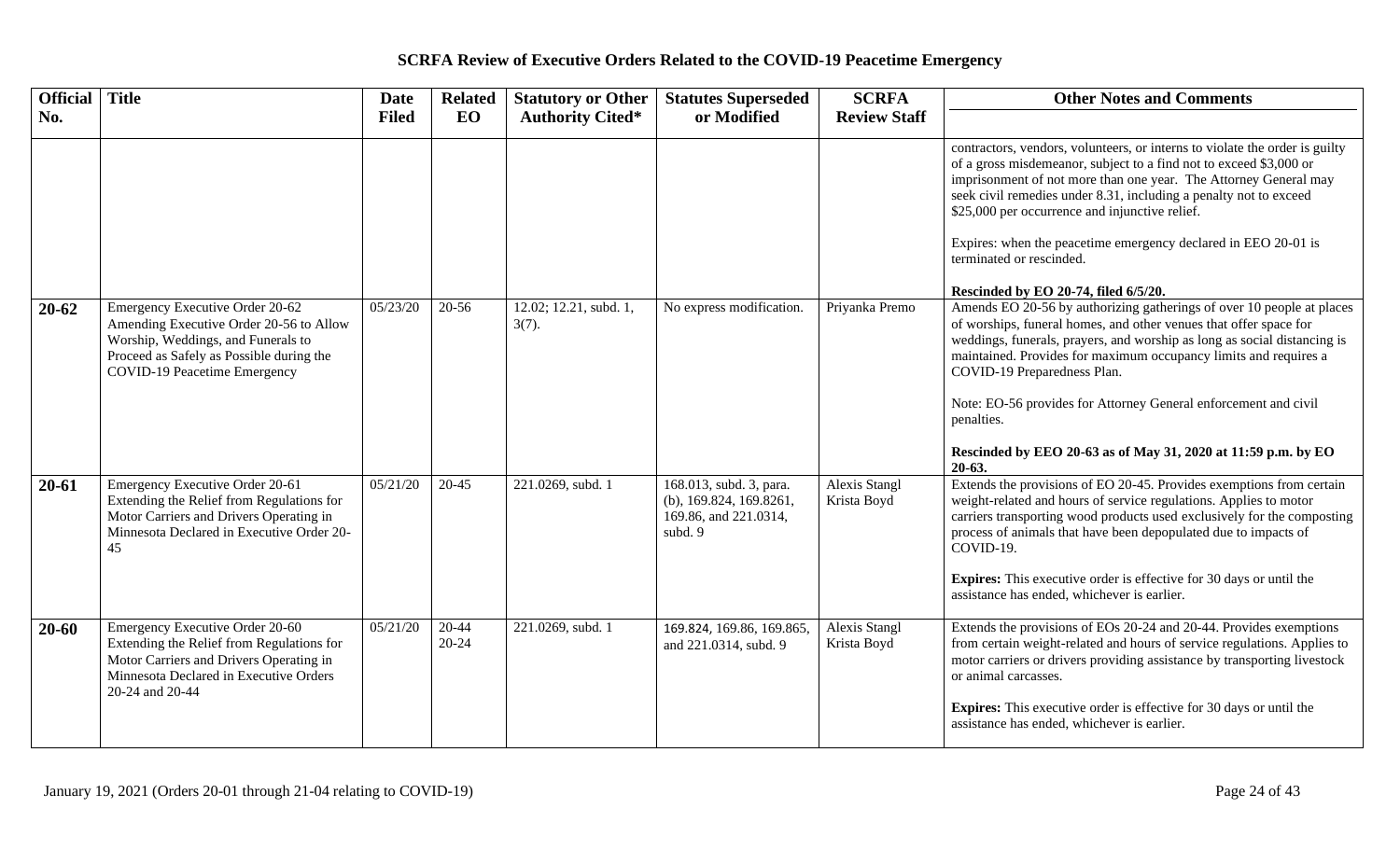| Official Title |                                                                                                                                                                                                   | <b>Date</b>  | <b>Related</b>                                            | <b>Statutory or Other</b>           | <b>Statutes Superseded</b>                                                                                                                       | <b>SCRFA</b>                                    | <b>Other Notes and Comments</b>                                                                                                                                                                                                                                                                                                                                                                                                                                                                                                |
|----------------|---------------------------------------------------------------------------------------------------------------------------------------------------------------------------------------------------|--------------|-----------------------------------------------------------|-------------------------------------|--------------------------------------------------------------------------------------------------------------------------------------------------|-------------------------------------------------|--------------------------------------------------------------------------------------------------------------------------------------------------------------------------------------------------------------------------------------------------------------------------------------------------------------------------------------------------------------------------------------------------------------------------------------------------------------------------------------------------------------------------------|
| No.            |                                                                                                                                                                                                   | <b>Filed</b> | EO                                                        | <b>Authority Cited*</b>             | or Modified                                                                                                                                      | <b>Review Staff</b>                             |                                                                                                                                                                                                                                                                                                                                                                                                                                                                                                                                |
| $20 - 59$      | Emergency Executive Order 20-59<br>Extending the Relief from Regulations for<br>Motor Carriers and Drivers Operating in<br>Minnesota Declared in Executive Orders<br>20-06 and 20-37              | 05/15/20     | $20 - 37$<br>20-06                                        | 221.0269, subd. 1                   | 169.80, 169.823, 169.824,<br>221.0314, subd. 9                                                                                                   | Alexis Stangl<br>Krista Boyd                    | Extends the provisions of EOs 20-06 and 20-37. Provides exemptions<br>from certain weight-related and hours of service regulations and applies<br>to motor carriers or drivers providing assistance by transporting<br>essential supplies including food, medical supplies, and household<br>items.<br><b>Expires:</b> This executive order is effective for 30 days or until the<br>assistance has ended, whichever is earlier.                                                                                               |
| 20-58          | <b>Emergency Executive Order 20-58</b><br>Authorizing the Minnesota Public Utilities<br>Commission to Hold Remote Meetings as<br>Necessary to Protect Health and Safety                           | 05/15/20     | $20 - 56$                                                 | 12.02, subd. 1<br>12.21, subd. 3(1) | 216B.243<br>216E.03<br>Minnesota Rules 2019<br>parts 7849.1400,<br>7850.2300, 7850.2500,<br>7850.2600, 7850.3500,<br>7850.3800, and<br>7854.0900 | <b>Carlon Fontaine</b><br>Stephanie James       | Allows meetings of the Public Utility Commission and related meetings<br>or hearings conducted by the Office of Administrative Hearings on<br>behalf of the PUC to be held remotely. This order affects meetings that<br>are not subject to the Open Meeting Law, but are required to be<br>conducted in person under other statutes and rules.<br><b>Expires:</b> This executive order remains in effect until the peacetime<br>emergency declared in EO 20-01 is terminated or until it is rescinded by<br>proper authority. |
| 20-57          | Emergency Executive Order 20-57<br>Authorizing and Directing the<br>Commissioner of Education to Allow for a<br>Safe and Effective Summer Learning<br><b>Environment for Minnesota's Students</b> | 05/15/20     | $20-02$<br>$20-19$<br>$20 - 41$                           | 12.21 subd $3(11)$                  |                                                                                                                                                  | Ann Marie Lewis<br>Jenna Hofer                  | CARES Act payments and other relief<br>payments received as a result of COVID-19 are not counted as income,<br>personal property, or assets for determining eligibility for the early<br>learning scholarship program and other programs administered by MDE                                                                                                                                                                                                                                                                   |
| 20-56          | Emergency Executive Order 20-56<br>Safely Reopening Minnesota's Economy<br>and Ensuring Safe Non-Work Activities<br>during the COVID-19 Peacetime<br>Emergency                                    | 05/13/20     | 20-48<br>$20 - 04$                                        | 8.31                                |                                                                                                                                                  | Chris Stang                                     | Rescinds EO 20-48 May 17, 2020. Closure of bars and restaurants<br>extended until May 31, 2020. Non-Critical Business choosing to open<br>required to establish plan.<br>Provides Attorney General, as well as city and county attorneys, with<br>enforcement authority. Imposes a civil penalty up to \$25,000 per<br>violation.<br>Rescinded by EEO 20-63 as of Sunday, May 31, 2020 at 11:59 pm.                                                                                                                            |
| $20 - 55$      | Emergency Executive Order 20-55<br>Protecting the Rights and Health of At-Risk<br>Populations during the COVID19<br>Peacetime Emergency                                                           | 05/13/20     | $20 - 11$<br>$20 - 12$<br>$20 - 14$<br>$20 - 33$<br>20-47 | 12.02                               | No express modification<br>of existing law.                                                                                                      | Liam Monahan<br>Carlon Fontaine<br>Pat Hauswald | Strongly urges all at-risk persons and persons experiencing<br>homelessness to stay at home or their place of residence except to<br>engage in necessary activities for health and wellbeing.<br>Defines "at-risk persons," "home," and "residence"<br>Provides similar direction regarding homeless encampments as EO 20-<br>47                                                                                                                                                                                               |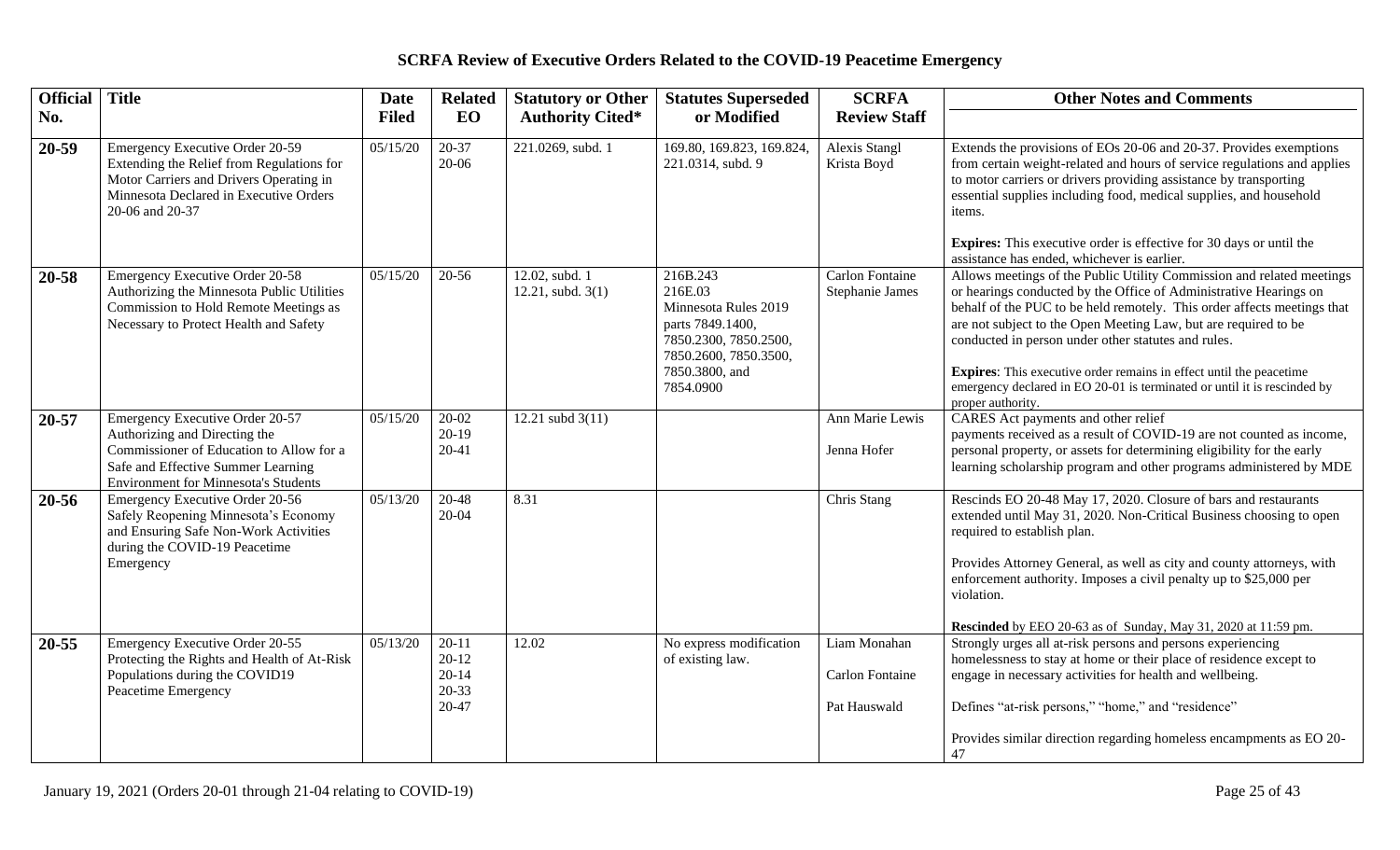| <b>Official</b> Title |                                                                                                                                                    | <b>Date</b>  | <b>Related</b>                | <b>Statutory or Other</b> | <b>Statutes Superseded</b>                                                                                                                                                                      | <b>SCRFA</b>           | <b>Other Notes and Comments</b>                                                                                                                                                                                                                                                                                                                                                                                                                                                                                                                                                                                                                                                                                                                                                                                                                                                                                                                                                                                                                                                                                                                                                                                                                                                               |
|-----------------------|----------------------------------------------------------------------------------------------------------------------------------------------------|--------------|-------------------------------|---------------------------|-------------------------------------------------------------------------------------------------------------------------------------------------------------------------------------------------|------------------------|-----------------------------------------------------------------------------------------------------------------------------------------------------------------------------------------------------------------------------------------------------------------------------------------------------------------------------------------------------------------------------------------------------------------------------------------------------------------------------------------------------------------------------------------------------------------------------------------------------------------------------------------------------------------------------------------------------------------------------------------------------------------------------------------------------------------------------------------------------------------------------------------------------------------------------------------------------------------------------------------------------------------------------------------------------------------------------------------------------------------------------------------------------------------------------------------------------------------------------------------------------------------------------------------------|
| No.                   |                                                                                                                                                    | <b>Filed</b> | EO                            | <b>Authority Cited*</b>   | or Modified                                                                                                                                                                                     | <b>Review Staff</b>    |                                                                                                                                                                                                                                                                                                                                                                                                                                                                                                                                                                                                                                                                                                                                                                                                                                                                                                                                                                                                                                                                                                                                                                                                                                                                                               |
|                       |                                                                                                                                                    |              |                               |                           |                                                                                                                                                                                                 |                        | Requires the commissioners of health, human services and public safety<br>to implement guidelines regarding the development and availability of<br>isolation settings for at-risk persons and people experiencing<br>homelessness.<br>Requires commissioners of human services and Health to implement<br>guidelines to protect at-risk persons who must be transferred from their<br>home to prevent further infections.<br>Requires providers of personal care assistance and related services to<br>give people receiving services, counties, and managed care<br>organizations 72 hours notice prior to suspending or terminating<br>services.<br>Requires the commissioner of employment and economic development<br>to issue guidance to businesses to provide accommodations to at-risk<br>customers to minimize the risk of COVID-19 infection.<br>Requires commissioners of administration, health, and human services<br>to collaborate and provide proposals to distribute resources to facilitate<br>provision of services and shelter to at-risk persons and people<br>experiencing homelessness.<br><b>Expires:</b> This executive order remains in effect until the peacetime<br>emergency declared in EO 20-01 is terminated or until it is rescinded by<br>proper authority. |
| 20-54                 | Emergency Executive Order 20-54<br>Protecting Workers from Unsafe Working<br>Conditions and Retaliation During the<br>COVID-19 Peacetime Emergency | 05/13/20     | $20 - 01$<br>$20-05$<br>20-56 | 12.02; 12.21, subd. 1     | No express modification<br>of existing law, however<br>cites to several statutes<br>that provide existing<br>authority:<br>182.654, subdivisions 8,<br>9, 11; 182.669; 268.095;<br>and Ch. 363A | <b>Carlon Fontaine</b> | Cites existing worker rights and protections from retaliation and<br>discrimination from employers for expressing concern regarding<br>occupational safety or health matters related to COVID.<br>Expires: This executive order remains in effect until the peacetime<br>emergency declared in EO 20-01 is terminated or until it is rescinded by<br>proper authority                                                                                                                                                                                                                                                                                                                                                                                                                                                                                                                                                                                                                                                                                                                                                                                                                                                                                                                         |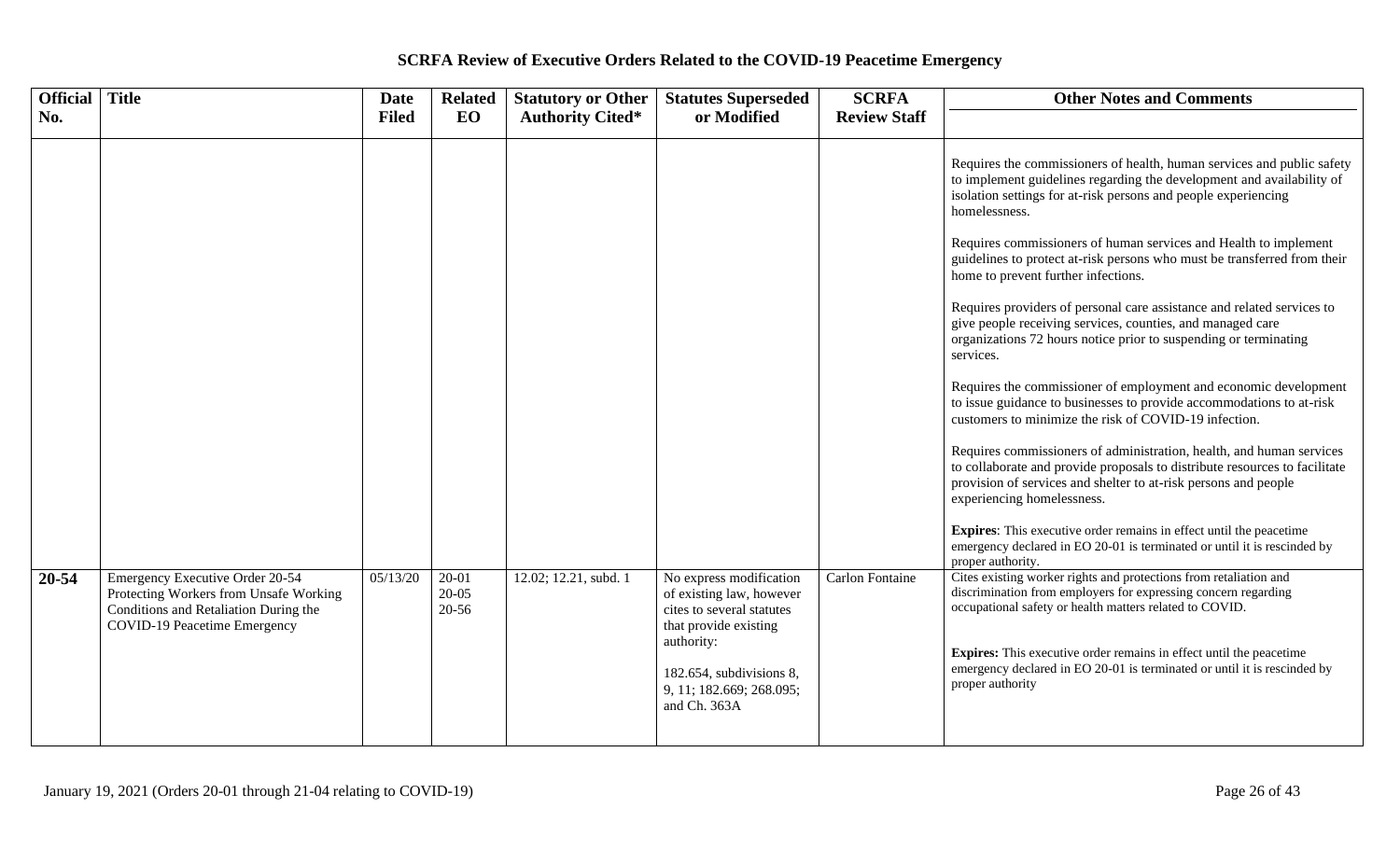| Official  | <b>Title</b>                                                                                                                                                                                                        | <b>Date</b>  | <b>Related</b>                                                                                                       | <b>Statutory or Other</b>                               | <b>Statutes Superseded</b>                                                                                                                                                         | <b>SCRFA</b>                   | <b>Other Notes and Comments</b>                                                                                                                                                                                                                                                                                                                                                                                                                                                                                                                                                                                                                                                                                                                                                                                                                                                                                                                                                |
|-----------|---------------------------------------------------------------------------------------------------------------------------------------------------------------------------------------------------------------------|--------------|----------------------------------------------------------------------------------------------------------------------|---------------------------------------------------------|------------------------------------------------------------------------------------------------------------------------------------------------------------------------------------|--------------------------------|--------------------------------------------------------------------------------------------------------------------------------------------------------------------------------------------------------------------------------------------------------------------------------------------------------------------------------------------------------------------------------------------------------------------------------------------------------------------------------------------------------------------------------------------------------------------------------------------------------------------------------------------------------------------------------------------------------------------------------------------------------------------------------------------------------------------------------------------------------------------------------------------------------------------------------------------------------------------------------|
| No.       |                                                                                                                                                                                                                     | <b>Filed</b> | EO                                                                                                                   | <b>Authority Cited*</b>                                 | or Modified                                                                                                                                                                        | <b>Review Staff</b>            |                                                                                                                                                                                                                                                                                                                                                                                                                                                                                                                                                                                                                                                                                                                                                                                                                                                                                                                                                                                |
| $20 - 53$ | Emergency Executive Order 20-53<br>Extending the COVID-19 Peacetime<br>Emergency Declared in Executive Order<br>$20 - 01$                                                                                           | 05/13/20     | $20 - 01$<br>$20 - 35$<br>$20 - 53$<br>$20 - 75$<br>20-78<br>20-83<br>20-89<br>20-92<br>20-97<br>20-100<br>$21 - 04$ | 12.31, subd. 2(b)                                       | No express modification<br>of existing law.                                                                                                                                        | Ken Backhus<br>Andrew Erickson | Extends the COVID-19 Peacetime Emergency through June 12, 2020, until<br>this EO is rescinded, or until it is terminated by the legislature as provided<br>in law, whichever occurs earlier.<br>Expires: See above.                                                                                                                                                                                                                                                                                                                                                                                                                                                                                                                                                                                                                                                                                                                                                            |
| 20-52     | Emergency Executive Order 20-52<br>Authorizing Students in Critical Sectors to<br>Return to Safe Higher Education<br>Institutions for Completion of a<br><b>Postsecondary Credential</b>                            | 05/11/20     | 20-48                                                                                                                |                                                         |                                                                                                                                                                                    | Hannah Grunewald<br>Joan White | Allows students who are in their final term who are majoring in critical care<br>sectors, listed in this EO, to attend in-person classes that are necessary to<br>graduate. Institutions of HE must first establish and implement a COVID-19<br>Preparedness Plan.<br>Rescinded by EEO 20-63 as of Sunday, May 31, 2020 at 11:59 pm.                                                                                                                                                                                                                                                                                                                                                                                                                                                                                                                                                                                                                                           |
| $20 - 51$ | Emergency Executive Order 20-51<br>Requiring Facilities to Prioritize Surgeries<br>and Procedures and Provide Safe<br>Environment during COVID-19 Peacetime<br>Emergency                                            | 05/06/20     | 20-09<br>$20 - 16$<br>$20 - 17$                                                                                      |                                                         |                                                                                                                                                                                    | Katie Cavanor                  | Rescinds EO 20-09 and 20-17 effective May 10,2020.<br>Amends EO 20-16 by rescinding the prohibition on any Minnesota<br>business, nonprofit, or nonhospital health care facility from using PPE or<br>other consumable equipment other than for the use in delivering health care<br>services or other essential services that require the equipment.<br>Permits facilities that use PPE and ventilators to resume the provision of<br>currently delayed procedures once the facility has adequately developed and<br>implemented an internal oversight structure and written plan that establishes<br>criteria for determining whether a procedure should proceed during the<br>pandemic, for prioritizing procedures and for ensuring a safe environment<br>for staff, patients and visitors.<br><b>Expires:</b> This executive order remains in effect until the peacetime<br>emergency declared in EO 20-01 is terminated or until it is rescinded by<br>proper authority. |
| $20 - 50$ | Emergency Executive Order 20-50<br>Ensuring the Protection of Emergency<br>Government Support and Consumers'<br>Financial Security from Consumer<br>Garnishment Actions During the COVID-<br>19 Peacetime Emergency | 05/04/20     | $20 - 01$<br>$20 - 35$<br>20-42                                                                                      | 12.02, subd. 1; 12.21,<br>subd. 1 and 3; 12.45;<br>8.31 | Several provisions related<br>to garnishment in<br>Chapters 550, 551, 571.<br>Specific provisions cited<br>in order: 550.37,<br>subdivision 14; 571.93<br>through 571.932; 550.011 | Priyanka Premo                 | Exempts CARES Act recovery rebates from garnishment, except for claims<br>related to child support and spousal maintenance. Suspends service of a<br>garnishment summons, prejudgment garnishment, and ability of creditor to<br>obtain certain information related to debtor.<br>Provides for Attorney General enforcement; imposes a civil penalty of up to<br>\$25,000 per violation. Provides exemption from liability for a financial<br>institution that acts on a pre-existing garnishments summons without actual<br>knowledge of source of funds.                                                                                                                                                                                                                                                                                                                                                                                                                     |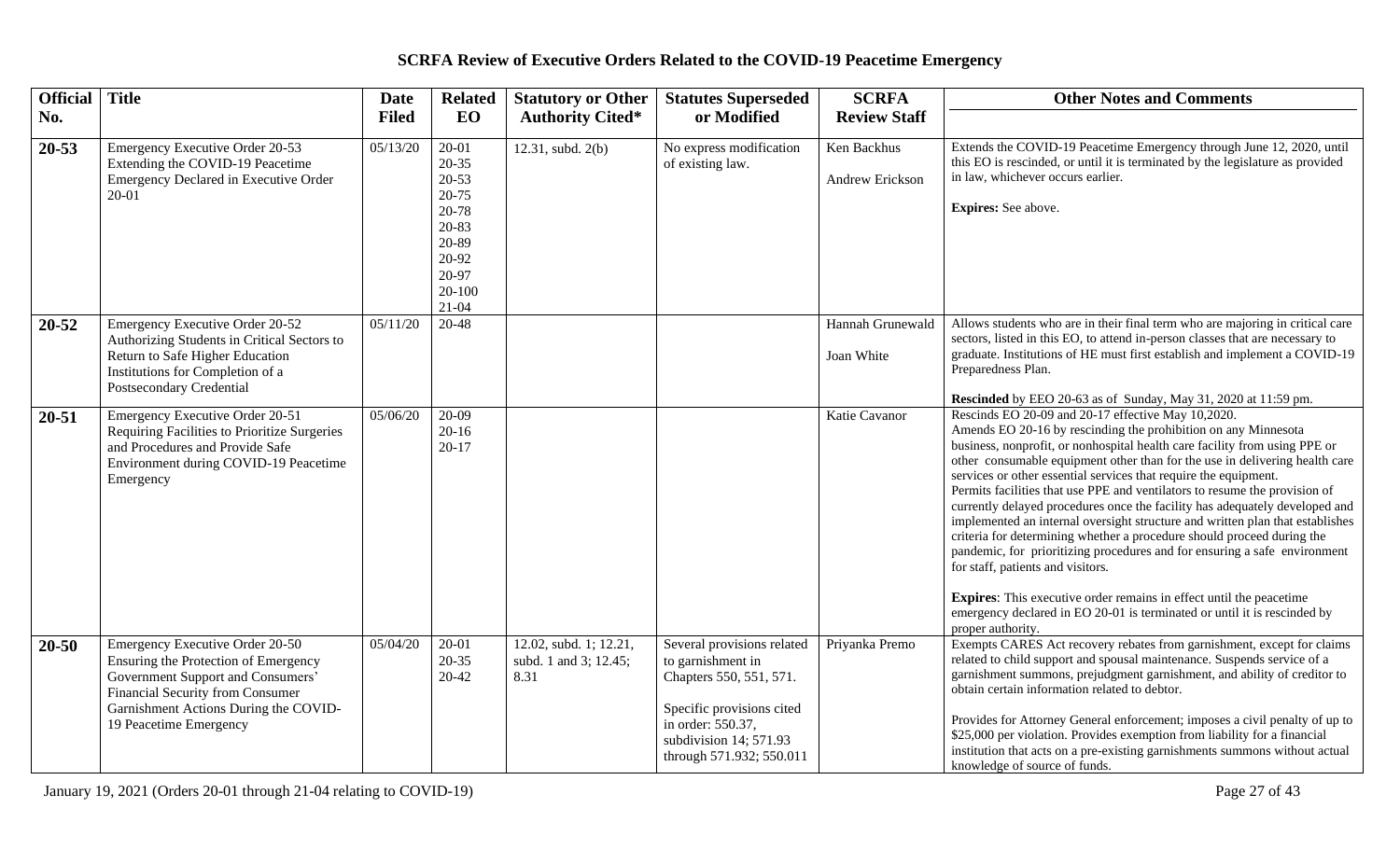| Official | <b>Title</b>                                                                                                                                                                                                                                                                                  | Date         | <b>Related</b>                                                              | <b>Statutory or Other</b>                | <b>Statutes Superseded</b>                                        | <b>SCRFA</b>                        | <b>Other Notes and Comments</b>                                                                                                                                                                                                                                                                                                                                                                                                                                                                                                                                                                                                                                                                                                                                                                                |
|----------|-----------------------------------------------------------------------------------------------------------------------------------------------------------------------------------------------------------------------------------------------------------------------------------------------|--------------|-----------------------------------------------------------------------------|------------------------------------------|-------------------------------------------------------------------|-------------------------------------|----------------------------------------------------------------------------------------------------------------------------------------------------------------------------------------------------------------------------------------------------------------------------------------------------------------------------------------------------------------------------------------------------------------------------------------------------------------------------------------------------------------------------------------------------------------------------------------------------------------------------------------------------------------------------------------------------------------------------------------------------------------------------------------------------------------|
| No.      |                                                                                                                                                                                                                                                                                               | <b>Filed</b> | EO                                                                          | <b>Authority Cited*</b>                  | or Modified                                                       | <b>Review Staff</b>                 |                                                                                                                                                                                                                                                                                                                                                                                                                                                                                                                                                                                                                                                                                                                                                                                                                |
|          |                                                                                                                                                                                                                                                                                               |              |                                                                             |                                          |                                                                   |                                     | Expires: when the peacetime emergency declared in Executive Order 20-01<br>is terminated or until it is rescinded by proper authority.                                                                                                                                                                                                                                                                                                                                                                                                                                                                                                                                                                                                                                                                         |
| 20-49    | Emergency Executive Order 20-49<br>Allowing Commercial Food Trucks to<br>Operate at Highway Rest Areas in<br>Minnesota During the COVID-19<br>Peacetime Emergency                                                                                                                             | 05/01/20     |                                                                             | 12.02, subd. 1, 12.21,<br>subds. 1 and 3 | 160.08, subd. $7, \overline{and}$<br>160.2725, subd. 1            | <b>Alexis Stangl</b><br>Krista Boyd | Allows food trucks to operate at certain rest stops in the state.<br><b>Expires:</b> the earliest of the following: May 17, 2020, until it is rescinded,<br>until the peacetime emergency is terminated, or until the national<br>emergency declared by the President ends.                                                                                                                                                                                                                                                                                                                                                                                                                                                                                                                                    |
| 20-48    | <b>Emergency Executive Order 20-48</b><br>Extending and Modifying Stay at Home<br>Order, Continuing Temporary Closure of<br>Bars, Restaurants, and Other Places of<br>Public Accommodation, and Allowing<br>Additional Workers in Certain NonCritical<br>Sectors to Return to Safe Workplaces | 05/01/20     | $20-33$<br>20-38<br>$20 - 40$<br>20-47<br>$20 - 18$<br>$20-08$<br>$20 - 04$ | 8.31                                     |                                                                   | Chris Stang                         | Stay at home order and closure of bars and restaurants extended through<br>May 17, 2020.<br>Rescinds and replaces EOs 20-33, 20-38, 20-40, and 20-47 as of May 3,<br>2020.<br>Authorizes Attorney General enforcement, as well as city and county<br>attorney enforcement, and imposes a civil penalty up to \$25,000 per<br>violation.<br><b>Expires:</b> when the peacetime emergency declared in EO 20-01 is                                                                                                                                                                                                                                                                                                                                                                                                |
| 20-47    | Emergency Executive Order 20-47<br>Clarifying Application of Executive Order<br>20-33 to Homeless Encampments                                                                                                                                                                                 | 4/29/20      | 20-33                                                                       |                                          |                                                                   | Ken Backhus                         | terminated or rescinded by proper authority.<br>Provides further guidance on the application of EO-33 (Stay at Home) to<br>homeless encampments. Maintains the general principle that homeless<br>encampments should not be subject to sweeps but clarifies that law<br>enforcement is not prohibited from addressing trespassing or other exigent<br>circumstances and that state or local governments can restrict, limit, or<br>close encampment spaces if sufficient alternate safe housing or shelter is<br>provided or if an encampment has reached a size or status that represents a<br>documented health, safety, or security risk to the residents.<br><b>Expires:</b> when the peacetime emergency declared in Executive Order 20-01<br>is terminated or until it is rescinded by proper authority. |
| 20-46    | Emergency Executive Order 20-46<br>Authorizing Out-of-State Healthcare<br>Professionals to Render Aid in Minnesota<br>during the COVID-19 Peacetime<br>Emergency                                                                                                                              | 4/25/20      |                                                                             |                                          | Chapters 147 and 148<br>(licensure for physicians)<br>and nurses) | Katie Cavanor                       | Permits out of state health care professionals who would otherwise be<br>required to obtain a Minnesota license to practice in this state to practice in<br>this state during the peacetime emergency without first obtaining a license if<br>the professional has a relevant license in good standing issued by another<br>state and is engaged with a health care system, hospital or other healthcare<br>entity in Minnesota. The health care entity must verify that the out of state<br>professional holds a valid relevant license in good standing. The Boards of<br>medical practice or nursing may revoke this authorization from any of the<br>out of state professionals under the jurisdiction of the relevant board.                                                                              |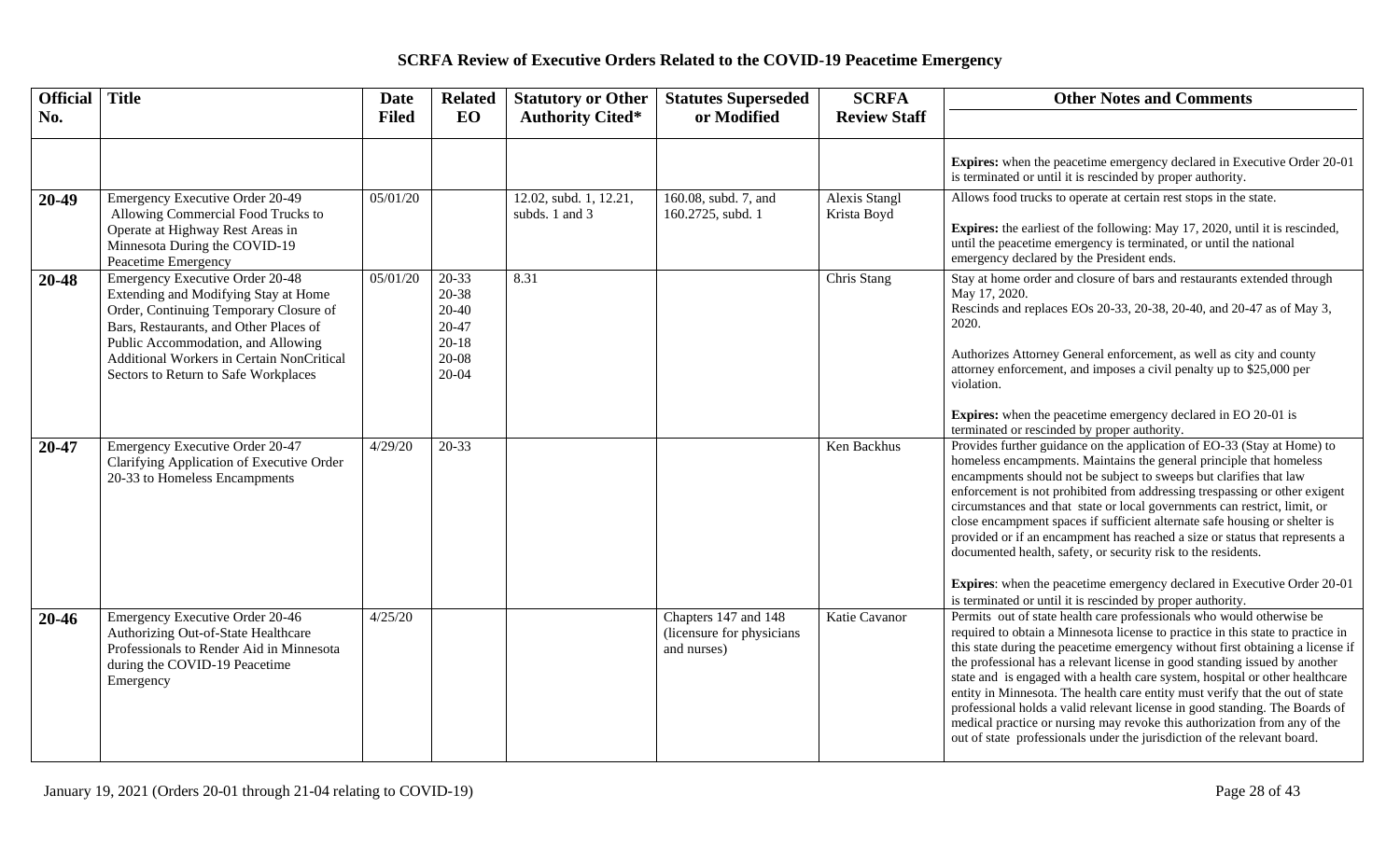| <b>Official</b> Title |                                                                                                                                                                                                | <b>Date</b>  | <b>Related</b>     | <b>Statutory or Other</b>                                                                         | <b>Statutes Superseded</b>                                                                                                                                       | <b>SCRFA</b>                        | <b>Other Notes and Comments</b>                                                                                                                                                                                                                                                                                                                                                                                                                                                                                                                                                                                                                                   |
|-----------------------|------------------------------------------------------------------------------------------------------------------------------------------------------------------------------------------------|--------------|--------------------|---------------------------------------------------------------------------------------------------|------------------------------------------------------------------------------------------------------------------------------------------------------------------|-------------------------------------|-------------------------------------------------------------------------------------------------------------------------------------------------------------------------------------------------------------------------------------------------------------------------------------------------------------------------------------------------------------------------------------------------------------------------------------------------------------------------------------------------------------------------------------------------------------------------------------------------------------------------------------------------------------------|
| No.                   |                                                                                                                                                                                                | <b>Filed</b> | EO                 | <b>Authority Cited*</b>                                                                           | or Modified                                                                                                                                                      | <b>Review Staff</b>                 |                                                                                                                                                                                                                                                                                                                                                                                                                                                                                                                                                                                                                                                                   |
|                       |                                                                                                                                                                                                |              |                    |                                                                                                   |                                                                                                                                                                  |                                     | <b>Expires:</b> This executive order remains in effect until the peacetime<br>emergency declared in EO 20-01 is terminated or until it is rescinded by<br>proper authority.                                                                                                                                                                                                                                                                                                                                                                                                                                                                                       |
| $20 - 45$             | <b>Emergency Executive Order 20-45</b><br>Providing for Emergency Relief from<br><b>Regulations to Motor Carriers and Drivers</b><br>Operating in Minnesota                                    | 4/24/20      |                    | 221.0269, subd. 1                                                                                 | 168.013, subd. 3, para.<br>(b), $169.824$ , $169.8261$ ,<br>169.86, 169.87, and<br>221.0314, subd. 9                                                             | <b>Alexis Stangl</b><br>Krista Boyd | Provides exemptions from certain weight-related and hours of service<br>regulations. Applies to motor carriers transporting wood products used<br>exclusively for the composting process of animals that have been<br>depopulated due to impacts of COVID-19.<br><b>Expires:</b> This executive order is effective for 30 days or until the<br>assistance has ended, whichever is earlier.                                                                                                                                                                                                                                                                        |
| 20-44                 | <b>Emergency Executive Order 20-44</b><br>Providing for Emergency Relief from<br><b>Regulations to Motor Carriers and Drivers</b><br>Operating in Minnesota                                    | 4/24/20      | $20 - 24$          | 221.0269, subd. 1                                                                                 | 169.824, 169.86, 169.865,<br>169.87, and 221.0314,<br>subd. 9                                                                                                    | Alexis Stangl<br>Krista Boyd        | Provides exemptions from certain weight-related and hours of service<br>regulations. Applies to motor carriers or drivers providing assistance by<br>transporting livestock or animal carcasses.<br><b>Expires:</b> This executive order is effective for 30 days or until the<br>assistance has ended, whichever is earlier.                                                                                                                                                                                                                                                                                                                                     |
| $20 - 43$             | Emergency Executive Order 20-43<br>Allowing Shareholders Flexibility to Hold<br>Remote Meetings and Avoid Gatherings<br>During the COVID-19 Peacetime<br>Emergency                             | 4/24/20      | $20 - 01$<br>20-35 | 12.21, subd. 1; 12.21<br>subd. 3(7); 302A.436;<br>302A.435; SEC<br>guidance issued on<br>4/7/2020 | May modify requirements<br>in articles and bylaws. If<br>so, then EO would modify<br>some requirements in<br>302A.431 to 302A.436.                               | Priyanka Premo                      | Applies to meetings for shareholders and board of directors currently<br>noticed for a physical location. Provides that meetings may take place via<br>remote communication with notice procedures described in the Securities<br>Exchange Act of 1934.<br><b>Expires:</b> No specific language addressing expiration<br>Legislation that modifies this order: None                                                                                                                                                                                                                                                                                               |
| $20 - 42$             | Emergency Executive Order 20-42<br>Ensuring that Emergency Economic Relief<br>Does Not Prevent Eligibility for Essential<br>Human Services Programs During the<br>COVID-19 Peacetime Emergency | 4/24/20      |                    |                                                                                                   | Chapters 119B, 256B,<br>256J, 256L, and 256P<br>establishing what is<br>counted as income and<br>assets when determining<br>eligibility for various<br>programs. | Katie Cavanor<br>Pat Hauswald       | Specifies that certain payments received by individuals as a result of the<br>COVID-19 pandemic will not be counted as income, assets, personal<br>property or resources when determining eligibility for the programs<br>administered by DHS. This includes payments received under the federal<br>CARES act, state government payments, local government payments or<br>tribal government payments paid to individuals to relieve the adverse<br>economic impact caused by the pandemic, subject to federal approval.<br>Expires: when the peacetime emergency declared in Executive Order 20-01<br>is terminated or until it is rescinded by proper authority. |
| $20 - 41$             | Emergency Executive Order 20-41<br>Authorizing and Directing the<br>Commissioner of Education to Extend the                                                                                    | 4/23/20      | 20-02<br>$20-19$   | 12.21, subd. $3(11)$                                                                              | 120B.02, subd. 3<br>134.355, subd. 8                                                                                                                             | Ann Marie Lewis<br>Jenna Hofer      | Expires: when the peacetime emergency declared in Executive Order 20-01<br>is terminated or until it is rescinded by proper authority                                                                                                                                                                                                                                                                                                                                                                                                                                                                                                                             |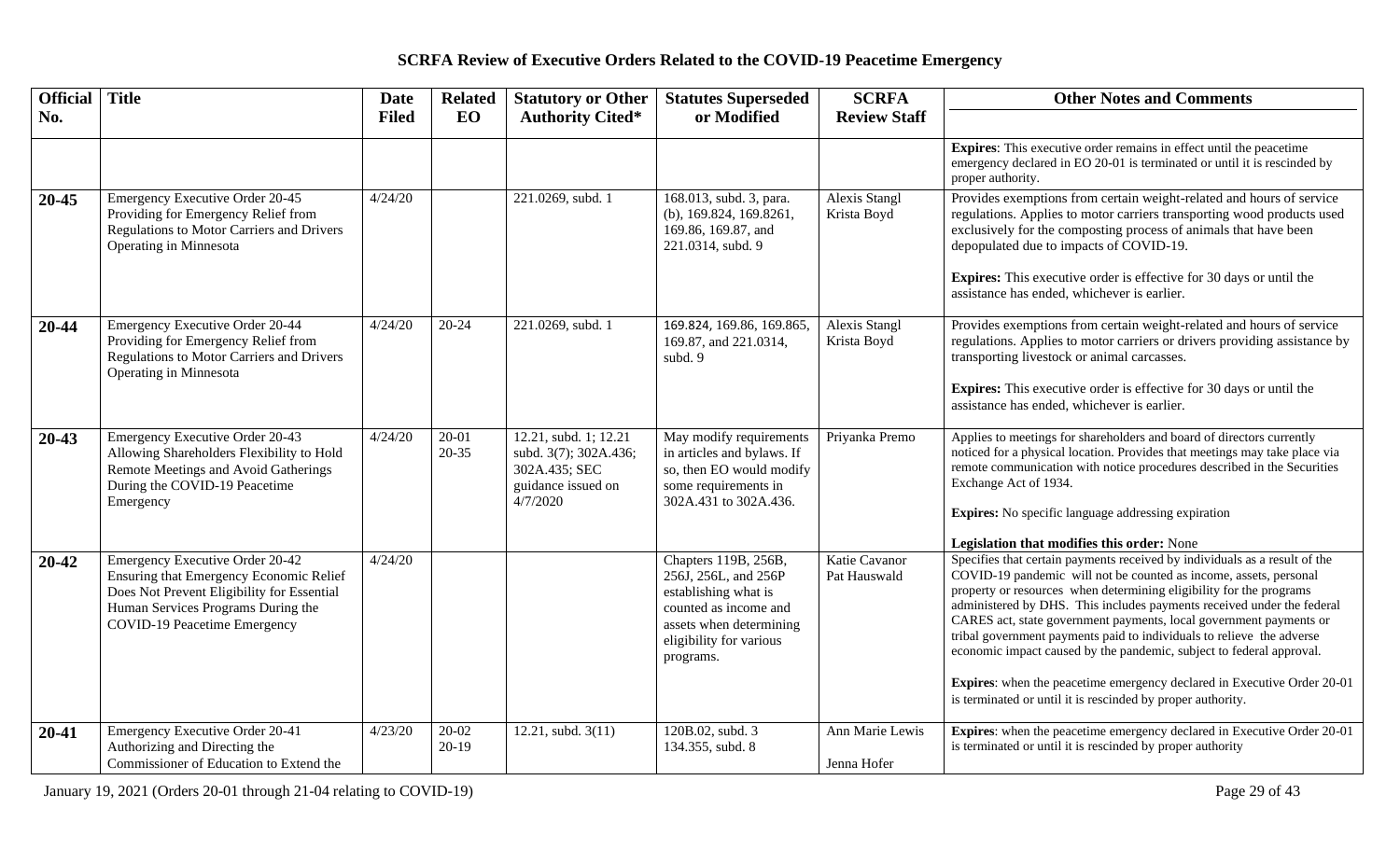| <b>Official</b> | <b>Title</b>                                                                                                           | Date         | <b>Related</b>                      | <b>Statutory or Other</b>                                                                                                                                         | <b>Statutes Superseded</b>                 | <b>SCRFA</b>                   | <b>Other Notes and Comments</b>                                                                                                                                                                                                                                                                                                                                                                                                                                                                                                                                                                                                                                                                                                                                                                                                  |
|-----------------|------------------------------------------------------------------------------------------------------------------------|--------------|-------------------------------------|-------------------------------------------------------------------------------------------------------------------------------------------------------------------|--------------------------------------------|--------------------------------|----------------------------------------------------------------------------------------------------------------------------------------------------------------------------------------------------------------------------------------------------------------------------------------------------------------------------------------------------------------------------------------------------------------------------------------------------------------------------------------------------------------------------------------------------------------------------------------------------------------------------------------------------------------------------------------------------------------------------------------------------------------------------------------------------------------------------------|
| No.             |                                                                                                                        | <b>Filed</b> | EO                                  | <b>Authority Cited*</b>                                                                                                                                           | or Modified                                | <b>Review Staff</b>            |                                                                                                                                                                                                                                                                                                                                                                                                                                                                                                                                                                                                                                                                                                                                                                                                                                  |
|                 | Distance Learning Period and Continue to<br>Provide                                                                    |              |                                     |                                                                                                                                                                   |                                            |                                |                                                                                                                                                                                                                                                                                                                                                                                                                                                                                                                                                                                                                                                                                                                                                                                                                                  |
| $20 - 40$       | Emergency Executive Order 20-40<br>Allowing Workers in Certain Non-Critical<br>Sectors to Return to Safe<br>Workplaces | 4/23/20      | $20-33$ , as<br>amended<br>by 20-38 | 12.02; 12.21, subd. 1;<br>12.21, subd. 3(7)<br>8.31                                                                                                               | No express modification<br>of existing law | Ken Backhus<br>Andrew Erickson | Allows workers in certain industrial and manufacturing businesses and<br>office-based settings (described as non-critical exempt businesses) that<br>don't involve direct interactions with the public to return to work beginning<br>on April 27. Stresses that all workers who can work from home must do so.<br>A non-critical exempt business must establish and implement a COVID-19<br>Preparedness Plan prior to the return of workers and train workers regarding<br>it. Further guidance is provided on the DEED website.<br>https://mn.gov/deed/safework/<br>Misdemeanor penalties under 12.45 apply. Provides a gross misdemeanor<br>penalty. Authorizes Attorney General enforcement and a civil penalty up to<br>\$25,000 per violation.<br>Expires: when the peacetime emergency declared in Executive Order 20-01 |
|                 |                                                                                                                        |              |                                     |                                                                                                                                                                   |                                            |                                | is terminated or until it is rescinded by proper authority.                                                                                                                                                                                                                                                                                                                                                                                                                                                                                                                                                                                                                                                                                                                                                                      |
| 20-39           | <b>Emergency Executive Order 20-39</b><br>Providing Administrative Flexibility to the<br>Department of Human Rights    | 4/22/20      | $20-01$<br>$20 - 35$                | 12.02, subdivision 1;<br>12.21, subdivisions 1<br>and 3; Laws 2020,<br>chapter 74, article 1,<br>section 16 (cited not as<br>authority but as<br>"justification") | 363A.28                                    | Priyanka Premo                 | Laws 2020, chapter 74, article 1, section 16 suspended the running of<br>statutory deadlines governing district and appellate court proceedings. EO<br>20-39 authorizes additional time to meet statutory deadlines imposed upon<br>administrative proceedings subject to the Minnesota Human Rights Act.<br>See Minnesota Department of Human Rights website for waivers and<br>modifications.<br>Expires: when the peacetime emergency declared in Executive Order 20-01<br>is terminated or until it is rescinded by proper authority<br>Legislation that modifies this order: None                                                                                                                                                                                                                                           |
| 20-38           | <b>Emergency Executive Order 20-38</b>                                                                                 | 4/17/20      | 20-33                               | 12.21, subdivisions 1                                                                                                                                             | No express modification                    | <b>Ben Stanley</b>             | Amends EEO 20-33                                                                                                                                                                                                                                                                                                                                                                                                                                                                                                                                                                                                                                                                                                                                                                                                                 |
|                 | Allowing for Safe Outdoor Recreation                                                                                   |              | $20 - 18$<br>$20 - 04$              | and 3                                                                                                                                                             | of existing law                            |                                | Allows participation in enumerated outdoor recreational activities where<br>social distancing is maintained and where there is compliance with the<br>Outdoor Recreation and COVID-19 Guidelines for Facilities and the<br>Public developed by the Minnesota Departments of Health and Natural<br>Resources. Includes a number of exceptions where closure of facilities<br>is still required.                                                                                                                                                                                                                                                                                                                                                                                                                                   |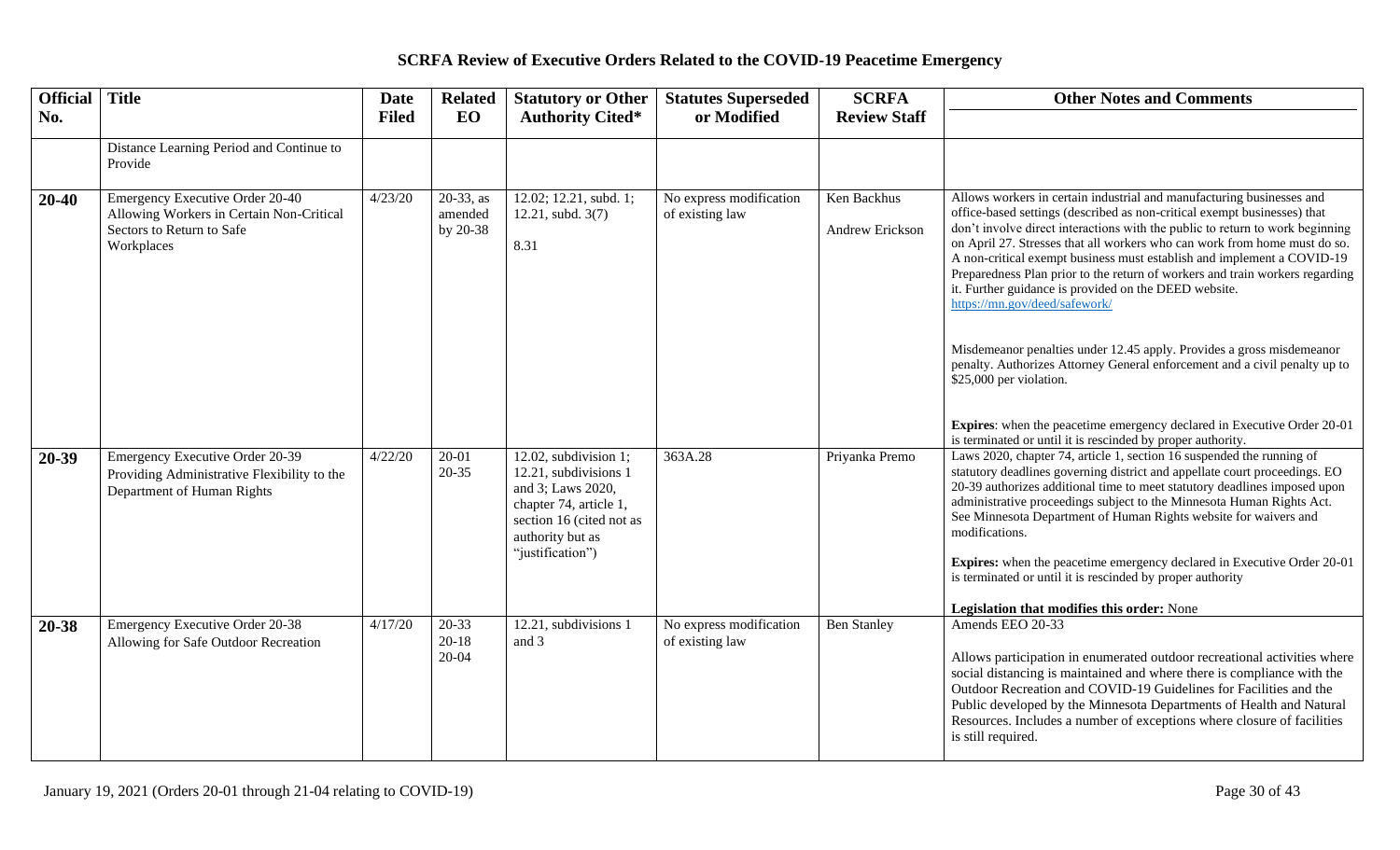| <b>Official</b> | <b>Title</b>                                                                                                                                                               | <b>Date</b>  | <b>Related</b> | <b>Statutory or Other</b>   | <b>Statutes Superseded</b>                                                                                                                                                                                                                                                                                                                                                                                                                                                                                                        | <b>SCRFA</b>                       | <b>Other Notes and Comments</b>                                                                                                                                                                                                                                                                                                                                                                                                                                                                                                                                                                                                                                                                                                                                                                                                                                                                                                                                                                                              |
|-----------------|----------------------------------------------------------------------------------------------------------------------------------------------------------------------------|--------------|----------------|-----------------------------|-----------------------------------------------------------------------------------------------------------------------------------------------------------------------------------------------------------------------------------------------------------------------------------------------------------------------------------------------------------------------------------------------------------------------------------------------------------------------------------------------------------------------------------|------------------------------------|------------------------------------------------------------------------------------------------------------------------------------------------------------------------------------------------------------------------------------------------------------------------------------------------------------------------------------------------------------------------------------------------------------------------------------------------------------------------------------------------------------------------------------------------------------------------------------------------------------------------------------------------------------------------------------------------------------------------------------------------------------------------------------------------------------------------------------------------------------------------------------------------------------------------------------------------------------------------------------------------------------------------------|
| No.             |                                                                                                                                                                            | <b>Filed</b> | EO             | <b>Authority Cited*</b>     | or Modified                                                                                                                                                                                                                                                                                                                                                                                                                                                                                                                       | <b>Review Staff</b>                |                                                                                                                                                                                                                                                                                                                                                                                                                                                                                                                                                                                                                                                                                                                                                                                                                                                                                                                                                                                                                              |
|                 |                                                                                                                                                                            |              |                |                             |                                                                                                                                                                                                                                                                                                                                                                                                                                                                                                                                   |                                    | <b>Expires:</b> effective through May 3, 2020 at 11:59 pm, until it is<br>rescinded by proper authority, or until the peacetime emergency<br>declared in Executive Order 20-01 is terminated, whichever occurs<br>earlier.<br>Legislation that modifies this order: [none]                                                                                                                                                                                                                                                                                                                                                                                                                                                                                                                                                                                                                                                                                                                                                   |
| $20 - 37$       | Emergency Executive Order 20-37<br>Extending the Relief from Regulations for<br>Motor Carriers and Drivers Operating in<br>Minnesota Declared in Executive Order 20-<br>06 | 4/16/20      | $20-06$        | 221.0269, subd. 1           | 169.80, 169.823, 169.824,<br>169.87, 221.0314, subd. 9                                                                                                                                                                                                                                                                                                                                                                                                                                                                            | Alexis Stangl<br>Krista Boyd       | Extends the provisions of EO 20-06. Provides exemptions from certain<br>weight-related and hours of service regulations and applies to motor<br>carriers or drivers providing assistance by transporting essential supplies<br>including food, medical supplies, and household items.<br><b>Expires:</b> This executive order is effective for 30 days or until the<br>assistance has ended, whichever is earlier.                                                                                                                                                                                                                                                                                                                                                                                                                                                                                                                                                                                                           |
| 20-36           | Emergency Executive Order 20-36<br>Directing Salary Reductions for Certain<br><b>Officials</b>                                                                             | 4/15/20      | None           | 12.21, subdivision<br>3(10) | Minnesota Laws 2013,<br>Chapter 142, article 6,<br>section 12 (setting the<br>Governor's salary)<br>15A.0815 (salaries of<br>certain commissioners)<br>190.08, subdivision 6<br>(salary of the Adjutant<br>General and<br>commissioner of military<br>affairs)<br>16E.02 and the<br>Managerial Plan<br>adopted pursuant to<br>Minnesota Statutes 2019,<br>section 43A.18,<br>subdivision 3 (salary of<br>the chief information<br>office)<br>Supersedes Office of the<br><b>Governor Compensation</b><br>Plan adopted pursuant to | Stephanie James<br>Andrew Erickson | Reduces the salary of the governor, his chief of staff, and named cabinet<br>officials by 10%.<br>Explicitly excludes from reductions those state employees in positions<br>not named in the EEO whose salaries are limited proportionally to the<br>governor's salary. These positions include but are not limited to:<br>executive director of the Gambling Control Board, executive director of<br>the Racing Commission, director of the state lottery, chair of the<br>Metropolitan Airports Commission, ombudsman for mental health and<br>developmental disabilities, ombudsperson for corrections, school trust<br>lands director, commissioners of the Public Utilities Commission,<br>executive director of the Minnesota State Retirement System, executive<br>director of the Public Employee Retirement Association, and executive<br>director of the Teachers Retirement Association.<br><b>Expires:</b> January 1, 2021, or until rescinded by proper authority<br>Legislation that modifies this order: None |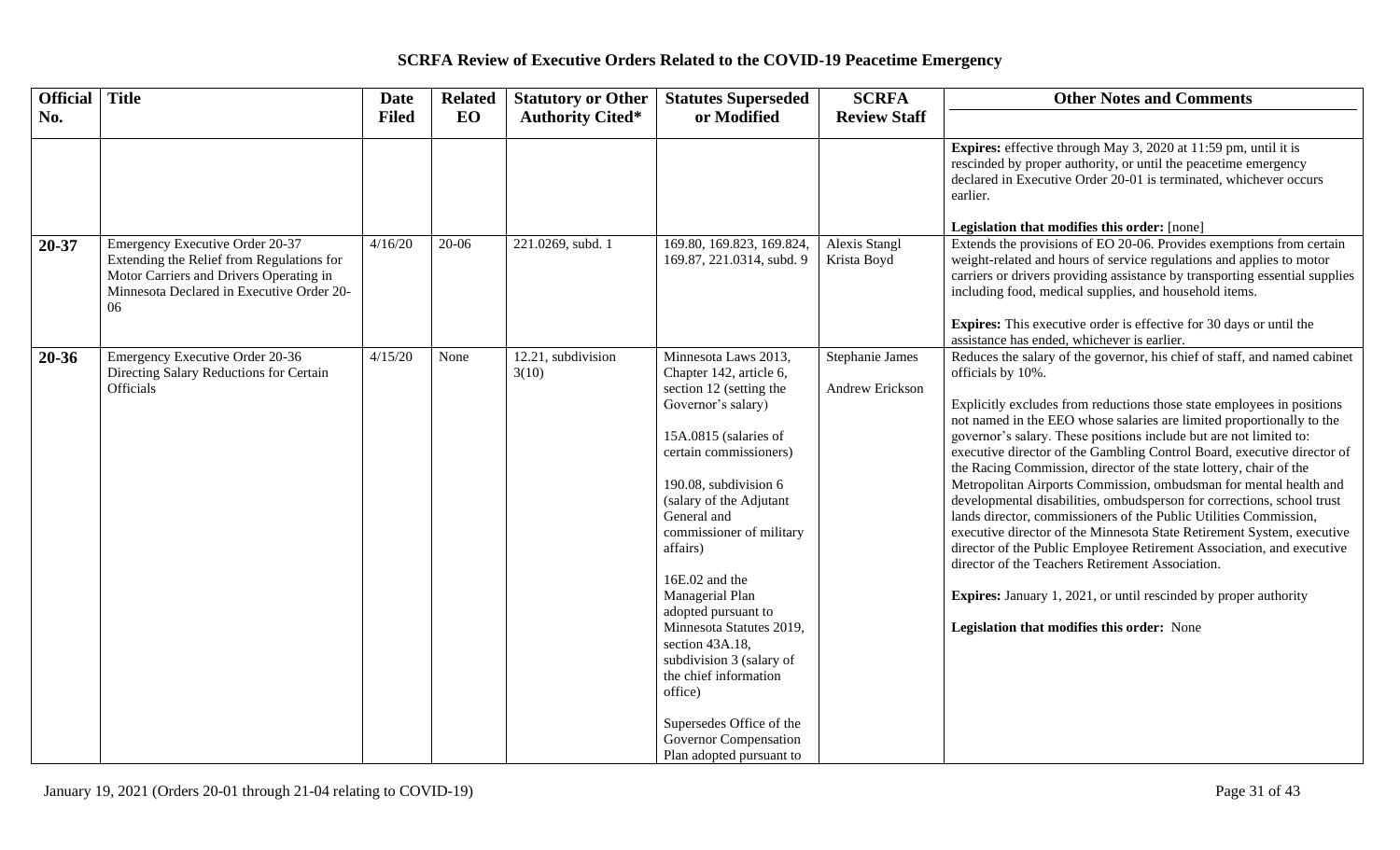| <b>Official</b> Title<br>No. |                                                                                                                                                                                                                                        | Date<br><b>Filed</b> | <b>Related</b><br>EO                                                                                             | <b>Statutory or Other</b><br><b>Authority Cited*</b> | <b>Statutes Superseded</b><br>or Modified                                                                                                                         | <b>SCRFA</b><br><b>Review Staff</b> | <b>Other Notes and Comments</b>                                                                                                                                                                                                                                                                                                                                                                                                                                                                                                     |
|------------------------------|----------------------------------------------------------------------------------------------------------------------------------------------------------------------------------------------------------------------------------------|----------------------|------------------------------------------------------------------------------------------------------------------|------------------------------------------------------|-------------------------------------------------------------------------------------------------------------------------------------------------------------------|-------------------------------------|-------------------------------------------------------------------------------------------------------------------------------------------------------------------------------------------------------------------------------------------------------------------------------------------------------------------------------------------------------------------------------------------------------------------------------------------------------------------------------------------------------------------------------------|
|                              |                                                                                                                                                                                                                                        |                      |                                                                                                                  |                                                      | Minnesota Statutes 2019,<br>section 43A.18,<br>subdivision 4(b) (salary of<br>Governor's chief of staff)                                                          |                                     |                                                                                                                                                                                                                                                                                                                                                                                                                                                                                                                                     |
| $20 - 35$                    | Emergency Executive Order 20-35<br>Extending the COVID-19 Peacetime<br>Emergency Declared in Executive Order<br>$20 - 01$                                                                                                              | 04/13/20             | $20 - 01$<br>$20 - 35$<br>20-53<br>20-75<br>20-78<br>20-83<br>20-89<br>20-92<br>20-97<br>$20 - 100$<br>$21 - 04$ | 12.31, subd. 2(b)                                    | No express modification<br>of existing law.                                                                                                                       | Stephanie James<br>Andrew Erickson  | Includes Executive Council Resolution on Executive Order 20-35<br>(Extending the COVID-19 Peacetime Emergency Declared in Executive<br>Order 20-01) and the extension of the peacetime emergency declared in<br>Executive Order 20-01 through May 13, 2020<br>Expires: This extends the peacetime emergency declared in EEO 20-01<br>by 30 days. The governor issued a letter on April 13, 2020 that<br>describes a process the governor intends to follow for further<br>extensions.                                               |
| 20-34                        | <b>Emergency Executive Order 20-34</b><br>Protecting Minnesota's First Responders by<br>Directing the Commissioner of Health to<br>Share Information with the Department of<br>Public Safety, 911 Dispatchers, and First<br>Responders | 04/10/20             | $20 - 01$                                                                                                        | 13.3805, subdivision<br>1(b)(3); 13.09               | No express modification;<br>possible that direction to<br>only maintain data as long<br>as necessary modifies<br>retention policy approved<br>pursuant to 138.17. | Priyanka Premo                      | 13.3805, subdivision $1(b)(3)$ provides discretionary authority to release<br>private health data.<br>Directs the Department of Health to release addresses of contagious<br>individuals to first responders through the Department of Public Safety.<br>Shared data must remain confidential and must be maintained only as long<br>as necessary to accomplish purpose of the EO.<br><b>Expires:</b> when the peacetime emergency declared in Executive Order 20-01<br>is terminated or until it is rescinded by proper authority. |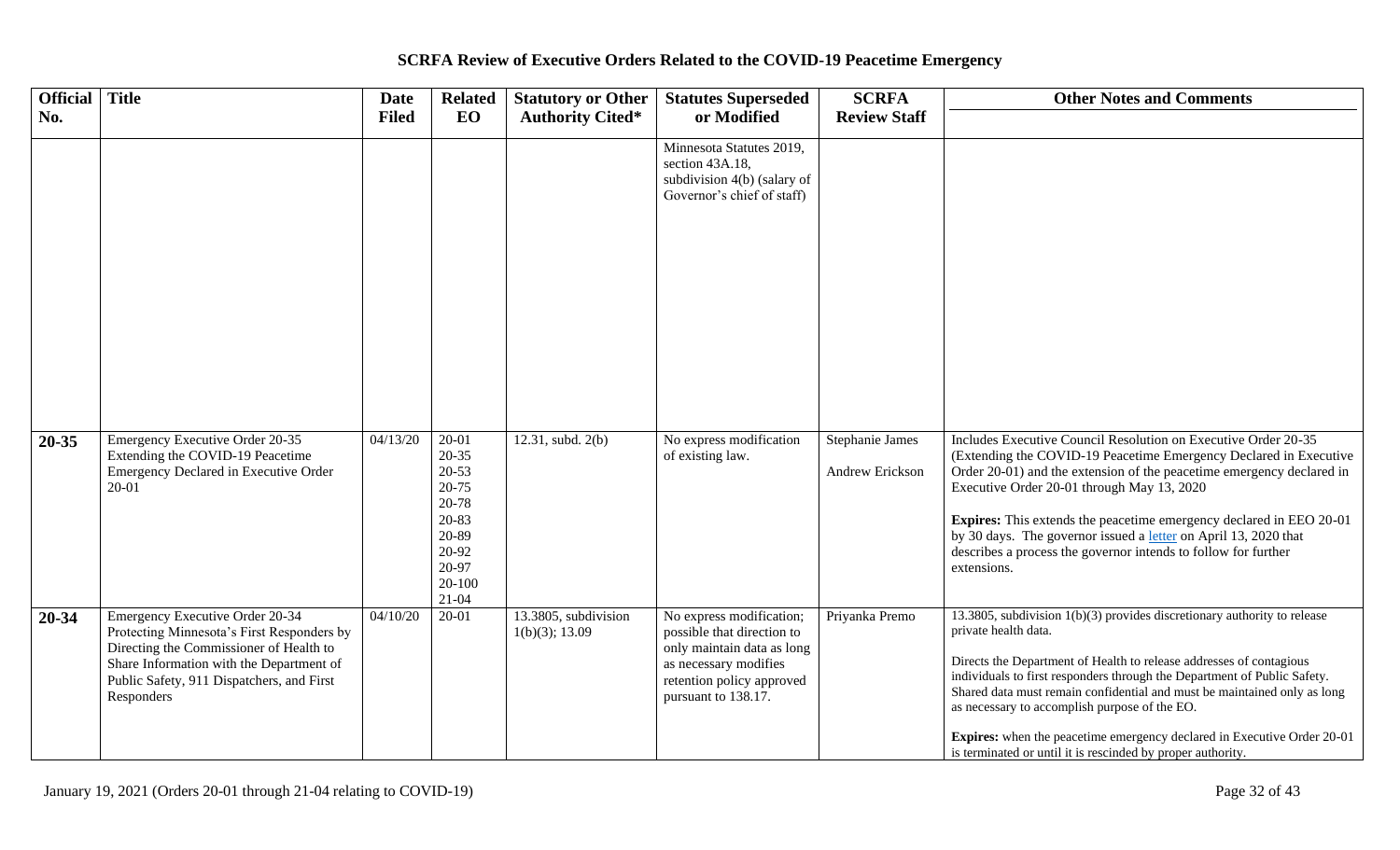| Official Title |                                                                                                                                                            | <b>Date</b>  | <b>Related</b>                                                             | <b>Statutory or Other</b>                             | <b>Statutes Superseded</b>                                                                                              | <b>SCRFA</b>               | <b>Other Notes and Comments</b>                                                                                                                                                                                                                                                                                                                                                                                                                                                                                                                                                                                                                                                                                                                                                                                                                                                                                                                                                                                                                                                                                                                                                                                                                                                                                                                                                                                                                                                                                                                                                                                                                                                                                                                                                                                                                                                                                    |
|----------------|------------------------------------------------------------------------------------------------------------------------------------------------------------|--------------|----------------------------------------------------------------------------|-------------------------------------------------------|-------------------------------------------------------------------------------------------------------------------------|----------------------------|--------------------------------------------------------------------------------------------------------------------------------------------------------------------------------------------------------------------------------------------------------------------------------------------------------------------------------------------------------------------------------------------------------------------------------------------------------------------------------------------------------------------------------------------------------------------------------------------------------------------------------------------------------------------------------------------------------------------------------------------------------------------------------------------------------------------------------------------------------------------------------------------------------------------------------------------------------------------------------------------------------------------------------------------------------------------------------------------------------------------------------------------------------------------------------------------------------------------------------------------------------------------------------------------------------------------------------------------------------------------------------------------------------------------------------------------------------------------------------------------------------------------------------------------------------------------------------------------------------------------------------------------------------------------------------------------------------------------------------------------------------------------------------------------------------------------------------------------------------------------------------------------------------------------|
| No.            |                                                                                                                                                            | <b>Filed</b> | EO                                                                         | <b>Authority Cited*</b>                               | or Modified                                                                                                             | <b>Review Staff</b>        |                                                                                                                                                                                                                                                                                                                                                                                                                                                                                                                                                                                                                                                                                                                                                                                                                                                                                                                                                                                                                                                                                                                                                                                                                                                                                                                                                                                                                                                                                                                                                                                                                                                                                                                                                                                                                                                                                                                    |
|                |                                                                                                                                                            |              |                                                                            |                                                       |                                                                                                                         |                            | Legislation that modifies this order: None                                                                                                                                                                                                                                                                                                                                                                                                                                                                                                                                                                                                                                                                                                                                                                                                                                                                                                                                                                                                                                                                                                                                                                                                                                                                                                                                                                                                                                                                                                                                                                                                                                                                                                                                                                                                                                                                         |
| $20 - 33$      | Emergency Executive Order 20-33<br>Extending Stay at Home Order and<br>Temporary Closure of Bars, Restaurants,<br>and Other Places of Public Accommodation | 04/08/20     | $20 - 20$<br>$20 - 18$<br>$20-08$<br>20-04<br>Later<br>amended<br>by 20-38 | 12.02, subd. 1;<br>12.21, subd.1 and 3<br>12.45; 8.31 | See discussion of the<br>governor's interpretation<br>of section 12.45 in the<br>"Other Notes and<br>Comments" section. | Chris Stang<br>Ken Backhus | Bar and restaurant closure extended until 5/4.<br>Technically, rescinds EO 20-20 (Stay at Home Order) as of 4/9, and<br>replaces it with this (in effect until 5/4).<br>Refinements and clarifications to the critical services exemptions for<br>Stay at Home. A few to note: landscape and garden centers (6c-ii/iii),<br>hunting and fishing licenses (6i-vi), firearm stores (6o-ii), arts and crafts<br>stores for mask supplies (60-iii), appliance sales and service, (6aa-iii)<br>minimum basic operations (6jj), (maintain and preserve inventory and<br>plant and equipment). Incorporates the updated (from 3/28/19) US<br>Department of Homeland Security's Guidance on Essential Critical<br>Infrastructure Workforce (which is attached to the order).<br>The DEED website includes the following as a summary of the order's<br>significant modifications from earlier orders relating to exempted<br>workers<br>https://mn.gov/deed/assets/critical-worker-summary-ACC tcm1045-<br>427282.pdf<br>and this as general guidance on the order.<br>https://mn.gov/deed/newscenter/covid/business-exemptions/<br>Provides for a misdemeanor penalty for violation pursuant to section<br>12.45. Also purports to provide gross misdemeanor penalties and<br>attorney general enforcement (pursuant to 8.31). Authorizes attorney<br>general, and city and county attorneys, to see penalties up to \$25,000<br>per violation. The governor's office via email contends that section<br>12.45 is an authorization by the legislature to the governor to designate<br>the penalties for violations of chapter 12 or an EO issued pursuant to<br>chapter 12.<br><b>Expires:</b> This executive order remains in effect until the peacetime<br>emergency declared in EO 20-01 is terminated or until it is rescinded by<br>proper authority. However, see above for information on 5/4/2020<br>limitations. |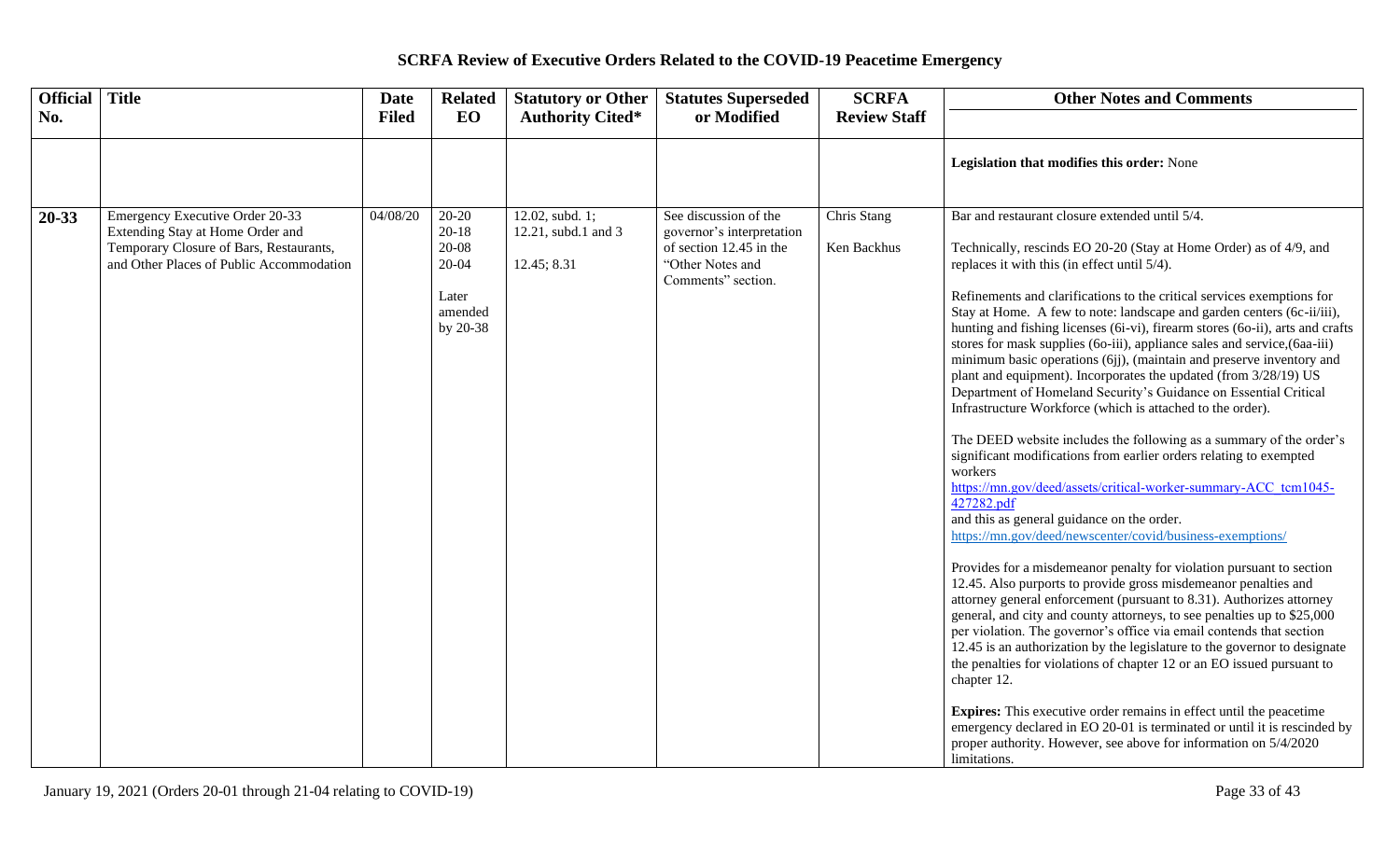| <b>Official</b> | <b>Title</b>                                                                                                                                                         | <b>Date</b>  | <b>Related</b> | <b>Statutory or Other</b>           | <b>Statutes Superseded</b>                                                                                                                                                                      | <b>SCRFA</b>                 | <b>Other Notes and Comments</b>                                                                                                                                                                                                                                                                                                                                                                                                                                                                                                                                                                                                                                                                                                                                                                                                                                                                                                                                                                                                                                                                                                                                                                                                                                                                                                                                                                                   |
|-----------------|----------------------------------------------------------------------------------------------------------------------------------------------------------------------|--------------|----------------|-------------------------------------|-------------------------------------------------------------------------------------------------------------------------------------------------------------------------------------------------|------------------------------|-------------------------------------------------------------------------------------------------------------------------------------------------------------------------------------------------------------------------------------------------------------------------------------------------------------------------------------------------------------------------------------------------------------------------------------------------------------------------------------------------------------------------------------------------------------------------------------------------------------------------------------------------------------------------------------------------------------------------------------------------------------------------------------------------------------------------------------------------------------------------------------------------------------------------------------------------------------------------------------------------------------------------------------------------------------------------------------------------------------------------------------------------------------------------------------------------------------------------------------------------------------------------------------------------------------------------------------------------------------------------------------------------------------------|
| No.             |                                                                                                                                                                      | <b>Filed</b> | EO             | <b>Authority Cited*</b>             | or Modified                                                                                                                                                                                     | <b>Review Staff</b>          |                                                                                                                                                                                                                                                                                                                                                                                                                                                                                                                                                                                                                                                                                                                                                                                                                                                                                                                                                                                                                                                                                                                                                                                                                                                                                                                                                                                                                   |
| $20 - 32$       | Emergency Executive Order 20-32<br>Ensuring that Healthcare Providers Can<br>Respond Quickly and Safely During the<br><b>COVID-19 Peacetime Emergency</b>            | 04/08/20     | $20 - 01$      |                                     | M.S.144.551;144A.07;<br>144A.073;144.121;256.04<br>5; 626.556; 626.557<br>Various provisions in<br>chapters<br>62D;62J;62Q;144;<br>144A;144D;144G;<br>144H;146A;146B;148;14<br>9A;153A;157; 327 | Katie Cavanor                | Authorizes the commissioner of health to delay, waive or modify<br>provisions relating to the hospital and nursing home moratoriums; the use<br>of x ray technologies; and administrative appeals, reconsiderations or<br>reviews involving the department.<br>Authorizes the commissioner to delay, waive, or modify the scope,<br>timelines, reporting requirements and activities of state funded grants to<br>allow the recipient of the grants to use the funds instead to respond to<br>COVID-19.<br>Authorizes the commissioner to establish and regulate temporary<br>alternative health care facilities.<br>Authorizes the commissioner to grant variances on an individual basis to<br>rules within the commissioner's authority that do not affect the health and<br>safety of any person in a licensed program.<br>Authorizes the commissioner to grant blanket variances to rules<br>governing any licensed program within the commissioner's jurisdiction.<br>Requires notice to the legislature and public posting of any delay, waiver,<br>or modification within 48 hours. Requires a report to legislature within<br>60 days of the end of the emergency summarizing statutes and rules<br>delayed, waived or modified.<br>Expires: This executive order remains in effect until the peacetime<br>emergency declared in EO 20-01 is terminated or until it is rescinded by<br>proper authority. |
| $20 - 31$       | Emergency Executive Order 20-31<br>Providing for Relief from Regulations to<br>Certain Motor Carriers and Drivers<br>Operating in Minnesota                          | 04/08/20     |                |                                     | M.S. 169.87, subd. 1 and<br>2                                                                                                                                                                   | Alexis Stangl<br>Krista Boyd | Provides an exemption to seasonal load restrictions on state and local<br>roads for vehicles used to pump or transport sewage from septic systems<br>while the vehicle is providing emergency septic system pumping<br>services.<br><b>Expires:</b> June 1, 2020.                                                                                                                                                                                                                                                                                                                                                                                                                                                                                                                                                                                                                                                                                                                                                                                                                                                                                                                                                                                                                                                                                                                                                 |
| $20 - 29$       | Emergency Executive Order 20-29<br>Amending Executive Order 20-05 to<br>Expedite State Unemployment Insurance<br>Benefits During the COVID-19 Peacetime<br>Emergency | 04/06/20     | $20-05$        | Amends EO 20-05 that<br>cites 12.21 | M.S. 268.085, subd. 3                                                                                                                                                                           | <b>Carlon Fontaine</b>       | This EO also contains a requirement that employers notify separated<br>employees that they can apply to unemployment benefits. This is<br>pursuant to federal law (the Emergency Unemployment Insurance<br>Stabilization and Access Act "EUISSAA") and imposing the<br>requirement on employers will allow the state to receive an infusion of<br>federal funds to the Minnesota unemployment trust fund.<br><b>Expires:</b> This executive order remains in effect until the peacetime<br>emergency declared in EO 20-01 is terminated or until it is rescinded by<br>proper authority.                                                                                                                                                                                                                                                                                                                                                                                                                                                                                                                                                                                                                                                                                                                                                                                                                          |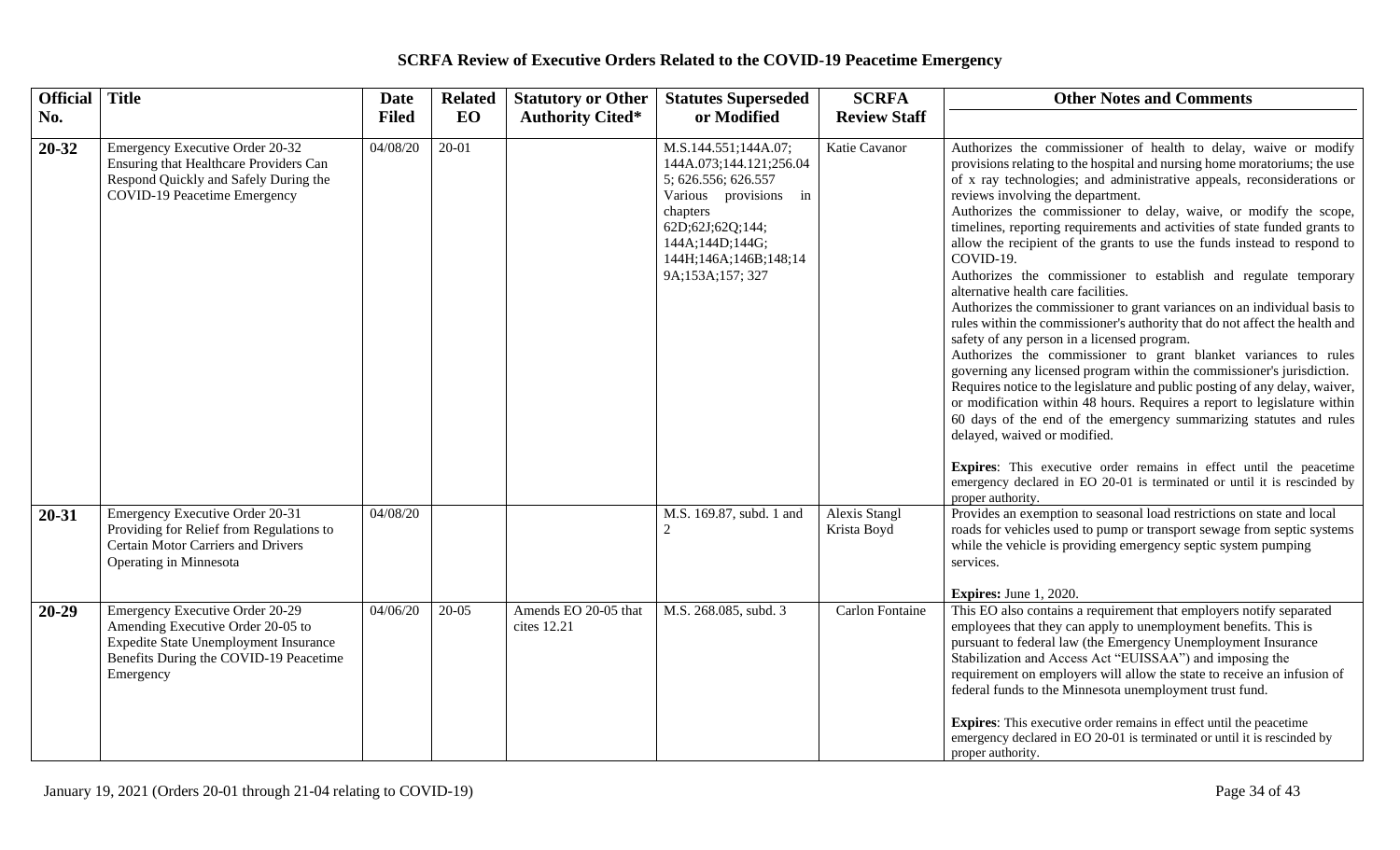| <b>Official</b> | <b>Title</b>                                                                                                                                                                                                                                        | <b>Date</b>  | <b>Related</b> | <b>Statutory or Other</b>             | <b>Statutes Superseded</b>                                                                        | <b>SCRFA</b>                 | <b>Other Notes and Comments</b>                                                                                                                                                                                                                                                                                                                                                                                                                                                                                                                                                                                                                                                                                                                                                                                                                                                                                                                                                                                                                                                               |
|-----------------|-----------------------------------------------------------------------------------------------------------------------------------------------------------------------------------------------------------------------------------------------------|--------------|----------------|---------------------------------------|---------------------------------------------------------------------------------------------------|------------------------------|-----------------------------------------------------------------------------------------------------------------------------------------------------------------------------------------------------------------------------------------------------------------------------------------------------------------------------------------------------------------------------------------------------------------------------------------------------------------------------------------------------------------------------------------------------------------------------------------------------------------------------------------------------------------------------------------------------------------------------------------------------------------------------------------------------------------------------------------------------------------------------------------------------------------------------------------------------------------------------------------------------------------------------------------------------------------------------------------------|
| No.             |                                                                                                                                                                                                                                                     | <b>Filed</b> | <b>EO</b>      | <b>Authority Cited*</b>               | or Modified                                                                                       | <b>Review Staff</b>          |                                                                                                                                                                                                                                                                                                                                                                                                                                                                                                                                                                                                                                                                                                                                                                                                                                                                                                                                                                                                                                                                                               |
| $20 - 28$       | Emergency Executive Order 20-28<br>Allowing Out-of-State Mental Health<br>Providers to Render Telehealth Aid and<br>Permitting Certain Licensing Boards to<br>Provide License and Registration Relief<br>During the COVID-19 Peacetime<br>Emergency | 04/06/20     |                | 12.42                                 | Licensing provisions in<br>chapter 148; 148E; 148B;<br>150A.09; 150A.09;<br>155A.25; and 154.15   | Katie Cavanor                | Authorizes out of state mental health providers who hold current a<br>license in good standing issued by another state to render aid involving<br>their skills in Minnesota by telehealth without obtaining a license to<br>practice in Minnesota. Authorizes the board of dentistry and the board<br>of cosmetologist examiners to waive late fees for license renewal.<br>Authorizes the board of barber examiners to extend the deadline for<br>renewing shop registrations.<br><b>Expires:</b> This executive order remains in effect until the peacetime<br>emergency declared in EO 20-01 is terminated or until it is rescinded by<br>proper authority. However, the deadline for barber shop registration<br>renewals is extended from June 30,2020 until July 31,2020 or 30 days<br>following the termination of the peacetime emergency.                                                                                                                                                                                                                                            |
| $20 - 27$       | Emergency Executive Order 20-27 -<br>Providing for Emergency Relief from<br><b>Regulations to Motor Carriers and Drivers</b><br>Operating in Minnesota.                                                                                             | 04/03/20     |                | 221.0269, s. 1                        | 221.0314, s. 9                                                                                    | Alexis Stangl<br>Krista Boyd | Provides exemptions from certain hours of service regulations. Applies<br>to motor carriers or drivers providing direct assistance by transporting<br>livestock feed and fertilizer used for spring crop planting.<br><b>Expires:</b> This executive order is effective for 30 days or until the direct<br>assistance has ended, whichever is earlier.                                                                                                                                                                                                                                                                                                                                                                                                                                                                                                                                                                                                                                                                                                                                        |
| $20 - 26$       | <b>Emergency Executive Order 20-26</b><br>Ensuring Continuing Operations of the<br>Medical Cannabis Program during the<br><b>COVID-19 Peacetime Emergency</b>                                                                                       | 03/31/20     |                | 12.02, subd.1;<br>12.21, subd.1 and 3 | 152.27, subd. 3;<br>152.30;<br>152.27, subd.4;<br>152.25, subd.1;<br>152.29 subd.3; and<br>152.30 | Katie Cavanor                | Extends enrollment to the medical cannabis program if a patient's<br>enrollment is set to expire during the emergency period; permits the<br>certification of a qualifying medical condition to be conducted by a<br>health care practitioner through videoconference, telephone or other<br>remote means and the need for an in person visit is suspended; permits<br>the commissioner to register emergency temporary caregivers and<br>permits caregivers to serve more than one patient; permits cannabis<br>manufacturers to use curbside pick up to dispense to patients or their<br>registered caregivers.<br><b>Expires:</b> This executive order remains in effect until the peacetime<br>emergency declared in EO 20-01 is terminated or until it is rescinded by<br>proper authority.<br>However, for patient enrollments to the medical cannabis program that<br>expire beginning March 21, 2020 through seven days after the end of the<br>peacetime emergency are extended to expire August 1, 2020 or 60 days<br>after the end of the peacetime emergency, whichever is later. |
| $20 - 25$       | Emergency Executive Order 20-25<br>Authorizing Peace Officers, Firefighters,<br>and Security-Related Licensing Boards to                                                                                                                            | 03/31/20     |                | 12.21, subd. 1                        | Appears to partially<br>supersede the<br>requirements in: section<br>299N.05 that a firefighter   | Chris Turner<br>Ken Backhus  | Delays peace officer and firefighter license renewal deadlines until Jan<br>1, 2021, and private detective renewal until 60 days after emergency<br>ends.                                                                                                                                                                                                                                                                                                                                                                                                                                                                                                                                                                                                                                                                                                                                                                                                                                                                                                                                     |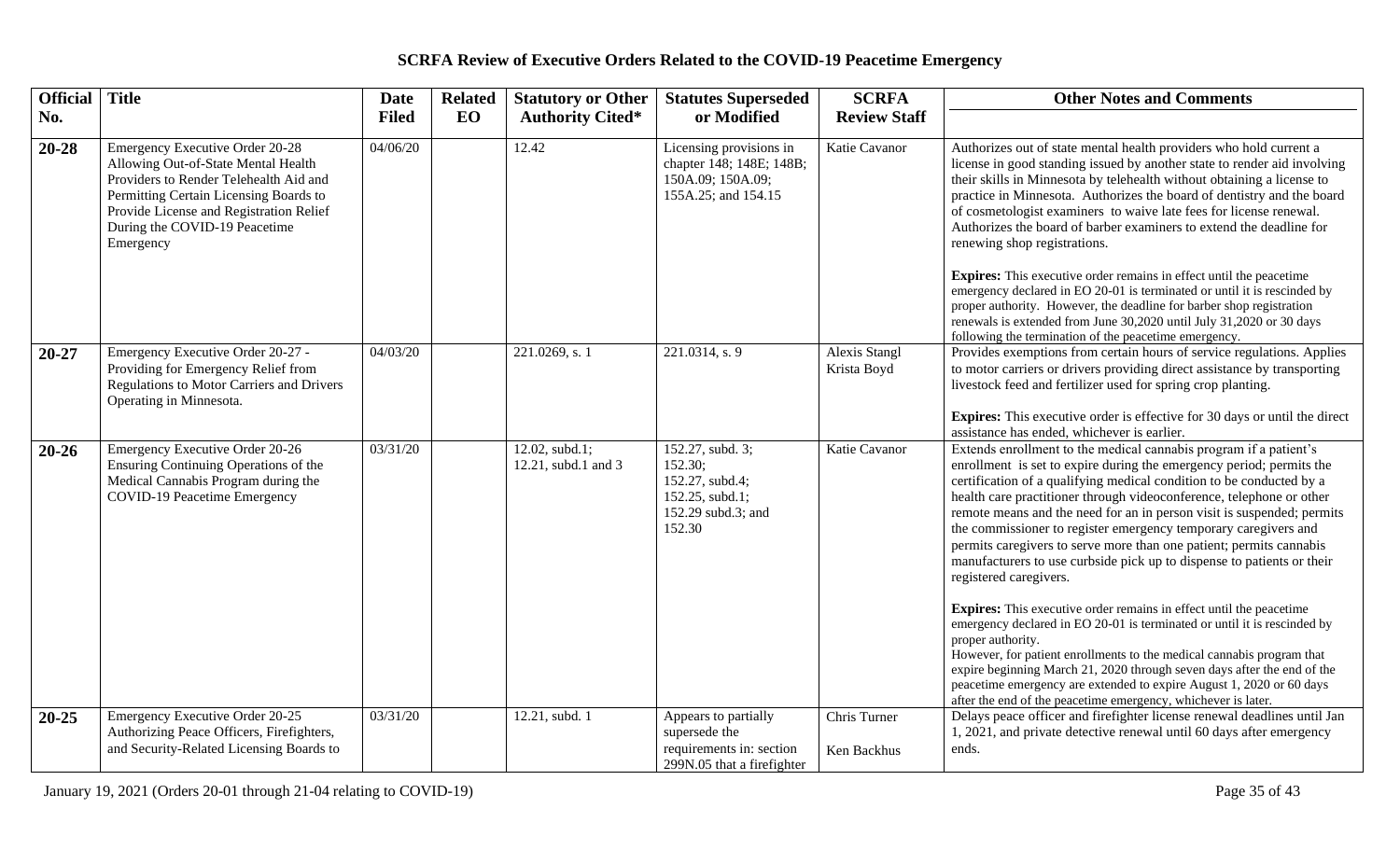| Official Title |                                                                                                                                                                  | <b>Date</b>  | <b>Related</b> | <b>Statutory or Other</b>                                         | <b>Statutes Superseded</b>                                                                                                                                                                                                                                                                                                              | <b>SCRFA</b>                                        | <b>Other Notes and Comments</b>                                                                                                                                                                                                                                                                                                                                                                                                                                                                                                                                                                                                                                                                                                                                                                                                                                                                                                                                                                                                                                   |
|----------------|------------------------------------------------------------------------------------------------------------------------------------------------------------------|--------------|----------------|-------------------------------------------------------------------|-----------------------------------------------------------------------------------------------------------------------------------------------------------------------------------------------------------------------------------------------------------------------------------------------------------------------------------------|-----------------------------------------------------|-------------------------------------------------------------------------------------------------------------------------------------------------------------------------------------------------------------------------------------------------------------------------------------------------------------------------------------------------------------------------------------------------------------------------------------------------------------------------------------------------------------------------------------------------------------------------------------------------------------------------------------------------------------------------------------------------------------------------------------------------------------------------------------------------------------------------------------------------------------------------------------------------------------------------------------------------------------------------------------------------------------------------------------------------------------------|
| No.            |                                                                                                                                                                  | <b>Filed</b> | EO             | <b>Authority Cited*</b>                                           | or Modified                                                                                                                                                                                                                                                                                                                             | <b>Review Staff</b>                                 |                                                                                                                                                                                                                                                                                                                                                                                                                                                                                                                                                                                                                                                                                                                                                                                                                                                                                                                                                                                                                                                                   |
|                | Modify Requirements During the COVID-<br>19 Peacetime Emergency                                                                                                  |              |                |                                                                   | receive 72 hours of<br>continuing education in<br>the preceding three years;<br>section 326.3361 that a<br>private<br>detective/protective agent<br>licensee receive six hours<br>of training per year; and<br>section 326.3381 that a<br>private<br>detective/protective agent<br>license be for a two-year<br>period.                 |                                                     | <b>Expires:</b> This executive order remains in effect until the peacetime<br>emergency declared in EO 20-01 is terminated or until it is rescinded by<br>proper authority. However, the substantive language of the EO<br>(references to "January 1, 2021" and "60 days after emergency ends")<br>would indicate an impact potentially beyond this.                                                                                                                                                                                                                                                                                                                                                                                                                                                                                                                                                                                                                                                                                                              |
| $20 - 24$      | <b>Emergency Executive Order 20-24</b><br>Providing for Emergency Relief from<br><b>Regulations to Motor Carriers and Drivers</b><br>Operating in Minnesota      | 03/27/20     |                | 221.0269, s. 1                                                    | 169.824, 169.86, 169.865,<br>169.87, and 221.0314,<br>subdivision 9                                                                                                                                                                                                                                                                     | <b>Alexis Stangl</b><br>Krista Boyd                 | Provides exemptions from certain weight-related and hours of service<br>regulations. Applies to motor carriers or drivers providing assistance by<br>transporting livestock.<br><b>Expires:</b> This executive order is effective for 30 days or until the<br>assistance has ended, whichever is earlier.                                                                                                                                                                                                                                                                                                                                                                                                                                                                                                                                                                                                                                                                                                                                                         |
| $20 - 23$      | Emergency Executive Order 20-23<br>Authorizing Minnesota Health-Related<br>Licensing Boards to Modify Requirements<br>During the COVID-19 Peacetime<br>Emergency | 03/27/20     |                | M.S. sec. 12.02<br>M.S. sec. 12.21, s. 1<br>M.S. sec. 12.21, s. 3 | M.S. $148.212 -$ the order<br>authorizes the Board of<br>Nursing to renew or<br>extend temporary permits<br>beyond time limit in<br>statute<br>M.S. sec. $214.075 -$ the<br>order allows health-<br>related licensing boards to<br>modify the statutory<br>requirement for criminal<br>background checks for<br>health-related licenses | Stephanie James<br>Katie Cavanor<br>Dennis Albrecht | The order authorizes certain additional actions that are not necessarily in<br>conflict with statute:<br>1) the order authorizes the health-related licensing boards and the<br>Emergency Medical Services Regulatory Board to modify licensing and<br>continuing education process. The Boards have the authority to make<br>rules on these topics (M.S. sec. 214.12, s. 1). This doesn't necessarily<br>supersede or conflict with statute, but choices the boards make could<br>conflict with statute and/or could be made without a full rulemaking<br>process. (Arguably, the good cause exemption could be invoked to<br>amend rules through an abbreviated process, based on a public health<br>emergency, under current law.)<br>2) The order authorizes the Board of Pharmacy to limit dispensing of<br>chloroquine and hydroxychloroquine. The Board is authorized under<br>current law to regulate the "wholesale and retail sale of drugs" This<br>order allows the board to take this action without adopting rules through<br>a rulemaking process. |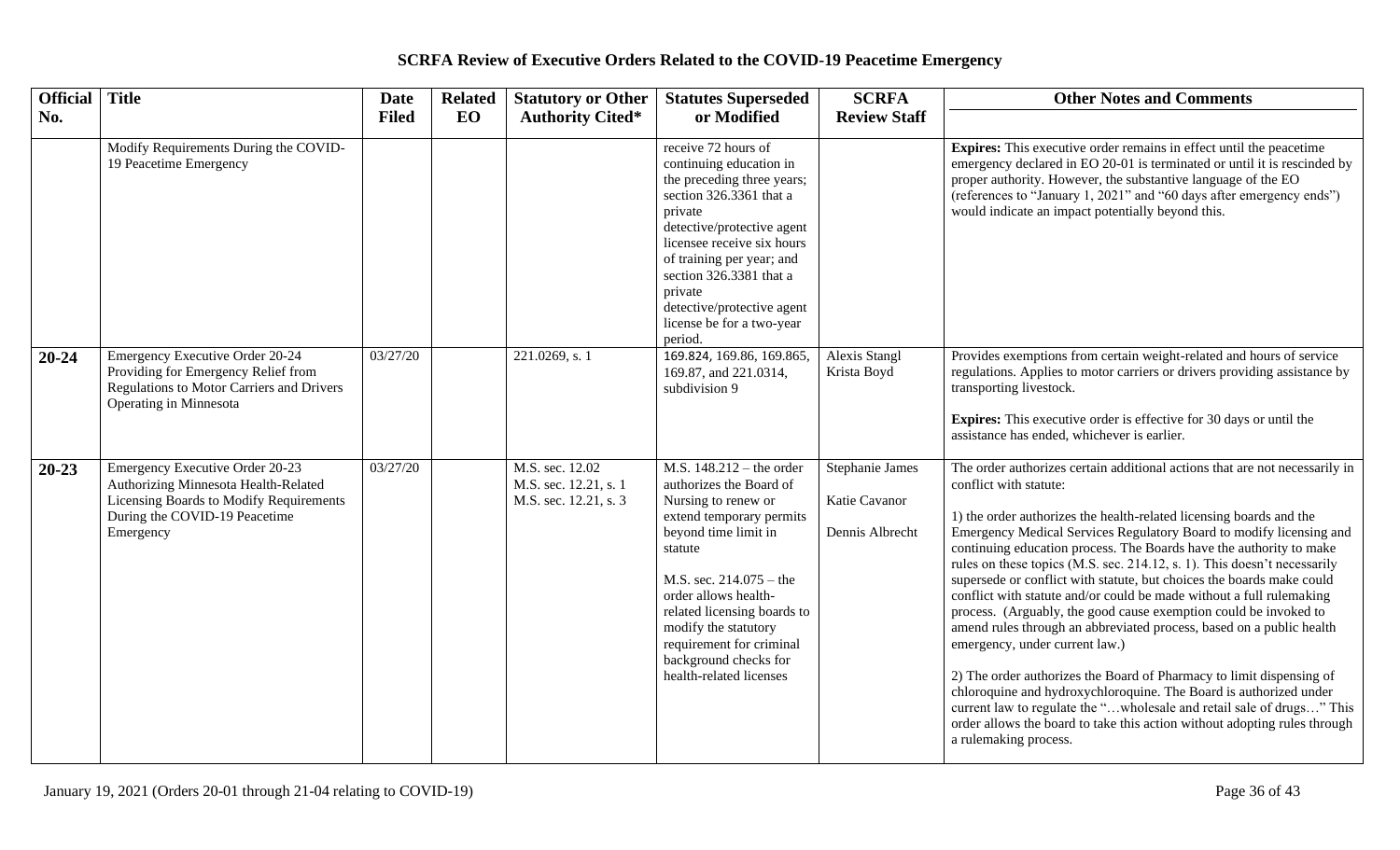| Official Title |                                                                                                                                                                        | <b>Date</b>  | <b>Related</b> | <b>Statutory or Other</b>                                                                                                                                                                                                                                                                                                                                                                                                                                              | <b>Statutes Superseded</b>                                                                                                                                                                                                                                                                                                                                                                                                                   | <b>SCRFA</b>                                                      | <b>Other Notes and Comments</b>                                                                                                                                                                                                                                                                                                                                                                                                                                                                                                                                                 |
|----------------|------------------------------------------------------------------------------------------------------------------------------------------------------------------------|--------------|----------------|------------------------------------------------------------------------------------------------------------------------------------------------------------------------------------------------------------------------------------------------------------------------------------------------------------------------------------------------------------------------------------------------------------------------------------------------------------------------|----------------------------------------------------------------------------------------------------------------------------------------------------------------------------------------------------------------------------------------------------------------------------------------------------------------------------------------------------------------------------------------------------------------------------------------------|-------------------------------------------------------------------|---------------------------------------------------------------------------------------------------------------------------------------------------------------------------------------------------------------------------------------------------------------------------------------------------------------------------------------------------------------------------------------------------------------------------------------------------------------------------------------------------------------------------------------------------------------------------------|
| No.            |                                                                                                                                                                        | <b>Filed</b> | EO             | <b>Authority Cited*</b>                                                                                                                                                                                                                                                                                                                                                                                                                                                | or Modified                                                                                                                                                                                                                                                                                                                                                                                                                                  | <b>Review Staff</b>                                               |                                                                                                                                                                                                                                                                                                                                                                                                                                                                                                                                                                                 |
|                |                                                                                                                                                                        |              |                |                                                                                                                                                                                                                                                                                                                                                                                                                                                                        |                                                                                                                                                                                                                                                                                                                                                                                                                                              |                                                                   | <b>Expires:</b> This executive order remains in effect until the peacetime<br>emergency declared in EO 20-01 is terminated or until it is rescinded by<br>proper authority.<br>However, continuing education requirements are deferred until the first<br>reporting cycle following the termination of the peacetime emergency.<br>Also, any individual who was granted a license without the submission of<br>fingerprints must undergo a new criminal background check as part of their<br>first renewal application following the termination of the peacetime<br>emergency. |
| $20 - 22$      | <b>Emergency Executive Order 20-22</b><br>Authorizing the State Auditor to<br>Temporarily Suspend Reporting<br>Requirements During the COVID-19<br>Peacetime Emergency | 03/27/20     |                | M.S. sec. 12.02, s. 1                                                                                                                                                                                                                                                                                                                                                                                                                                                  | "[A]ny state law to the<br>contrary"<br>Reporting deadlines in<br>Chapter 6                                                                                                                                                                                                                                                                                                                                                                  | <b>Andrew Erickson</b><br><b>Bjorn Arneson</b><br>Stephanie James | <b>Expires:</b> This executive order remains in effect until the peacetime<br>emergency declared in Executive Order 20-01 is terminated or until it is<br>rescinded by proper authority<br><b>Rescinded:</b> Rescinded by Emergency Executive Order 20-98,<br>November 12, 2020.                                                                                                                                                                                                                                                                                                |
| $20 - 21$      | Emergency Executive Order 20-21<br>Clarifying Application of Executive Order<br>20-07 to Allow for Coverage of Employees<br>of Constitutional Officers                 | 03/27/20     | 20-07          | None cited for authority<br>of the governor to<br>authorize constitutional<br>officers to adopt<br>COVID-19 leave for<br>their employees or to<br>transfer personnel or<br>functions of their<br>offices.<br>This order amends 20-<br>07 which cites the<br>following statutory<br>authority:<br>$12.21$ , subd. $3(10)$<br>12.21, subd. 3(12)<br>$12.21$ , subd. $3(1)$<br>These statutes give the<br>governor the authority<br>to make certain<br>employment changes | Chapter 14 (rulemaking)<br>for changes to rules that<br>had been adopted under<br>43A.04, subd. 3.<br>43A.04, subd. 4 (notice<br>and comment prior to<br>implementation for<br>necessary deviations from<br>administrative<br>procedures).<br>43A.10, subd. 2c(b) (21<br>day posting requirement<br>for classified managerial<br>positions)<br>43A.15, subd. 2 (45-day<br>limit on employment in<br>and length of emergency<br>appointments) | Stephanie James<br>Andrew Erickson                                | Also suspends certain collective bargaining provisions related to work<br>hours, schedules, and locations; leave approval; seniority; and employee<br>job reassignments.<br><b>Expires:</b> This executive order remains in effect until the peacetime<br>emergency declared in Executive Order 20-01 is terminated or until it is<br>rescinded by proper authority                                                                                                                                                                                                             |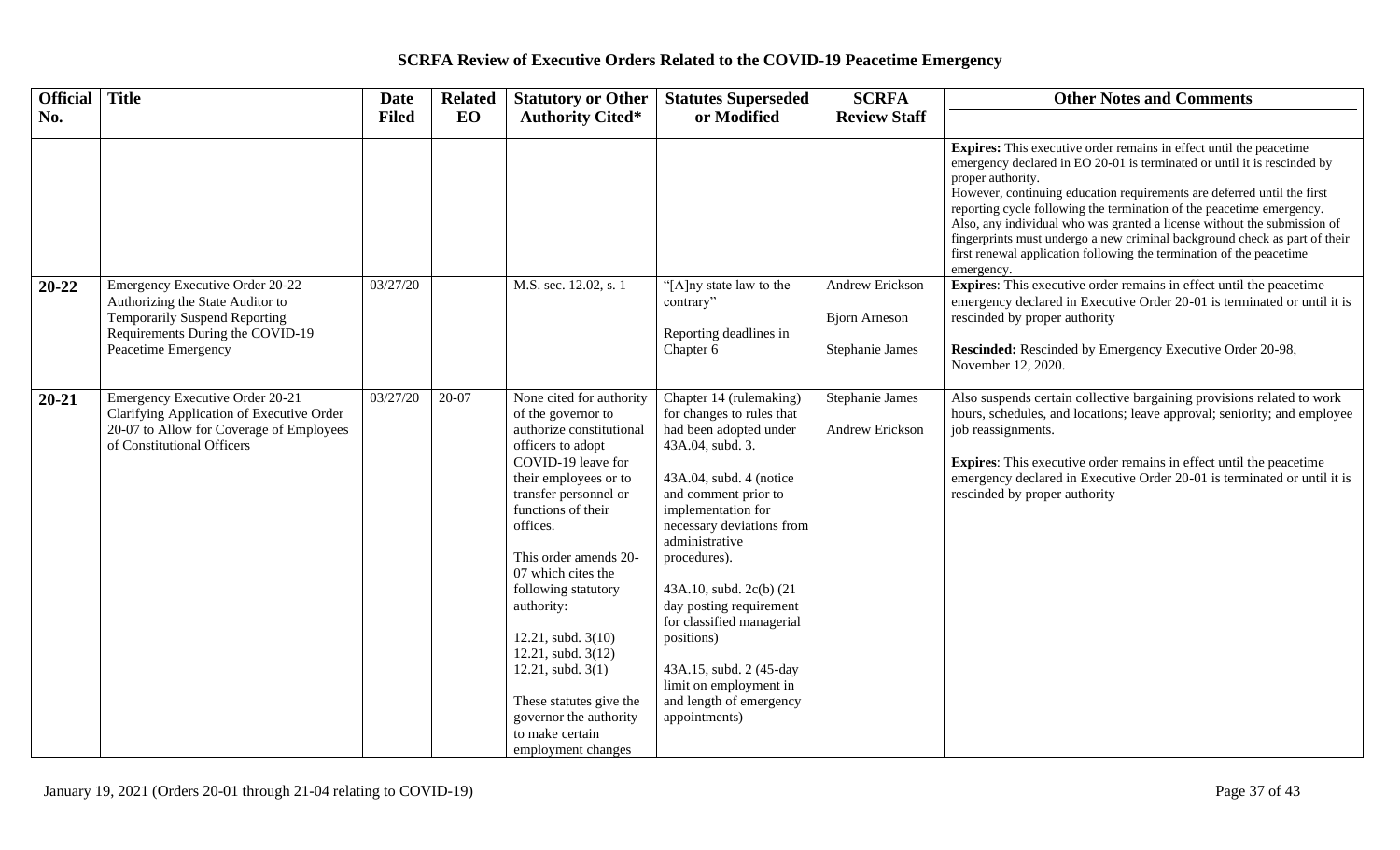| Official Title |                                                                                                                                                                                                                             | <b>Date</b>  | <b>Related</b>               | <b>Statutory or Other</b>                                         | <b>Statutes Superseded</b>                 | <b>SCRFA</b>                   | <b>Other Notes and Comments</b>                                                                                                                                                                                                                                                                                                                                                                                                                                                                                                                                                                                                                                                                                                                                                                                                                                                                                                                                                                                                                                                                                                     |
|----------------|-----------------------------------------------------------------------------------------------------------------------------------------------------------------------------------------------------------------------------|--------------|------------------------------|-------------------------------------------------------------------|--------------------------------------------|--------------------------------|-------------------------------------------------------------------------------------------------------------------------------------------------------------------------------------------------------------------------------------------------------------------------------------------------------------------------------------------------------------------------------------------------------------------------------------------------------------------------------------------------------------------------------------------------------------------------------------------------------------------------------------------------------------------------------------------------------------------------------------------------------------------------------------------------------------------------------------------------------------------------------------------------------------------------------------------------------------------------------------------------------------------------------------------------------------------------------------------------------------------------------------|
| No.            |                                                                                                                                                                                                                             | <b>Filed</b> | EO                           | <b>Authority Cited*</b>                                           | or Modified                                | <b>Review Staff</b>            |                                                                                                                                                                                                                                                                                                                                                                                                                                                                                                                                                                                                                                                                                                                                                                                                                                                                                                                                                                                                                                                                                                                                     |
|                |                                                                                                                                                                                                                             |              |                              | for "state employees in<br>the executive branch".                 |                                            |                                |                                                                                                                                                                                                                                                                                                                                                                                                                                                                                                                                                                                                                                                                                                                                                                                                                                                                                                                                                                                                                                                                                                                                     |
| $20 - 20$      | Emergency Executive Order 20-20<br>Directing Minnesotans to Stay at Home                                                                                                                                                    | 03/25/20     | 20-02<br>(school<br>closure) | M.S. sec. 12.02<br>M.S. sec. 12.21 s.1<br>M.S. sec. 12.21 s.3 c.7 | No express modification<br>of existing law | Tom Bottern<br>Ken Backhus     | Very significant effect on businesses, state economy. Note that this table<br>does not address or secondary effects on state revenues.<br>The order requires all people living in Minnesota to stay at home except<br>to engage in certain exempted activities or in critical sector work that<br>cannot be performed at home.<br>The order incorporates the 3/23/20 US Department of Homeland<br>Security's Guidance on Essential Critical Infrastructure Workforce<br>(which is attached to the order). In addition, it refers to the DEED<br>website as providing clarification for exemptions relating to critical<br>services exemptions (http://mn.gov/deed/critical/) and the department of<br>health's website for clarifications on exempted activities<br>(https://www.health.state.mn.us/diseases/coronavirus/).<br>Penalties apply for violation of the order (M.S. 12.45).<br><b>Expires:</b> This executive order was to remain in effect until the<br>peacetime emergency declared in EO 20-01 was terminated or until it<br>was rescinded by proper authority. It wound up being<br>rescinded/replaced by EO 20-33. |
| $20-19$        | Emergency Executive Order 20-19<br>Authorizing and Directing the<br>Commissioner of Education to Implement a<br>Distance Learning Period and Continue to<br>Provide a Safe Learning Environment for<br>Minnesota's Students | 03/25/20     | $20-02$                      | M.S. sec. 12.21, s. 3, c.<br>11                                   | 126C.05;<br>120B.30, s.1, p. $(e)$         | Ann Marie Lewis<br>Jenna Hofer | Expires: This executive order remains in effect until the peacetime<br>emergency declared in Executive Order 20-01 is terminated or until it is<br>rescinded by proper authority.                                                                                                                                                                                                                                                                                                                                                                                                                                                                                                                                                                                                                                                                                                                                                                                                                                                                                                                                                   |
| $20 - 18$      | Emergency Executive Order 20-18<br>Continuing the Closure of Bars,<br>Restaurants, and Other Places of Public<br>Accommodation                                                                                              | 03/25/20     | $20 - 04$<br>20-08           | None.                                                             | No express modification<br>of existing law | Chris Stang                    | Closure of bars, restaurants, and establishments of public<br>accommodation extended until 5/1/20.<br>Penalties apply for violation of the order (M.S. 12.45).<br>Rescinded by EEO 20-63 as of Sunday, May 31, 2020 at 11:59 pm.                                                                                                                                                                                                                                                                                                                                                                                                                                                                                                                                                                                                                                                                                                                                                                                                                                                                                                    |
| $20 - 17$      | Emergency Executive Order 20-17<br>Clarifying Application of Executive Order<br>20-09 to Veterinary Surgeries and<br>Procedures                                                                                             | 03/23/20     | $20-09$                      | M.S sec.12.21, s.3,<br>clause 1                                   | No express modification<br>of existing law | Dan Mueller                    | 1. Veterinarians should use professional judgement and expertise in<br>determining the urgency of case. The Board advises that routine spay<br>and neuter surgeries are examples of elective surgery.                                                                                                                                                                                                                                                                                                                                                                                                                                                                                                                                                                                                                                                                                                                                                                                                                                                                                                                               |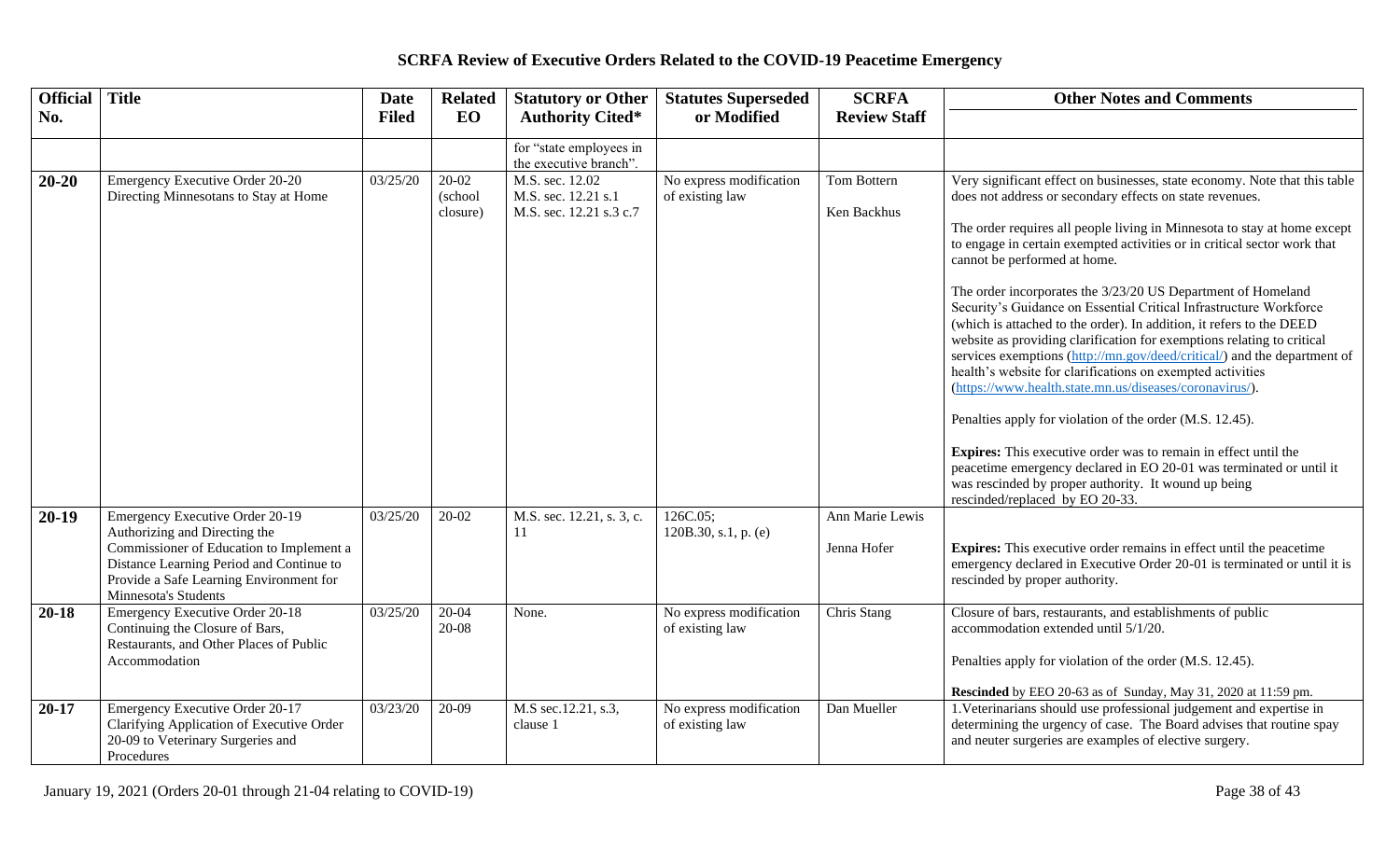| Official  | <b>Title</b>                                                                                                                                                          | <b>Date</b>  | <b>Related</b>         | <b>Statutory or Other</b>               | <b>Statutes Superseded</b>                                                                                                                                                                                                                          | <b>SCRFA</b>                                                                       | <b>Other Notes and Comments</b>                                                                                                                                                                                                                                                                                                                                                                                                                                                                                     |
|-----------|-----------------------------------------------------------------------------------------------------------------------------------------------------------------------|--------------|------------------------|-----------------------------------------|-----------------------------------------------------------------------------------------------------------------------------------------------------------------------------------------------------------------------------------------------------|------------------------------------------------------------------------------------|---------------------------------------------------------------------------------------------------------------------------------------------------------------------------------------------------------------------------------------------------------------------------------------------------------------------------------------------------------------------------------------------------------------------------------------------------------------------------------------------------------------------|
| No.       |                                                                                                                                                                       | <b>Filed</b> | EO                     | <b>Authority Cited*</b>                 | or Modified                                                                                                                                                                                                                                         | <b>Review Staff</b>                                                                |                                                                                                                                                                                                                                                                                                                                                                                                                                                                                                                     |
|           |                                                                                                                                                                       |              |                        |                                         |                                                                                                                                                                                                                                                     |                                                                                    | 2. The Board will construe the "timely visits" requirement to be met if<br>the veterinarian has examined the patient or visited where the animal is<br>kept within the past 18 months.<br>3. Veterinarians whose license expires on February 28, 2021, who have<br>not completed sufficient continuing education for license renewal, will<br>be granted an extension until February 28, 2023 upon written request to<br>the Board.                                                                                 |
| $20 - 16$ | Emergency Executive Order 20-16<br>Directing Non-Hospital Entities to<br>Inventory and Preserve Vital Medical<br>Equipment During the COVID-19<br>Peacetime Emergency | 03/23/20     | 20-09                  | M.S. sec. 12.02<br>M.S. sec. 12.21 s. 1 | 13.01, subd. 3 (EO states<br>that information supplied<br>under this EO will be<br>classified as nonpublic<br>data until the end of the<br>peacetime emergency).                                                                                    | Chris Stang<br>Hannah Grunewald<br>Joan White<br>Andrew Erickson<br>Priyanka Premo | Business, non-profits, and non-hospital healthcare facilities required to<br>inventory and report on PPE and ventilators not required for critical<br>healthcare or essential services. Must refrain from using and donate to<br>or hold for use by critical healthcare workers.<br><b>Expires:</b> For duration of peacetime emergency or until executive order<br>rescinded.                                                                                                                                      |
| $20 - 15$ | Emergency Executive Order 20-15<br>Providing Immediate Relief to Small<br>Businesses During the COVID-19<br>Peacetime Emergency                                       | 03/23/20     | $20 - 04$<br>$20 - 08$ | 12.02<br>12.21                          | 116M (Emerging<br>entrepreneur loan<br>program in $116M.18$ ;<br>116J.423 $(21^{St}$ Century<br>Fund); 116J.8731 (MIF);<br>16A; 16C (State<br>emergency purchasing);<br>363A.36; 363A.44 (Equal<br>pay certificates and<br>affirmative action plan) | Carlon Doyle<br>Fontaine<br>Casey Muhm                                             | Related legislation: Laws 2020, Ch. 71, contains provisions allowing<br>for transfers from MIF and 21 <sup>st</sup> Century Fund, emergency purchasing,<br>MIF onetime exception, creating account for small business emergency<br>loans; small business loan guarantee program changes.<br><b>Expires:</b> This executive order remains in effect until the peacetime<br>emergency declared in EO 20-01 is terminated or until it is rescinded by<br>proper authority.                                             |
| $20 - 14$ | Emergency Executive Order 20-14<br>Suspending Evictions and Writs of<br>Recovery During the COVID-19 Peacetime<br>Emergency                                           | 03/23/20     | $20 - 01$              | 12.21, subd. 3<br>12.45; 8.31           | 504B.285; 504B.291;<br>504B.365, subdivision 1;<br>504B.135 to 504B.146;<br>potentially other<br>provisions of chapter<br>504B governing either<br>evictions or lease duration                                                                      | Priyanka Premo<br>Casey Muhm                                                       | EO cites similar action by President Trump related to suspension of<br>certain foreclosures and evictions; cites similar orders by other states or<br>local governments.<br>Penalties apply for violation of the order (M.S. 12.45).<br>Authorizes Attorney General to seek any relief pursuant to 8.31.<br>Expires: when the peacetime emergency declared in Executive Order 20-01<br>is terminated or until it is rescinded by proper authority.<br>Rescinded and replaced by EO 20-79, effective August 4, 2020. |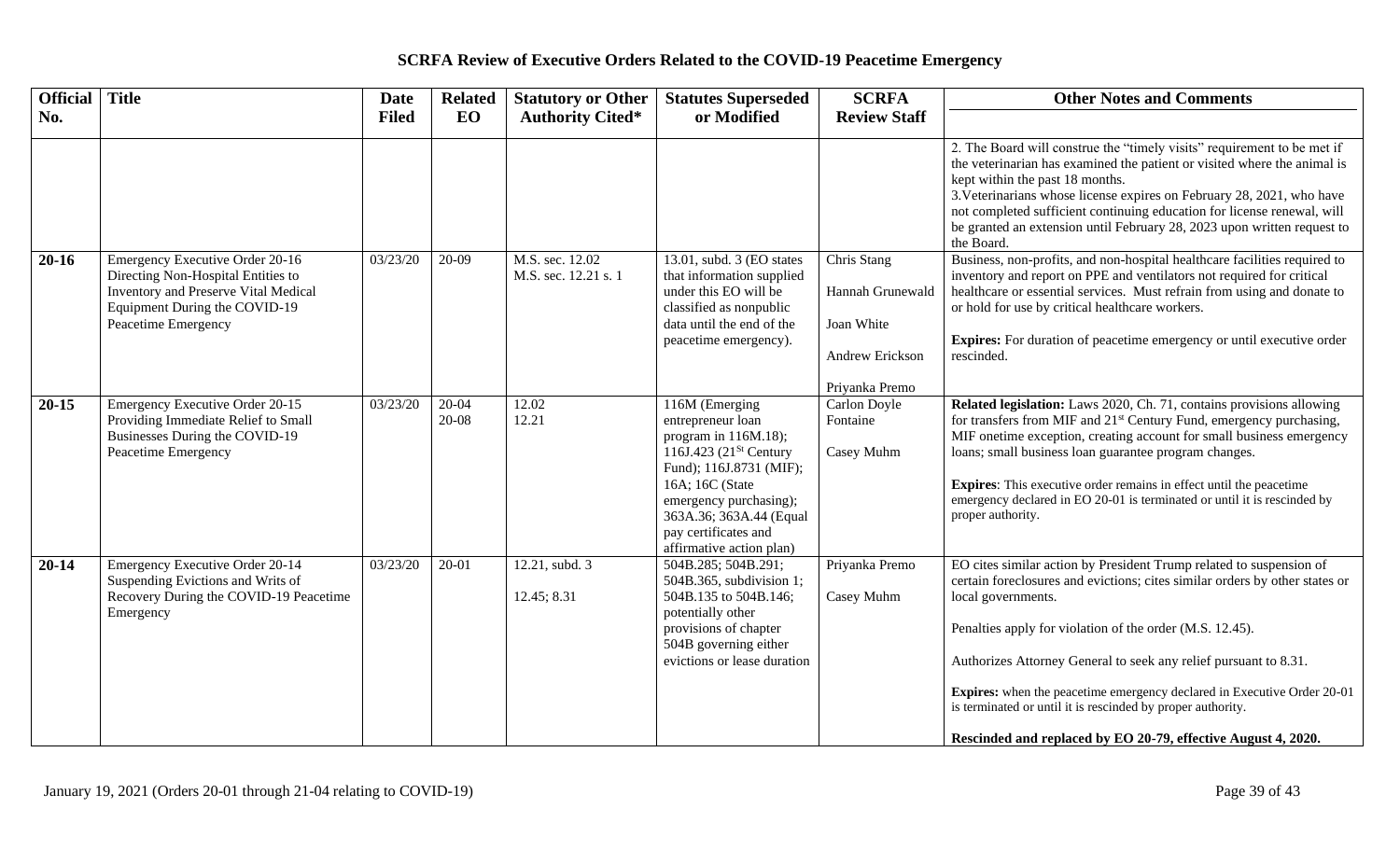| <b>Official</b> Title |                                                                                                                                                 | <b>Date</b>  | <b>Related</b> | <b>Statutory or Other</b>                     | <b>Statutes Superseded</b>                                                                                                                                                                                                                                                                                                                                    | <b>SCRFA</b>                                                        | <b>Other Notes and Comments</b>                                                                                                                                                                                                                                                                                                                                                                                                                                                                                                                                                                                                                              |
|-----------------------|-------------------------------------------------------------------------------------------------------------------------------------------------|--------------|----------------|-----------------------------------------------|---------------------------------------------------------------------------------------------------------------------------------------------------------------------------------------------------------------------------------------------------------------------------------------------------------------------------------------------------------------|---------------------------------------------------------------------|--------------------------------------------------------------------------------------------------------------------------------------------------------------------------------------------------------------------------------------------------------------------------------------------------------------------------------------------------------------------------------------------------------------------------------------------------------------------------------------------------------------------------------------------------------------------------------------------------------------------------------------------------------------|
| No.                   |                                                                                                                                                 | <b>Filed</b> | EO             | <b>Authority Cited*</b>                       | or Modified                                                                                                                                                                                                                                                                                                                                                   | <b>Review Staff</b>                                                 |                                                                                                                                                                                                                                                                                                                                                                                                                                                                                                                                                                                                                                                              |
| $20-13$               | Emergency Executive Order 20-13<br>Authorizing National Guard Assistance to<br>COVID-19 Response                                                | 03/21/20     | $20 - 01$      | None cited.                                   | No express modifications<br>of existing law.                                                                                                                                                                                                                                                                                                                  | Joan White<br>Andrew Erickson                                       | National Guard ordered to state active duty to provide assistance and<br>coordination to ensure health care systems have adequate supply of<br>PPE.<br><b>Expires:</b> This executive order remains in effect until the peacetime<br>emergency declared in Executive Order 20-01 is terminated or until it is<br>rescinded by proper authority                                                                                                                                                                                                                                                                                                               |
| $20 - 12$             | Emergency Executive Order 20-12<br>Preserving Access to Human Services<br>Programs During the COVID-19 Peacetime<br>Emergency                   | 03/20/20     |                | 12.21, subd. $3(1)$                           | Permits waiver or<br>modification of chapters<br>119B, 245, 245A, 245D-<br>H, 246, 252, 253, 254A,<br>254B, 256, 256B, 256D,<br>256E, 256I-M, 256P,<br>256R, 256S, 260C, 260D,<br>518A, 626, corresponding<br>rules, and any other<br>provisions within human<br>services exclusive<br>jurisdiction<br>Suspends Chapter 14<br>(rulemaking, record<br>keeping) | Pat Hauswald<br>Dennis Albrecht                                     | Grants commissioner of human services discretionary authority to waive<br>or modify statutory provisions and related rules regarding human<br>services programs and services.<br>Requires notice and public posting of any waivers or modifications<br>within 48 hours. Requires ongoing report to legislature every 60 days<br>summarizing waivers and modifications issued.<br>Allows chairs of legislative HHS committees to object to a waiver or<br>modification.<br>Legislation that modifies this order:<br>SF4200 (1 <sup>st</sup> Engrossment) has not passed but would enact this order as<br>session law, excluding the suspension of Chapter 14. |
| $20 - 11$             | Emergency Executive Order 20-11 Securing<br>Federal Authority to Continue Human<br>Services Programs During the COVID-19<br>Peacetime Emergency | 03/20/20     |                | 12.21, subd. 3(1)                             | No express modification<br>of existing law                                                                                                                                                                                                                                                                                                                    | Pat Hauswald<br>Dennis Albrecht                                     | Permits commissioner of human services to seek federal waivers to<br>change federal requirements for programs and services administered by<br>the department as necessary to obtain federal funding and maintain<br>coverage and program participation.<br>Legislation that modifies this order: None.                                                                                                                                                                                                                                                                                                                                                       |
| $20-10$               | Emergency Executive Order 20-10<br>Combatting Price Gouging During the<br>COVID-19 Peacetime Emergency                                          | 03/20/20     | $20 - 01$      | $\overline{12.21}$ , subd 3(1)<br>12.45; 8.31 | No express modification<br>of existing law                                                                                                                                                                                                                                                                                                                    | Chris Stang<br>Stephanie James<br>Andrew Erickson<br>Priyanka Premo | Prohibits selling essential consumer goods or services for<br>unconscionably excessive price. Broad definition of essential (eg, food,<br>fuel, housing, transportation, healthcare, drugs, cleaning goods).<br>Penalties apply for violation of the order (M.S. 12.45).                                                                                                                                                                                                                                                                                                                                                                                     |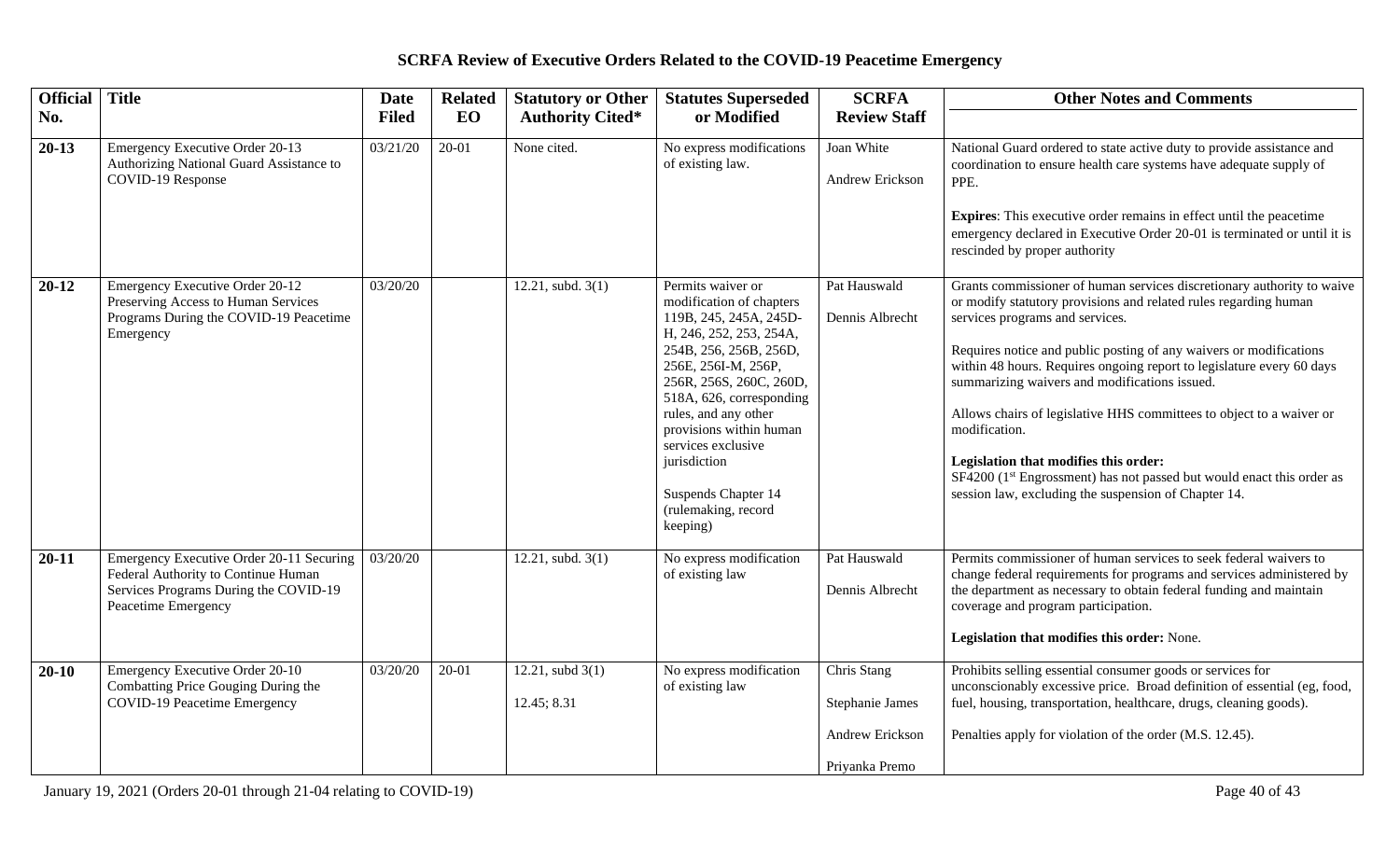| Official  | <b>Title</b>                                                                                                            | <b>Date</b>  | <b>Related</b> | <b>Statutory or Other</b>                                            | <b>Statutes Superseded</b>                                                                                                          | <b>SCRFA</b>                              | <b>Other Notes and Comments</b>                                                                                                                                                         |
|-----------|-------------------------------------------------------------------------------------------------------------------------|--------------|----------------|----------------------------------------------------------------------|-------------------------------------------------------------------------------------------------------------------------------------|-------------------------------------------|-----------------------------------------------------------------------------------------------------------------------------------------------------------------------------------------|
| No.       |                                                                                                                         | <b>Filed</b> | EO             | <b>Authority Cited*</b>                                              | or Modified                                                                                                                         | <b>Review Staff</b>                       |                                                                                                                                                                                         |
|           |                                                                                                                         |              |                |                                                                      |                                                                                                                                     |                                           | Provides for Attorney General enforcement; imposes a civil penalty of<br>not more than \$10,000 per sale or transaction.                                                                |
|           |                                                                                                                         |              |                |                                                                      |                                                                                                                                     |                                           | <b>Expires:</b> This executive order is effective until the peacetime<br>emergency declared in Executive Order 20-01 is terminated or until it is<br>rescinded by proper authority      |
| $20-09$   | Emergency Executive Order 20-09<br>Directing Delay of Inpatient and Outpatient<br>Elective Surgery and Procedural Cases | 03/19/20     | $20-17$        | $12.21$ , subd. $3(1)$                                               | No express modification<br>of existing law                                                                                          | Liam Monahan<br>Katie Cavanor             | Suspends all nonessential or elective surgeries and procedures that<br>utilize PPE or ventilators; defines nonessential surgery or procedure.                                           |
|           | during COVID-19 Peacetime Emergency                                                                                     |              |                |                                                                      |                                                                                                                                     | Dennis Albrecht                           | Penalties apply for violation of the order (M.S. 12.45).                                                                                                                                |
|           |                                                                                                                         |              |                |                                                                      |                                                                                                                                     |                                           | <b>Expires:</b> This executive order is effective until the peacetime<br>emergency declared in Executive Order 20-01 is terminated or until it is<br>rescinded by proper authority      |
| $20 - 08$ | <b>Emergency Executive Order 20-08</b><br>Clarifying Public Accommodations Subject                                      | 03/18/20     | $20-04$        | $12.21$ , subd $3(1)$                                                | No express modifications<br>of existing law                                                                                         | <b>Andrew Erickson</b>                    | Amends EEO 20-04.                                                                                                                                                                       |
|           | to Executive Order 20-04                                                                                                |              |                |                                                                      |                                                                                                                                     | Stephanie James                           | Penalties apply for violation of the order (M.S. 12.45).                                                                                                                                |
|           |                                                                                                                         |              |                |                                                                      |                                                                                                                                     |                                           | <b>Expires:</b> This executive order remains in effect until the peacetime<br>emergency declared in Executive Order 20-01 is terminated or until it is<br>rescinded by proper authority |
|           |                                                                                                                         |              |                |                                                                      |                                                                                                                                     |                                           | Rescinded by EEO 20-63 as of Sunday, May 31, 2020 at 11:59 pm.                                                                                                                          |
| $20 - 07$ | Emergency Executive Order 20-07<br>Providing for State Workforce Needs<br>During the COVID-19 Peacetime                 | 03/17/20     | $20 - 21$      | 12.21, subd. $3(10)$<br>12.21, subd. 3(12)<br>$12.21$ , subd. $3(1)$ | Chapter 14 (rulemaking)<br>for deviations from rules<br>adopted under 43A.04,                                                       | <b>Stephanie James</b><br>Andrew Erickson | Also suspends certain collective bargaining provisions related to work<br>hours, schedules, and locations; leave approval; seniority; and employee<br>job reassignment                  |
|           | Emergency                                                                                                               |              |                |                                                                      | subd. 3.                                                                                                                            |                                           |                                                                                                                                                                                         |
|           |                                                                                                                         |              |                |                                                                      | 43A.04, subd. 4 (notice<br>and comment prior to<br>implementation for<br>necessary deviations from<br>administrative<br>procedures) |                                           | <b>Expires:</b> This executive order remains in effect until the peacetime<br>emergency declared in Executive Order 20-01 is terminated or until it is<br>rescinded by proper authority |
|           |                                                                                                                         |              |                |                                                                      | 43A.10, subd. 2c(b) (21<br>day posting requirement<br>for classified managerial<br>positions)                                       |                                           |                                                                                                                                                                                         |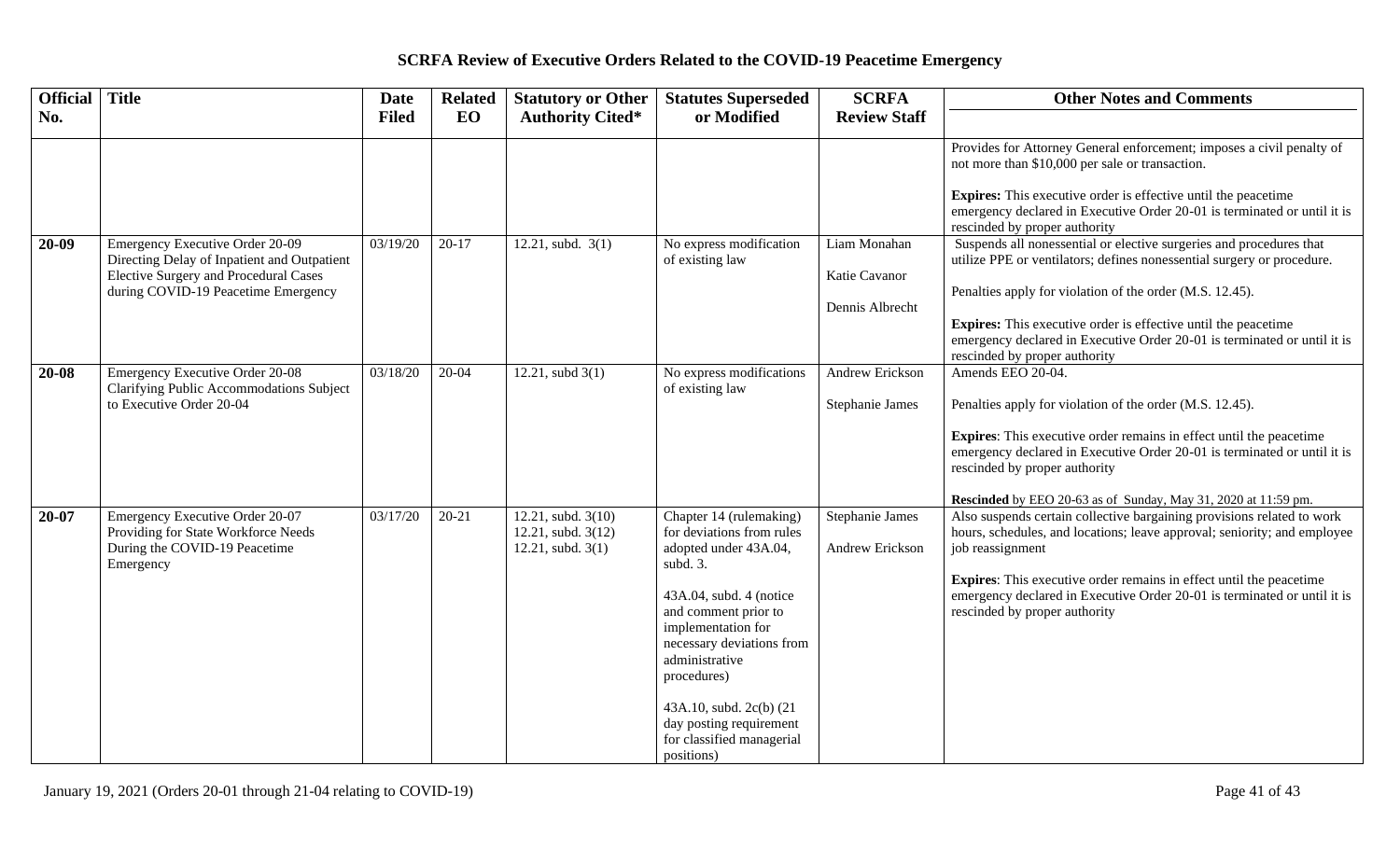| Official Title |                                                                                                                                                 | Date         | <b>Related</b>         | <b>Statutory or Other</b> | <b>Statutes Superseded</b>                                                                                                                                                                                                                    | <b>SCRFA</b>                           | <b>Other Notes and Comments</b>                                                                                                                                                                                                                                                                                                                                                                                                                                                                                                                 |
|----------------|-------------------------------------------------------------------------------------------------------------------------------------------------|--------------|------------------------|---------------------------|-----------------------------------------------------------------------------------------------------------------------------------------------------------------------------------------------------------------------------------------------|----------------------------------------|-------------------------------------------------------------------------------------------------------------------------------------------------------------------------------------------------------------------------------------------------------------------------------------------------------------------------------------------------------------------------------------------------------------------------------------------------------------------------------------------------------------------------------------------------|
| No.            |                                                                                                                                                 | <b>Filed</b> | EO                     | <b>Authority Cited*</b>   | or Modified                                                                                                                                                                                                                                   | <b>Review Staff</b>                    |                                                                                                                                                                                                                                                                                                                                                                                                                                                                                                                                                 |
|                |                                                                                                                                                 |              |                        |                           | 43A.15, subd. 2 (45-day<br>limit on employment in<br>and length of emergency<br>appointments)<br>Also supersedes contract<br>provisions Chapter 14<br>(rulemaking) for changes<br>to rules that had been<br>adopted under 43A.04,<br>subd. 3. |                                        |                                                                                                                                                                                                                                                                                                                                                                                                                                                                                                                                                 |
| 20-06          | Emergency Executive Order 20-06<br>Providing for Emergency Relief from<br>Regulations to Motor Carriers and Drivers<br>Operating in Minnesota   | 03/17/20     |                        | 221.0269, subd. 1         | 169.80, 169.823, 169.824,<br>169.87,<br>221.0314, subdivision 9                                                                                                                                                                               | Alexis Stangl<br>Krista Boyd           | Provides exemptions from certain weight-related and hours of service<br>regulations. Applies to motor carriers or drivers providing assistance by<br>transporting essential supplies including food, medical supplies, and<br>household items.<br><b>Expires:</b> This executive order is effective for 30 days or until the<br>assistance has ended, whichever is earlier.                                                                                                                                                                     |
| 20-05          | Emergency Executive Order 20-05<br>Providing Immediate Relief to Employers<br>and Unemployed Workers During the<br>COVID-19 Peacetime Emergency | 03/16/20     |                        | 12.21                     | Ch 268 (unemployment<br>law) as a whole is<br>"suspended;" specifically<br>cites 268.035 subdivisions<br>$23a(a)$ and (b); 268.085,<br>subdivisions 1, 9 and 13a;<br>and 268.047                                                              | Carlon Doyle<br>Fontaine<br>Casey Muhm | Related legislation: Laws 2020, Ch. 71, puts this EO into effect in<br>session law.<br><b>Expires:</b> This executive order remains in effect until the peacetime<br>emergency declared in EO 20-01 is terminated or until it is rescinded by<br>proper authority.                                                                                                                                                                                                                                                                              |
| $20 - 04$      | <b>Emergency Executive Order 20-04</b><br>Providing for Temporary Closure of Bars,<br>Restaurants, and Other Places of Public<br>Accommodation  | 03/16/20     | $20 - 08$<br>$20 - 18$ | 12.21, subd $3(1)$        | No express modifications<br>of existing law                                                                                                                                                                                                   | Chris Stang                            | Take-out and delivery allowed. No more than 5 persons allowed in<br>establishments for take-out. Must stay at least 6 ft apart.<br>Penalties apply for violation of the order (M.S. 12.45).<br><b>Expires:</b> This executive order remains in effect until the peacetime<br>emergency declared in EO 20-01 is terminated or until it is rescinded by<br>proper authority.<br>Rescinded by EEO 20-63 as of Sunday, May 31, 2020 at 11:59 pm, but<br>closure of restaurants as modified and extended by EEO 20-18 and 20-33 is<br>not rescinded. |